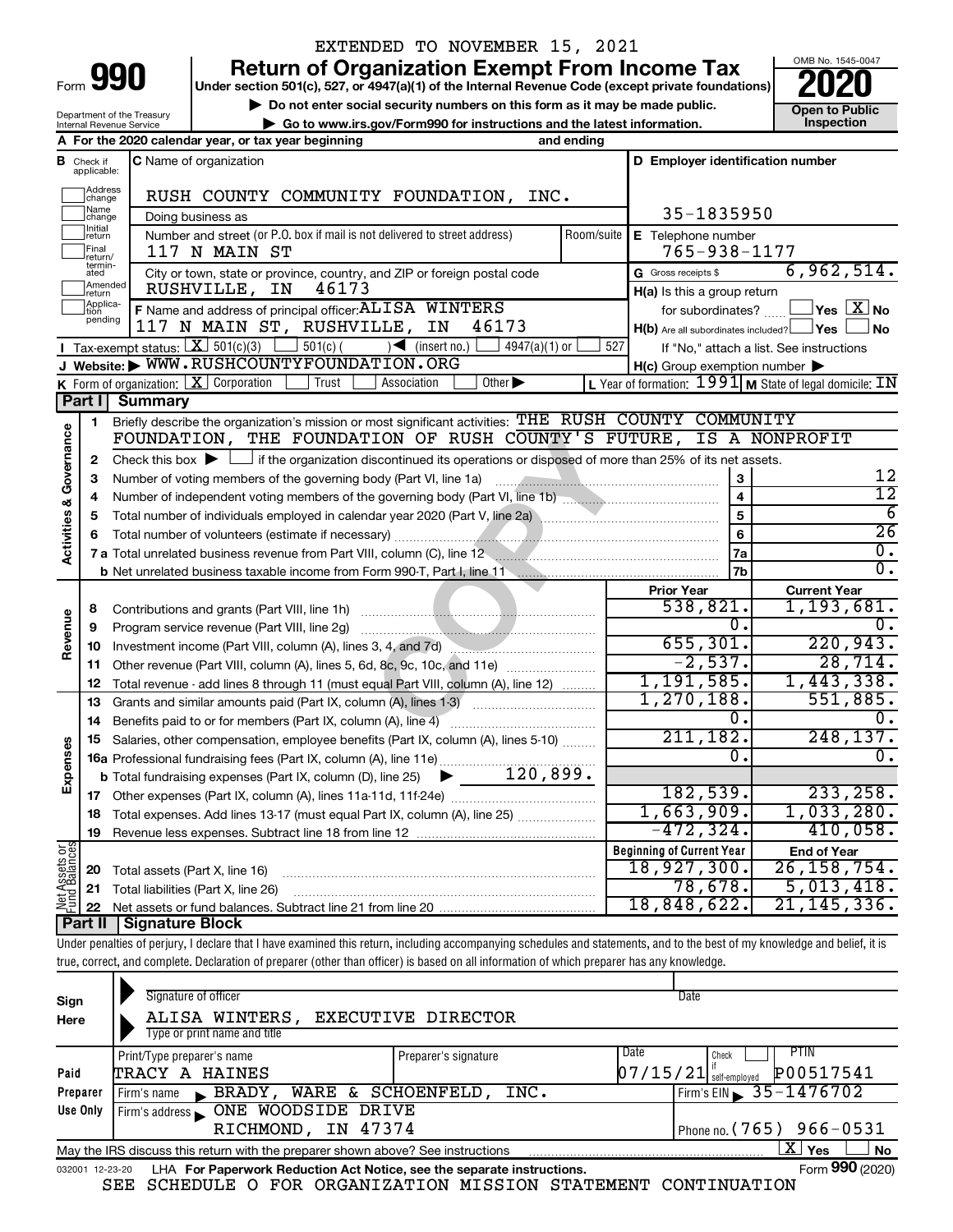|              | 35-1835950<br>RUSH COUNTY COMMUNITY FOUNDATION, INC.<br>Page 2                                                                                                                                                                                                                                                                                                                                                                                                                                                                                                                                                                                                                                                                                                                                                                                                                                                                                                                                                                                                                                                                                                                                                                                                                                                                                                                                                                                                                                                                                                                                                                        |
|--------------|---------------------------------------------------------------------------------------------------------------------------------------------------------------------------------------------------------------------------------------------------------------------------------------------------------------------------------------------------------------------------------------------------------------------------------------------------------------------------------------------------------------------------------------------------------------------------------------------------------------------------------------------------------------------------------------------------------------------------------------------------------------------------------------------------------------------------------------------------------------------------------------------------------------------------------------------------------------------------------------------------------------------------------------------------------------------------------------------------------------------------------------------------------------------------------------------------------------------------------------------------------------------------------------------------------------------------------------------------------------------------------------------------------------------------------------------------------------------------------------------------------------------------------------------------------------------------------------------------------------------------------------|
|              |                                                                                                                                                                                                                                                                                                                                                                                                                                                                                                                                                                                                                                                                                                                                                                                                                                                                                                                                                                                                                                                                                                                                                                                                                                                                                                                                                                                                                                                                                                                                                                                                                                       |
|              | $\boxed{\mathbf{X}}$                                                                                                                                                                                                                                                                                                                                                                                                                                                                                                                                                                                                                                                                                                                                                                                                                                                                                                                                                                                                                                                                                                                                                                                                                                                                                                                                                                                                                                                                                                                                                                                                                  |
| 1            | Briefly describe the organization's mission:                                                                                                                                                                                                                                                                                                                                                                                                                                                                                                                                                                                                                                                                                                                                                                                                                                                                                                                                                                                                                                                                                                                                                                                                                                                                                                                                                                                                                                                                                                                                                                                          |
|              |                                                                                                                                                                                                                                                                                                                                                                                                                                                                                                                                                                                                                                                                                                                                                                                                                                                                                                                                                                                                                                                                                                                                                                                                                                                                                                                                                                                                                                                                                                                                                                                                                                       |
|              |                                                                                                                                                                                                                                                                                                                                                                                                                                                                                                                                                                                                                                                                                                                                                                                                                                                                                                                                                                                                                                                                                                                                                                                                                                                                                                                                                                                                                                                                                                                                                                                                                                       |
|              |                                                                                                                                                                                                                                                                                                                                                                                                                                                                                                                                                                                                                                                                                                                                                                                                                                                                                                                                                                                                                                                                                                                                                                                                                                                                                                                                                                                                                                                                                                                                                                                                                                       |
|              |                                                                                                                                                                                                                                                                                                                                                                                                                                                                                                                                                                                                                                                                                                                                                                                                                                                                                                                                                                                                                                                                                                                                                                                                                                                                                                                                                                                                                                                                                                                                                                                                                                       |
| $\mathbf{2}$ | $\sqrt{\mathsf{Yes}\ \mathbf{X}}$ No                                                                                                                                                                                                                                                                                                                                                                                                                                                                                                                                                                                                                                                                                                                                                                                                                                                                                                                                                                                                                                                                                                                                                                                                                                                                                                                                                                                                                                                                                                                                                                                                  |
|              |                                                                                                                                                                                                                                                                                                                                                                                                                                                                                                                                                                                                                                                                                                                                                                                                                                                                                                                                                                                                                                                                                                                                                                                                                                                                                                                                                                                                                                                                                                                                                                                                                                       |
|              | $\exists$ Yes $\boxed{\text{X}}$ No                                                                                                                                                                                                                                                                                                                                                                                                                                                                                                                                                                                                                                                                                                                                                                                                                                                                                                                                                                                                                                                                                                                                                                                                                                                                                                                                                                                                                                                                                                                                                                                                   |
| 3            |                                                                                                                                                                                                                                                                                                                                                                                                                                                                                                                                                                                                                                                                                                                                                                                                                                                                                                                                                                                                                                                                                                                                                                                                                                                                                                                                                                                                                                                                                                                                                                                                                                       |
| 4            |                                                                                                                                                                                                                                                                                                                                                                                                                                                                                                                                                                                                                                                                                                                                                                                                                                                                                                                                                                                                                                                                                                                                                                                                                                                                                                                                                                                                                                                                                                                                                                                                                                       |
|              |                                                                                                                                                                                                                                                                                                                                                                                                                                                                                                                                                                                                                                                                                                                                                                                                                                                                                                                                                                                                                                                                                                                                                                                                                                                                                                                                                                                                                                                                                                                                                                                                                                       |
|              |                                                                                                                                                                                                                                                                                                                                                                                                                                                                                                                                                                                                                                                                                                                                                                                                                                                                                                                                                                                                                                                                                                                                                                                                                                                                                                                                                                                                                                                                                                                                                                                                                                       |
| 4a           |                                                                                                                                                                                                                                                                                                                                                                                                                                                                                                                                                                                                                                                                                                                                                                                                                                                                                                                                                                                                                                                                                                                                                                                                                                                                                                                                                                                                                                                                                                                                                                                                                                       |
|              | COMMUNITY GRANTS FOR LOCAL SCHOOLS AND ORGANIZATIONS AND COLLEGE                                                                                                                                                                                                                                                                                                                                                                                                                                                                                                                                                                                                                                                                                                                                                                                                                                                                                                                                                                                                                                                                                                                                                                                                                                                                                                                                                                                                                                                                                                                                                                      |
|              | SCHOLARSHIPS FOR INDIVIDUALS. 110 SCHOLARSHIPS AND 121 GRANTS WERE                                                                                                                                                                                                                                                                                                                                                                                                                                                                                                                                                                                                                                                                                                                                                                                                                                                                                                                                                                                                                                                                                                                                                                                                                                                                                                                                                                                                                                                                                                                                                                    |
|              | DISTRIBUTED.                                                                                                                                                                                                                                                                                                                                                                                                                                                                                                                                                                                                                                                                                                                                                                                                                                                                                                                                                                                                                                                                                                                                                                                                                                                                                                                                                                                                                                                                                                                                                                                                                          |
|              | Form 990 (2020)<br>Part III   Statement of Program Service Accomplishments<br>THE RUSH COUNTY COMMUNITY FOUNDATION, THE FOUNDATION OF RUSH COUNTY'S<br>FUTURE, IS A NONPROFIT PUBLIC CHARITY ESTABLISHED IN 1991 TO SERVE<br>DONORS, AWARD GRANTS AND SCHOLARSHIPS, AND PROVIDE LEADERSHIP TO<br>ENRICH AND ENHANCE THE QUALITY OF LIFE IN RUSH COUNTY, INDIANA, NOT<br>Did the organization undertake any significant program services during the year which were not listed on the<br>prior Form 990 or 990-EZ?<br>If "Yes," describe these new services on Schedule O.<br>Did the organization cease conducting, or make significant changes in how it conducts, any program services?<br>If "Yes," describe these changes on Schedule O.<br>Describe the organization's program service accomplishments for each of its three largest program services, as measured by expenses.<br>Section 501(c)(3) and 501(c)(4) organizations are required to report the amount of grants and allocations to others, the total expenses, and<br>revenue, if any, for each program service reported.<br>744, 564. including grants of \$551, 885. ) (Revenue \$<br>) (Expenses \$<br>(Code:<br>(Code: ) (Expenses \$<br>including grants of \$<br>$($ Revenue \$<br>$\left(\text{Code:}\right)$ $\left(\text{Expenses $}\right)$<br>including grants of \$<br>) (Revenue \$<br>Other program services (Describe on Schedule O.)<br>(Expenses \$<br>(Revenue \$<br>including grants of \$<br>744,564.<br>Total program service expenses<br>032002 12-23-20<br>3<br>15320715 795339 23938.000<br>2020.04001 RUSH COUNTY COMMUNITY FOUND 23938_01 |
|              |                                                                                                                                                                                                                                                                                                                                                                                                                                                                                                                                                                                                                                                                                                                                                                                                                                                                                                                                                                                                                                                                                                                                                                                                                                                                                                                                                                                                                                                                                                                                                                                                                                       |
|              |                                                                                                                                                                                                                                                                                                                                                                                                                                                                                                                                                                                                                                                                                                                                                                                                                                                                                                                                                                                                                                                                                                                                                                                                                                                                                                                                                                                                                                                                                                                                                                                                                                       |
|              |                                                                                                                                                                                                                                                                                                                                                                                                                                                                                                                                                                                                                                                                                                                                                                                                                                                                                                                                                                                                                                                                                                                                                                                                                                                                                                                                                                                                                                                                                                                                                                                                                                       |
|              |                                                                                                                                                                                                                                                                                                                                                                                                                                                                                                                                                                                                                                                                                                                                                                                                                                                                                                                                                                                                                                                                                                                                                                                                                                                                                                                                                                                                                                                                                                                                                                                                                                       |
|              |                                                                                                                                                                                                                                                                                                                                                                                                                                                                                                                                                                                                                                                                                                                                                                                                                                                                                                                                                                                                                                                                                                                                                                                                                                                                                                                                                                                                                                                                                                                                                                                                                                       |
|              |                                                                                                                                                                                                                                                                                                                                                                                                                                                                                                                                                                                                                                                                                                                                                                                                                                                                                                                                                                                                                                                                                                                                                                                                                                                                                                                                                                                                                                                                                                                                                                                                                                       |
|              |                                                                                                                                                                                                                                                                                                                                                                                                                                                                                                                                                                                                                                                                                                                                                                                                                                                                                                                                                                                                                                                                                                                                                                                                                                                                                                                                                                                                                                                                                                                                                                                                                                       |
|              |                                                                                                                                                                                                                                                                                                                                                                                                                                                                                                                                                                                                                                                                                                                                                                                                                                                                                                                                                                                                                                                                                                                                                                                                                                                                                                                                                                                                                                                                                                                                                                                                                                       |
| 4b           |                                                                                                                                                                                                                                                                                                                                                                                                                                                                                                                                                                                                                                                                                                                                                                                                                                                                                                                                                                                                                                                                                                                                                                                                                                                                                                                                                                                                                                                                                                                                                                                                                                       |
|              |                                                                                                                                                                                                                                                                                                                                                                                                                                                                                                                                                                                                                                                                                                                                                                                                                                                                                                                                                                                                                                                                                                                                                                                                                                                                                                                                                                                                                                                                                                                                                                                                                                       |
|              |                                                                                                                                                                                                                                                                                                                                                                                                                                                                                                                                                                                                                                                                                                                                                                                                                                                                                                                                                                                                                                                                                                                                                                                                                                                                                                                                                                                                                                                                                                                                                                                                                                       |
|              |                                                                                                                                                                                                                                                                                                                                                                                                                                                                                                                                                                                                                                                                                                                                                                                                                                                                                                                                                                                                                                                                                                                                                                                                                                                                                                                                                                                                                                                                                                                                                                                                                                       |
|              |                                                                                                                                                                                                                                                                                                                                                                                                                                                                                                                                                                                                                                                                                                                                                                                                                                                                                                                                                                                                                                                                                                                                                                                                                                                                                                                                                                                                                                                                                                                                                                                                                                       |
|              |                                                                                                                                                                                                                                                                                                                                                                                                                                                                                                                                                                                                                                                                                                                                                                                                                                                                                                                                                                                                                                                                                                                                                                                                                                                                                                                                                                                                                                                                                                                                                                                                                                       |
|              |                                                                                                                                                                                                                                                                                                                                                                                                                                                                                                                                                                                                                                                                                                                                                                                                                                                                                                                                                                                                                                                                                                                                                                                                                                                                                                                                                                                                                                                                                                                                                                                                                                       |
|              |                                                                                                                                                                                                                                                                                                                                                                                                                                                                                                                                                                                                                                                                                                                                                                                                                                                                                                                                                                                                                                                                                                                                                                                                                                                                                                                                                                                                                                                                                                                                                                                                                                       |
|              |                                                                                                                                                                                                                                                                                                                                                                                                                                                                                                                                                                                                                                                                                                                                                                                                                                                                                                                                                                                                                                                                                                                                                                                                                                                                                                                                                                                                                                                                                                                                                                                                                                       |
|              |                                                                                                                                                                                                                                                                                                                                                                                                                                                                                                                                                                                                                                                                                                                                                                                                                                                                                                                                                                                                                                                                                                                                                                                                                                                                                                                                                                                                                                                                                                                                                                                                                                       |
|              |                                                                                                                                                                                                                                                                                                                                                                                                                                                                                                                                                                                                                                                                                                                                                                                                                                                                                                                                                                                                                                                                                                                                                                                                                                                                                                                                                                                                                                                                                                                                                                                                                                       |
|              |                                                                                                                                                                                                                                                                                                                                                                                                                                                                                                                                                                                                                                                                                                                                                                                                                                                                                                                                                                                                                                                                                                                                                                                                                                                                                                                                                                                                                                                                                                                                                                                                                                       |
| 4c           |                                                                                                                                                                                                                                                                                                                                                                                                                                                                                                                                                                                                                                                                                                                                                                                                                                                                                                                                                                                                                                                                                                                                                                                                                                                                                                                                                                                                                                                                                                                                                                                                                                       |
|              |                                                                                                                                                                                                                                                                                                                                                                                                                                                                                                                                                                                                                                                                                                                                                                                                                                                                                                                                                                                                                                                                                                                                                                                                                                                                                                                                                                                                                                                                                                                                                                                                                                       |
|              |                                                                                                                                                                                                                                                                                                                                                                                                                                                                                                                                                                                                                                                                                                                                                                                                                                                                                                                                                                                                                                                                                                                                                                                                                                                                                                                                                                                                                                                                                                                                                                                                                                       |
|              |                                                                                                                                                                                                                                                                                                                                                                                                                                                                                                                                                                                                                                                                                                                                                                                                                                                                                                                                                                                                                                                                                                                                                                                                                                                                                                                                                                                                                                                                                                                                                                                                                                       |
|              |                                                                                                                                                                                                                                                                                                                                                                                                                                                                                                                                                                                                                                                                                                                                                                                                                                                                                                                                                                                                                                                                                                                                                                                                                                                                                                                                                                                                                                                                                                                                                                                                                                       |
|              |                                                                                                                                                                                                                                                                                                                                                                                                                                                                                                                                                                                                                                                                                                                                                                                                                                                                                                                                                                                                                                                                                                                                                                                                                                                                                                                                                                                                                                                                                                                                                                                                                                       |
|              |                                                                                                                                                                                                                                                                                                                                                                                                                                                                                                                                                                                                                                                                                                                                                                                                                                                                                                                                                                                                                                                                                                                                                                                                                                                                                                                                                                                                                                                                                                                                                                                                                                       |
|              |                                                                                                                                                                                                                                                                                                                                                                                                                                                                                                                                                                                                                                                                                                                                                                                                                                                                                                                                                                                                                                                                                                                                                                                                                                                                                                                                                                                                                                                                                                                                                                                                                                       |
|              |                                                                                                                                                                                                                                                                                                                                                                                                                                                                                                                                                                                                                                                                                                                                                                                                                                                                                                                                                                                                                                                                                                                                                                                                                                                                                                                                                                                                                                                                                                                                                                                                                                       |
|              |                                                                                                                                                                                                                                                                                                                                                                                                                                                                                                                                                                                                                                                                                                                                                                                                                                                                                                                                                                                                                                                                                                                                                                                                                                                                                                                                                                                                                                                                                                                                                                                                                                       |
|              |                                                                                                                                                                                                                                                                                                                                                                                                                                                                                                                                                                                                                                                                                                                                                                                                                                                                                                                                                                                                                                                                                                                                                                                                                                                                                                                                                                                                                                                                                                                                                                                                                                       |
|              |                                                                                                                                                                                                                                                                                                                                                                                                                                                                                                                                                                                                                                                                                                                                                                                                                                                                                                                                                                                                                                                                                                                                                                                                                                                                                                                                                                                                                                                                                                                                                                                                                                       |
| 4d           |                                                                                                                                                                                                                                                                                                                                                                                                                                                                                                                                                                                                                                                                                                                                                                                                                                                                                                                                                                                                                                                                                                                                                                                                                                                                                                                                                                                                                                                                                                                                                                                                                                       |
|              |                                                                                                                                                                                                                                                                                                                                                                                                                                                                                                                                                                                                                                                                                                                                                                                                                                                                                                                                                                                                                                                                                                                                                                                                                                                                                                                                                                                                                                                                                                                                                                                                                                       |
|              |                                                                                                                                                                                                                                                                                                                                                                                                                                                                                                                                                                                                                                                                                                                                                                                                                                                                                                                                                                                                                                                                                                                                                                                                                                                                                                                                                                                                                                                                                                                                                                                                                                       |
| 4е           |                                                                                                                                                                                                                                                                                                                                                                                                                                                                                                                                                                                                                                                                                                                                                                                                                                                                                                                                                                                                                                                                                                                                                                                                                                                                                                                                                                                                                                                                                                                                                                                                                                       |
|              | Form 990 (2020)                                                                                                                                                                                                                                                                                                                                                                                                                                                                                                                                                                                                                                                                                                                                                                                                                                                                                                                                                                                                                                                                                                                                                                                                                                                                                                                                                                                                                                                                                                                                                                                                                       |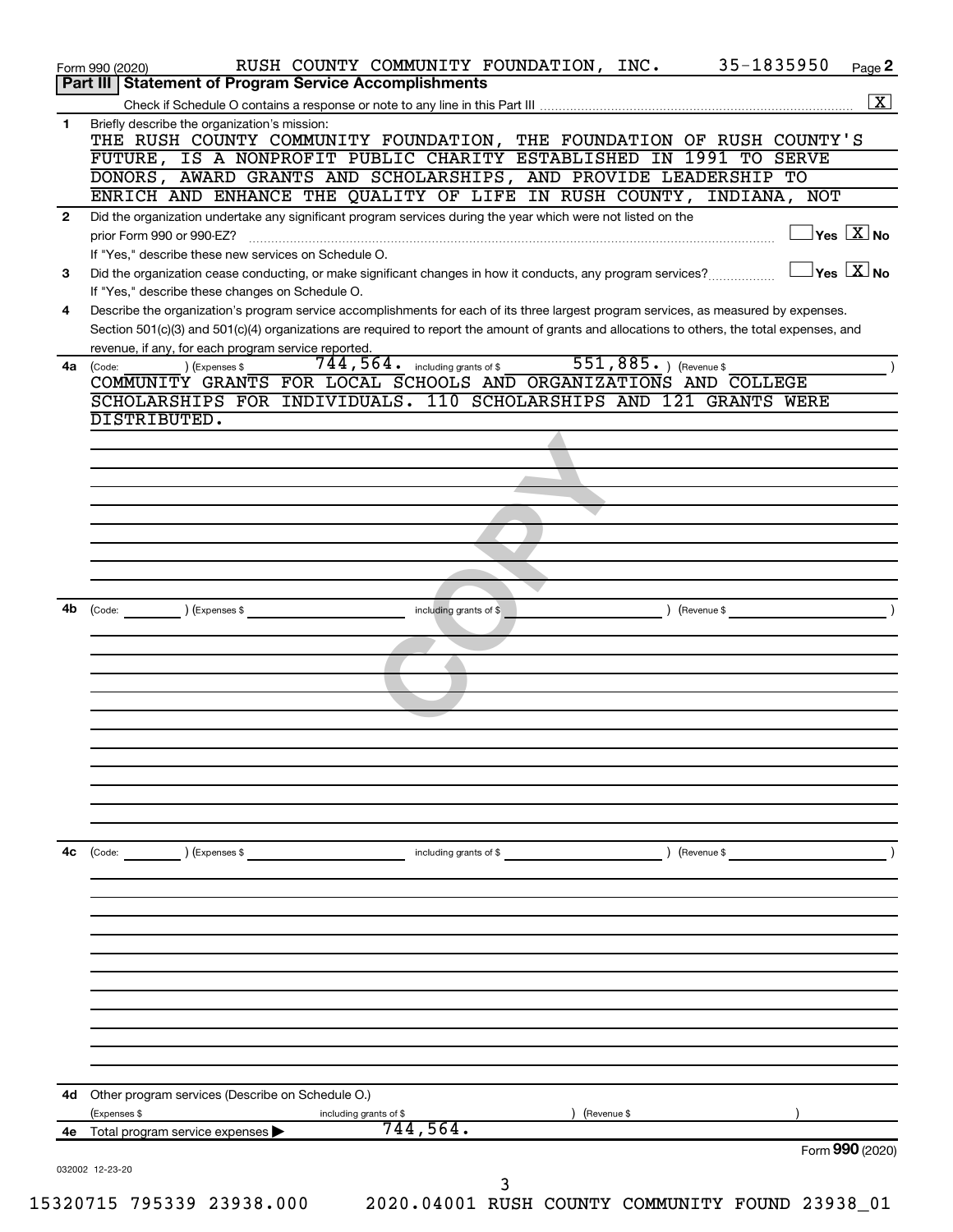|  | Form 990 (2020) |
|--|-----------------|
|  |                 |

**Part IV Checklist of Required Schedules**

|    |                                                                                                                                                                                                                                     |                 | Yes | No                      |
|----|-------------------------------------------------------------------------------------------------------------------------------------------------------------------------------------------------------------------------------------|-----------------|-----|-------------------------|
| 1. | Is the organization described in section $501(c)(3)$ or $4947(a)(1)$ (other than a private foundation)?                                                                                                                             |                 |     |                         |
|    | If "Yes," complete Schedule A                                                                                                                                                                                                       | 1               | х   |                         |
| 2  | Is the organization required to complete Schedule B, Schedule of Contributors? [11] the organization required to complete Schedule B, Schedule of Contributors?                                                                     | $\mathbf{2}$    | х   |                         |
| 3  | Did the organization engage in direct or indirect political campaign activities on behalf of or in opposition to candidates for                                                                                                     |                 |     |                         |
|    | public office? If "Yes," complete Schedule C, Part I                                                                                                                                                                                | з               |     | х                       |
| 4  | Section 501(c)(3) organizations. Did the organization engage in lobbying activities, or have a section 501(h) election in effect                                                                                                    |                 |     |                         |
|    |                                                                                                                                                                                                                                     | 4               |     | х                       |
| 5  | Is the organization a section 501(c)(4), 501(c)(5), or 501(c)(6) organization that receives membership dues, assessments, or                                                                                                        | 5               |     | х                       |
|    | Did the organization maintain any donor advised funds or any similar funds or accounts for which donors have the right to                                                                                                           |                 |     |                         |
| 6  | provide advice on the distribution or investment of amounts in such funds or accounts? If "Yes," complete Schedule D, Part I                                                                                                        | 6               | х   |                         |
| 7  | Did the organization receive or hold a conservation easement, including easements to preserve open space,                                                                                                                           |                 |     |                         |
|    |                                                                                                                                                                                                                                     | $\overline{7}$  |     | х                       |
| 8  | .<br>Did the organization maintain collections of works of art, historical treasures, or other similar assets? If "Yes," complete                                                                                                   |                 |     |                         |
|    | Schedule D, Part III <b>Marting Communities</b> Contains and Technical Contains and Technical Contains and Technical Contains and Technical Contains and Technical Contains and Technical Contains and Technical Contains and Techn | 8               |     | х                       |
| 9  | Did the organization report an amount in Part X, line 21, for escrow or custodial account liability, serve as a custodian for                                                                                                       |                 |     |                         |
|    | amounts not listed in Part X; or provide credit counseling, debt management, credit repair, or debt negotiation services?                                                                                                           |                 |     |                         |
|    |                                                                                                                                                                                                                                     | 9               |     | х                       |
| 10 | Did the organization, directly or through a related organization, hold assets in donor-restricted endowments                                                                                                                        |                 |     |                         |
|    |                                                                                                                                                                                                                                     | 10              | x   |                         |
| 11 | If the organization's answer to any of the following questions is "Yes," then complete Schedule D, Parts VI, VII, VIII, IX, or X                                                                                                    |                 |     |                         |
|    | as applicable.                                                                                                                                                                                                                      |                 |     |                         |
|    | a Did the organization report an amount for land, buildings, and equipment in Part X, line 10? If "Yes," complete Schedule D,                                                                                                       |                 |     |                         |
|    | Part VI                                                                                                                                                                                                                             | 11a             | х   |                         |
|    | <b>b</b> Did the organization report an amount for investments - other securities in Part X, line 12, that is 5% or more of its total                                                                                               |                 |     |                         |
|    | assets reported in Part X, line 16? If "Yes," complete Schedule D, Part VII \\\essiming material material material material material material material material material material material material material material material      | 11b             |     | х                       |
|    | c Did the organization report an amount for investments - program related in Part X, line 13, that is 5% or more of its total                                                                                                       |                 |     |                         |
|    |                                                                                                                                                                                                                                     | 11c             |     | х                       |
|    | d Did the organization report an amount for other assets in Part X, line 15, that is 5% or more of its total assets reported in                                                                                                     |                 |     | x                       |
|    | e Did the organization report an amount for other liabilities in Part X, line 25? If "Yes," complete Schedule D, Part X                                                                                                             | 11d<br>11e      |     | X                       |
| f  | Did the organization's separate or consolidated financial statements for the tax year include a footnote that addresses                                                                                                             |                 |     |                         |
|    | the organization's liability for uncertain tax positions under FIN 48 (ASC 740)? If "Yes," complete Schedule D, Part X                                                                                                              | 11f             | х   |                         |
|    | 12a Did the organization obtain separate, independent audited financial statements for the tax year? If "Yes," complete                                                                                                             |                 |     |                         |
|    | Schedule D, Parts XI and XII                                                                                                                                                                                                        | 12a             | x   |                         |
|    | <b>b</b> Was the organization included in consolidated, independent audited financial statements for the tax year?                                                                                                                  |                 |     |                         |
|    | If "Yes," and if the organization answered "No" to line 12a, then completing Schedule D, Parts XI and XII is optional                                                                                                               | 12b             |     | 77                      |
| 13 | Is the organization a school described in section $170(b)(1)(A)(ii)?$ If "Yes," complete Schedule E                                                                                                                                 | 13              |     | $\overline{\mathbf{X}}$ |
|    | 14a Did the organization maintain an office, employees, or agents outside of the United States?                                                                                                                                     | 14a             |     | х                       |
|    | <b>b</b> Did the organization have aggregate revenues or expenses of more than \$10,000 from grantmaking, fundraising, business,                                                                                                    |                 |     |                         |
|    | investment, and program service activities outside the United States, or aggregate foreign investments valued at \$100,000                                                                                                          |                 |     |                         |
|    |                                                                                                                                                                                                                                     | 14b             |     | х                       |
| 15 | Did the organization report on Part IX, column (A), line 3, more than \$5,000 of grants or other assistance to or for any                                                                                                           |                 |     |                         |
|    |                                                                                                                                                                                                                                     | 15              |     | х                       |
| 16 | Did the organization report on Part IX, column (A), line 3, more than \$5,000 of aggregate grants or other assistance to                                                                                                            |                 |     |                         |
|    | Did the organization report a total of more than \$15,000 of expenses for professional fundraising services on Part IX,                                                                                                             | 16              |     | х                       |
| 17 |                                                                                                                                                                                                                                     | 17              |     | х                       |
| 18 | Did the organization report more than \$15,000 total of fundraising event gross income and contributions on Part VIII, lines                                                                                                        |                 |     |                         |
|    |                                                                                                                                                                                                                                     | 18              |     | х                       |
| 19 | Did the organization report more than \$15,000 of gross income from gaming activities on Part VIII, line 9a? If "Yes,"                                                                                                              |                 |     |                         |
|    |                                                                                                                                                                                                                                     | 19              |     | x                       |
|    |                                                                                                                                                                                                                                     | 20a             |     | х                       |
|    |                                                                                                                                                                                                                                     | 20 <sub>b</sub> |     |                         |
| 21 | Did the organization report more than \$5,000 of grants or other assistance to any domestic organization or                                                                                                                         |                 |     |                         |
|    | domestic government on Part IX, column (A), line 1? If "Yes," complete Schedule I, Parts I and II                                                                                                                                   | 21              | х   |                         |
|    |                                                                                                                                                                                                                                     |                 |     |                         |

032003 12-23-20

Form (2020) **990**

15320715 795339 23938.000 2020.04001 RUSH COUNTY COMMUNITY FOUND 23938\_01

4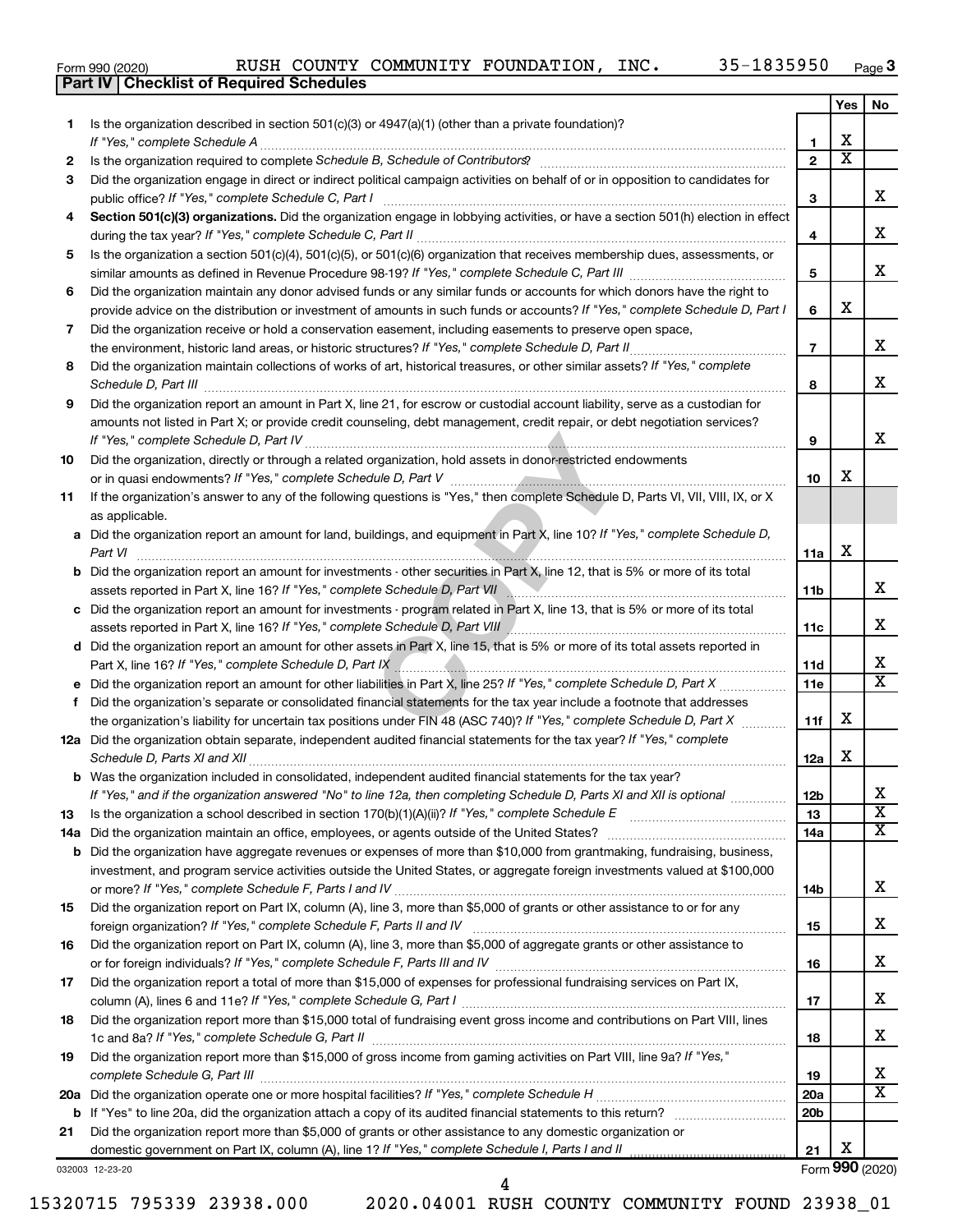|  | Form 990 (2020) |
|--|-----------------|
|  |                 |

*(continued)* **Part IV Checklist of Required Schedules**

|               |                                                                                                                                                                                                                                                                                                                                                                                                                                                                                                                                                                                          |                 | Yes | No                         |
|---------------|------------------------------------------------------------------------------------------------------------------------------------------------------------------------------------------------------------------------------------------------------------------------------------------------------------------------------------------------------------------------------------------------------------------------------------------------------------------------------------------------------------------------------------------------------------------------------------------|-----------------|-----|----------------------------|
| 22            | Did the organization report more than \$5,000 of grants or other assistance to or for domestic individuals on                                                                                                                                                                                                                                                                                                                                                                                                                                                                            |                 |     |                            |
|               |                                                                                                                                                                                                                                                                                                                                                                                                                                                                                                                                                                                          | 22              | X   |                            |
| 23            | Did the organization answer "Yes" to Part VII, Section A, line 3, 4, or 5 about compensation of the organization's current                                                                                                                                                                                                                                                                                                                                                                                                                                                               |                 |     |                            |
|               | and former officers, directors, trustees, key employees, and highest compensated employees? If "Yes," complete                                                                                                                                                                                                                                                                                                                                                                                                                                                                           |                 |     | х                          |
|               | $\textit{Schedule J} \textit{ \textbf{}} \textit{ \textbf{}} \textit{ \textbf{}} \textit{ \textbf{}} \textit{ \textbf{}} \textit{ \textbf{}} \textit{ \textbf{}} \textit{ \textbf{}} \textit{ \textbf{}} \textit{ \textbf{}} \textit{ \textbf{}} \textit{ \textbf{}} \textit{ \textbf{}} \textit{ \textbf{}} \textit{ \textbf{}} \textit{ \textbf{}} \textit{ \textbf{}} \textit{ \textbf{}} \textit{ \textbf{}} \textit{ \textbf{}} \textit{ \textbf{}}$<br>24a Did the organization have a tax-exempt bond issue with an outstanding principal amount of more than \$100,000 as of the | 23              |     |                            |
|               |                                                                                                                                                                                                                                                                                                                                                                                                                                                                                                                                                                                          |                 |     |                            |
|               | last day of the year, that was issued after December 31, 2002? If "Yes," answer lines 24b through 24d and complete<br>Schedule K. If "No," go to line 25a                                                                                                                                                                                                                                                                                                                                                                                                                                | 24a             |     | x                          |
|               |                                                                                                                                                                                                                                                                                                                                                                                                                                                                                                                                                                                          | 24 <sub>b</sub> |     |                            |
|               | c Did the organization maintain an escrow account other than a refunding escrow at any time during the year to defease                                                                                                                                                                                                                                                                                                                                                                                                                                                                   |                 |     |                            |
|               |                                                                                                                                                                                                                                                                                                                                                                                                                                                                                                                                                                                          | 24c             |     |                            |
|               |                                                                                                                                                                                                                                                                                                                                                                                                                                                                                                                                                                                          | 24d             |     |                            |
|               | 25a Section 501(c)(3), 501(c)(4), and 501(c)(29) organizations. Did the organization engage in an excess benefit                                                                                                                                                                                                                                                                                                                                                                                                                                                                         |                 |     |                            |
|               |                                                                                                                                                                                                                                                                                                                                                                                                                                                                                                                                                                                          | 25a             |     | x                          |
|               | <b>b</b> Is the organization aware that it engaged in an excess benefit transaction with a disqualified person in a prior year, and                                                                                                                                                                                                                                                                                                                                                                                                                                                      |                 |     |                            |
|               | that the transaction has not been reported on any of the organization's prior Forms 990 or 990-EZ? If "Yes," complete                                                                                                                                                                                                                                                                                                                                                                                                                                                                    |                 |     |                            |
|               | Schedule L, Part I                                                                                                                                                                                                                                                                                                                                                                                                                                                                                                                                                                       | 25b             |     | х                          |
| 26            | Did the organization report any amount on Part X, line 5 or 22, for receivables from or payables to any current                                                                                                                                                                                                                                                                                                                                                                                                                                                                          |                 |     |                            |
|               | or former officer, director, trustee, key employee, creator or founder, substantial contributor, or 35%                                                                                                                                                                                                                                                                                                                                                                                                                                                                                  |                 |     |                            |
|               | controlled entity or family member of any of these persons? If "Yes," complete Schedule L, Part II                                                                                                                                                                                                                                                                                                                                                                                                                                                                                       | 26              |     | x                          |
| 27            | Did the organization provide a grant or other assistance to any current or former officer, director, trustee, key employee,                                                                                                                                                                                                                                                                                                                                                                                                                                                              |                 |     |                            |
|               | creator or founder, substantial contributor or employee thereof, a grant selection committee member, or to a 35% controlled                                                                                                                                                                                                                                                                                                                                                                                                                                                              |                 |     |                            |
|               | entity (including an employee thereof) or family member of any of these persons? If "Yes," complete Schedule L, Part III                                                                                                                                                                                                                                                                                                                                                                                                                                                                 | 27              |     | х                          |
| 28            | Was the organization a party to a business transaction with one of the following parties (see Schedule L, Part IV                                                                                                                                                                                                                                                                                                                                                                                                                                                                        |                 |     |                            |
|               | instructions, for applicable filing thresholds, conditions, and exceptions):<br>a A current or former officer, director, trustee, key employee, creator or founder, or substantial contributor? If                                                                                                                                                                                                                                                                                                                                                                                       |                 |     |                            |
|               |                                                                                                                                                                                                                                                                                                                                                                                                                                                                                                                                                                                          | 28a             |     | X                          |
|               |                                                                                                                                                                                                                                                                                                                                                                                                                                                                                                                                                                                          | 28 <sub>b</sub> |     | X                          |
|               | c A 35% controlled entity of one or more individuals and/or organizations described in lines 28a or 28b?If                                                                                                                                                                                                                                                                                                                                                                                                                                                                               |                 |     |                            |
|               |                                                                                                                                                                                                                                                                                                                                                                                                                                                                                                                                                                                          | 28c             |     | х                          |
| 29            |                                                                                                                                                                                                                                                                                                                                                                                                                                                                                                                                                                                          | 29              |     | $\overline{\text{x}}$      |
| 30            | Did the organization receive contributions of art, historical treasures, or other similar assets, or qualified conservation                                                                                                                                                                                                                                                                                                                                                                                                                                                              |                 |     |                            |
|               |                                                                                                                                                                                                                                                                                                                                                                                                                                                                                                                                                                                          | 30              |     | х                          |
| 31            | Did the organization liquidate, terminate, or dissolve and cease operations? If "Yes," complete Schedule N, Part I                                                                                                                                                                                                                                                                                                                                                                                                                                                                       | 31              |     | $\overline{\texttt{x}}$    |
| 32            | Did the organization sell, exchange, dispose of, or transfer more than 25% of its net assets? If "Yes," complete                                                                                                                                                                                                                                                                                                                                                                                                                                                                         |                 |     |                            |
|               | Schedule N, Part II                                                                                                                                                                                                                                                                                                                                                                                                                                                                                                                                                                      | 32              |     | х                          |
| 33            | Did the organization own 100% of an entity disregarded as separate from the organization under Regulations                                                                                                                                                                                                                                                                                                                                                                                                                                                                               |                 |     |                            |
|               |                                                                                                                                                                                                                                                                                                                                                                                                                                                                                                                                                                                          | 33              |     | х                          |
| 34            | Was the organization related to any tax-exempt or taxable entity? If "Yes," complete Schedule R, Part II, III, or IV, and                                                                                                                                                                                                                                                                                                                                                                                                                                                                |                 |     |                            |
|               | Part V, line 1                                                                                                                                                                                                                                                                                                                                                                                                                                                                                                                                                                           | 34              |     | х<br>$\overline{\text{X}}$ |
|               |                                                                                                                                                                                                                                                                                                                                                                                                                                                                                                                                                                                          | 35a             |     |                            |
|               | b If "Yes" to line 35a, did the organization receive any payment from or engage in any transaction with a controlled entity                                                                                                                                                                                                                                                                                                                                                                                                                                                              | 35 <sub>b</sub> |     |                            |
| 36            | Section 501(c)(3) organizations. Did the organization make any transfers to an exempt non-charitable related organization?                                                                                                                                                                                                                                                                                                                                                                                                                                                               |                 |     |                            |
|               |                                                                                                                                                                                                                                                                                                                                                                                                                                                                                                                                                                                          | 36              |     | х                          |
| 37            | Did the organization conduct more than 5% of its activities through an entity that is not a related organization                                                                                                                                                                                                                                                                                                                                                                                                                                                                         |                 |     |                            |
|               | and that is treated as a partnership for federal income tax purposes? If "Yes," complete Schedule R, Part VI                                                                                                                                                                                                                                                                                                                                                                                                                                                                             | 37              |     | x                          |
| 38            | Did the organization complete Schedule O and provide explanations in Schedule O for Part VI, lines 11b and 19?                                                                                                                                                                                                                                                                                                                                                                                                                                                                           |                 |     |                            |
|               |                                                                                                                                                                                                                                                                                                                                                                                                                                                                                                                                                                                          | 38              | х   |                            |
| <b>Part V</b> | Statements Regarding Other IRS Filings and Tax Compliance                                                                                                                                                                                                                                                                                                                                                                                                                                                                                                                                |                 |     |                            |
|               |                                                                                                                                                                                                                                                                                                                                                                                                                                                                                                                                                                                          |                 |     |                            |
|               |                                                                                                                                                                                                                                                                                                                                                                                                                                                                                                                                                                                          |                 | Yes | No                         |
|               | 1a                                                                                                                                                                                                                                                                                                                                                                                                                                                                                                                                                                                       |                 |     |                            |
|               | 1b<br>c Did the organization comply with backup withholding rules for reportable payments to vendors and reportable gaming                                                                                                                                                                                                                                                                                                                                                                                                                                                               |                 |     |                            |
|               |                                                                                                                                                                                                                                                                                                                                                                                                                                                                                                                                                                                          | 1c              | х   |                            |
|               | 032004 12-23-20                                                                                                                                                                                                                                                                                                                                                                                                                                                                                                                                                                          |                 |     | Form 990 (2020)            |
|               | 5                                                                                                                                                                                                                                                                                                                                                                                                                                                                                                                                                                                        |                 |     |                            |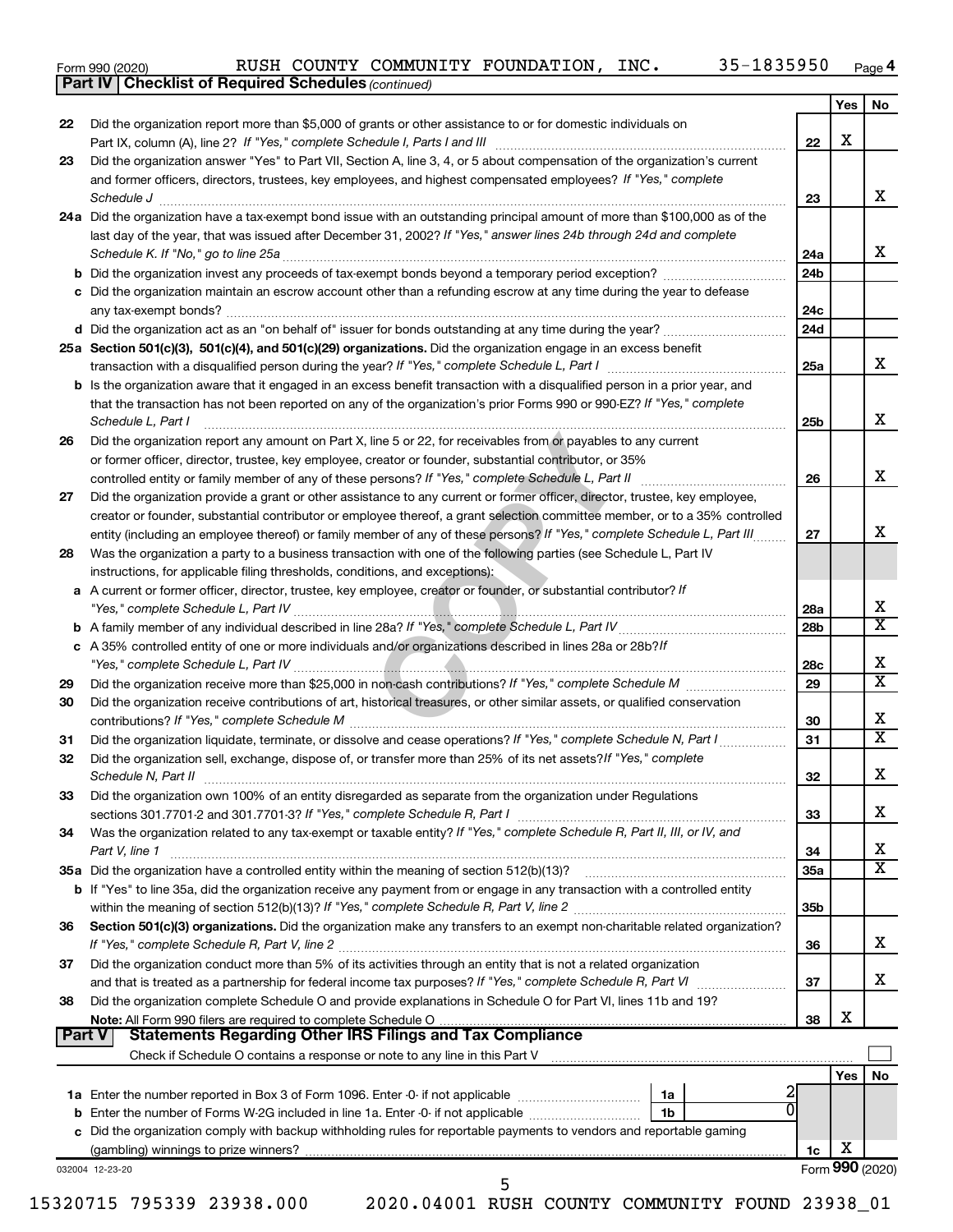| Form 990 (2020) |  |  | RUSH COUNTY COMMUNITY FOUNDATION, INC.                                              | 35-1835950 | Page |
|-----------------|--|--|-------------------------------------------------------------------------------------|------------|------|
|                 |  |  | <b>Part V</b> Statements Regarding Other IRS Filings and Tax Compliance (continued) |            |      |

|         |                                                                                                                                                 |                      | Yes | No                      |
|---------|-------------------------------------------------------------------------------------------------------------------------------------------------|----------------------|-----|-------------------------|
|         | 2a Enter the number of employees reported on Form W-3, Transmittal of Wage and Tax Statements,                                                  |                      |     |                         |
|         | 6<br>filed for the calendar year ending with or within the year covered by this return <i>manumumumum</i><br>2a                                 |                      |     |                         |
|         |                                                                                                                                                 | 2 <sub>b</sub>       | X   |                         |
|         |                                                                                                                                                 |                      |     |                         |
|         | 3a Did the organization have unrelated business gross income of \$1,000 or more during the year?                                                | 3a                   |     | x                       |
|         |                                                                                                                                                 | 3 <sub>b</sub>       |     |                         |
|         | 4a At any time during the calendar year, did the organization have an interest in, or a signature or other authority over, a                    |                      |     |                         |
|         | financial account in a foreign country (such as a bank account, securities account, or other financial account)?                                | 4a                   |     | x                       |
|         | <b>b</b> If "Yes," enter the name of the foreign country $\blacktriangleright$                                                                  |                      |     |                         |
|         | See instructions for filing requirements for FinCEN Form 114, Report of Foreign Bank and Financial Accounts (FBAR).                             |                      |     | х                       |
| 5а<br>b |                                                                                                                                                 | 5a<br>5 <sub>b</sub> |     | X.                      |
|         |                                                                                                                                                 | 5c                   |     |                         |
|         | 6a Does the organization have annual gross receipts that are normally greater than \$100,000, and did the organization solicit                  |                      |     |                         |
|         | any contributions that were not tax deductible as charitable contributions?                                                                     | 6a                   |     | х                       |
|         | b If "Yes," did the organization include with every solicitation an express statement that such contributions or gifts                          |                      |     |                         |
|         | were not tax deductible?                                                                                                                        | 6b                   |     |                         |
| 7       | Organizations that may receive deductible contributions under section 170(c).                                                                   |                      |     |                         |
|         | Did the organization receive a payment in excess of \$75 made partly as a contribution and partly for goods and services provided to the payor? | 7a                   |     | x.                      |
|         |                                                                                                                                                 | 7b                   |     |                         |
|         | Did the organization sell, exchange, or otherwise dispose of tangible personal property for which it was required                               |                      |     |                         |
|         |                                                                                                                                                 | 7c                   |     | х                       |
|         | 7d                                                                                                                                              |                      |     |                         |
|         | Did the organization receive any funds, directly or indirectly, to pay premiums on a personal benefit contract?                                 | 7е                   |     | x                       |
| Ť.      | Did the organization, during the year, pay premiums, directly or indirectly, on a personal benefit contract?                                    | 7f                   |     | x                       |
|         | If the organization received a contribution of qualified intellectual property, did the organization file Form 8899 as required?                | 7g                   |     |                         |
| h       | If the organization received a contribution of cars, boats, airplanes, or other vehicles, did the organization file a Form 1098-C?              | 7h                   |     |                         |
| 8       | Sponsoring organizations maintaining donor advised funds. Did a donor advised fund maintained by the                                            |                      |     | x                       |
|         |                                                                                                                                                 | 8                    |     |                         |
| 9       | Sponsoring organizations maintaining donor advised funds.<br>Did the sponsoring organization make any taxable distributions under section 4966? | <b>9a</b>            |     | x                       |
| а<br>b  |                                                                                                                                                 | 9b                   |     | $\overline{\mathbf{X}}$ |
| 10      | Section 501(c)(7) organizations. Enter:                                                                                                         |                      |     |                         |
| а       | 10a                                                                                                                                             |                      |     |                         |
| b       | 10 <sub>b</sub><br>Gross receipts, included on Form 990, Part VIII, line 12, for public use of club facilities                                  |                      |     |                         |
| 11      | Section 501(c)(12) organizations. Enter:                                                                                                        |                      |     |                         |
|         | 11a                                                                                                                                             |                      |     |                         |
|         | <b>b</b> Gross income from other sources (Do not net amounts due or paid to other sources against                                               |                      |     |                         |
|         | 11 <sub>b</sub><br>amounts due or received from them.)                                                                                          |                      |     |                         |
|         | 12a Section 4947(a)(1) non-exempt charitable trusts. Is the organization filing Form 990 in lieu of Form 1041?                                  | 12a                  |     |                         |
|         | <b>b</b> If "Yes," enter the amount of tax-exempt interest received or accrued during the year<br>  12b                                         |                      |     |                         |
| 13      | Section 501(c)(29) qualified nonprofit health insurance issuers.                                                                                |                      |     |                         |
|         |                                                                                                                                                 | 13a                  |     |                         |
|         | Note: See the instructions for additional information the organization must report on Schedule O.                                               |                      |     |                         |
|         | <b>b</b> Enter the amount of reserves the organization is required to maintain by the states in which the                                       |                      |     |                         |
|         | 13b<br>13c                                                                                                                                      |                      |     |                         |
|         | 14a Did the organization receive any payments for indoor tanning services during the tax year?                                                  | 14a                  |     | X                       |
|         | <b>b</b> If "Yes," has it filed a Form 720 to report these payments? If "No," provide an explanation on Schedule O                              | 14 <sub>b</sub>      |     |                         |
| 15      | Is the organization subject to the section 4960 tax on payment(s) of more than \$1,000,000 in remuneration or                                   |                      |     |                         |
|         |                                                                                                                                                 | 15                   |     | х                       |
|         | If "Yes," see instructions and file Form 4720, Schedule N.                                                                                      |                      |     |                         |
| 16      | Is the organization an educational institution subject to the section 4968 excise tax on net investment income?                                 | 16                   |     | x                       |
|         | If "Yes," complete Form 4720, Schedule O.                                                                                                       |                      |     |                         |

Form (2020) **990**

032005 12-23-20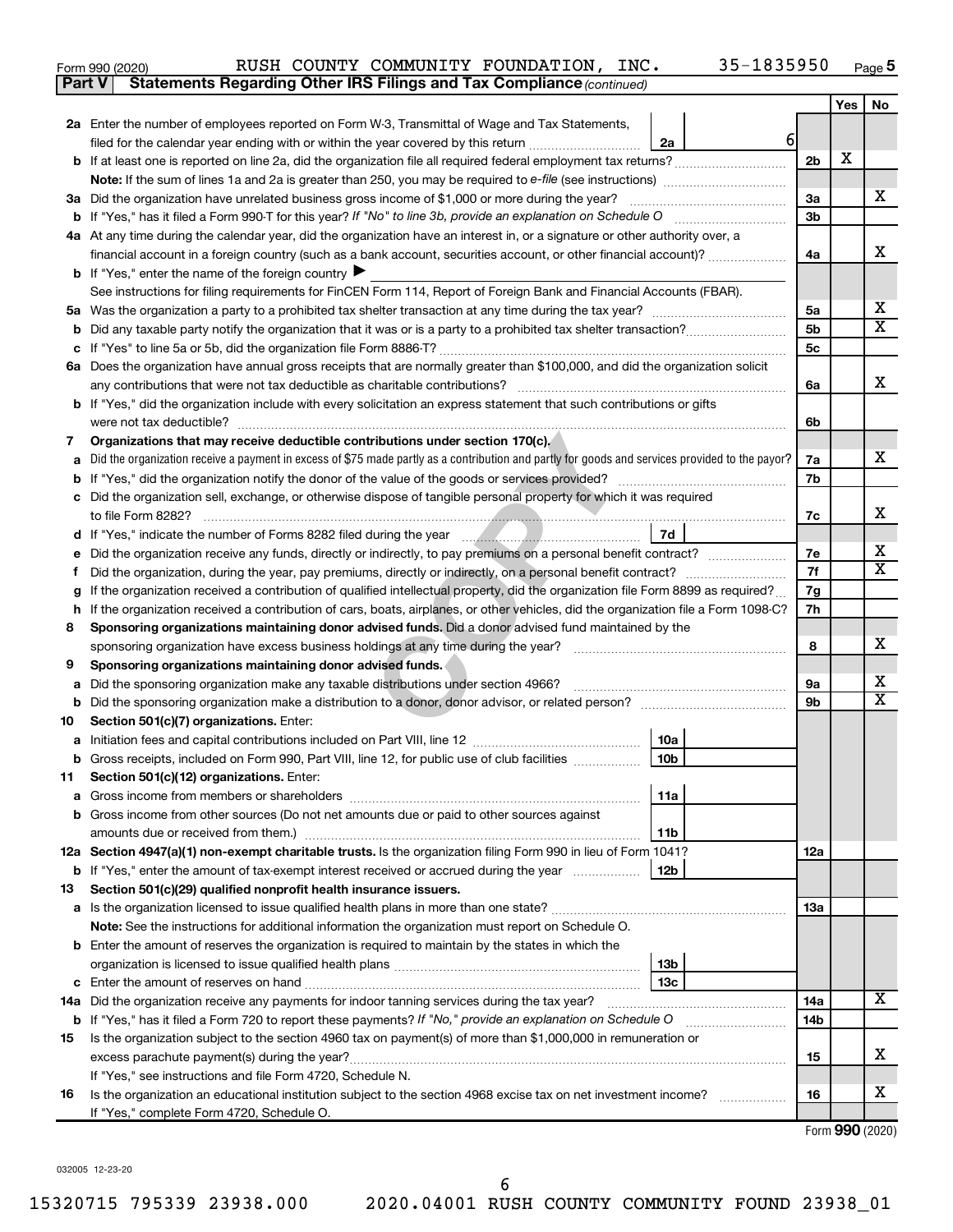| Form 990 (2020) |
|-----------------|
|-----------------|

## Form 990 (2020) Page RUSH COUNTY COMMUNITY FOUNDATION, INC. 35-1835950

**Part VI** Governance, Management, and Disclosure For each "Yes" response to lines 2 through 7b below, and for a "No" response *to line 8a, 8b, or 10b below, describe the circumstances, processes, or changes on Schedule O. See instructions.*

|                                                                                                                                                                                                                                                                                                                                                                                                                                                                                                                                                                                                                                                                                                                                                                                                                                                                                                                                                                                                                                                                                                                                                                                                                                                                                                                                                                                                                                                                                                                                                                                                                                                                                                                                                                                                                                                                                                                                                                                                                                                                                                                                                                                                                                                                                                                                                                                                                                                                                                                                                                                                                                                                                                                                                                                                                                                                                                                                                                                                                                                                                                                                                                                                                                                                                                                                                                                                                                                                                                                                                                                                                                                                                                                                                                                                                                                                                                                                                                                                                                                                                                                                                                                                                                                                                                                       |                                                                                     |  |                         | Yes                          |                 |
|-----------------------------------------------------------------------------------------------------------------------------------------------------------------------------------------------------------------------------------------------------------------------------------------------------------------------------------------------------------------------------------------------------------------------------------------------------------------------------------------------------------------------------------------------------------------------------------------------------------------------------------------------------------------------------------------------------------------------------------------------------------------------------------------------------------------------------------------------------------------------------------------------------------------------------------------------------------------------------------------------------------------------------------------------------------------------------------------------------------------------------------------------------------------------------------------------------------------------------------------------------------------------------------------------------------------------------------------------------------------------------------------------------------------------------------------------------------------------------------------------------------------------------------------------------------------------------------------------------------------------------------------------------------------------------------------------------------------------------------------------------------------------------------------------------------------------------------------------------------------------------------------------------------------------------------------------------------------------------------------------------------------------------------------------------------------------------------------------------------------------------------------------------------------------------------------------------------------------------------------------------------------------------------------------------------------------------------------------------------------------------------------------------------------------------------------------------------------------------------------------------------------------------------------------------------------------------------------------------------------------------------------------------------------------------------------------------------------------------------------------------------------------------------------------------------------------------------------------------------------------------------------------------------------------------------------------------------------------------------------------------------------------------------------------------------------------------------------------------------------------------------------------------------------------------------------------------------------------------------------------------------------------------------------------------------------------------------------------------------------------------------------------------------------------------------------------------------------------------------------------------------------------------------------------------------------------------------------------------------------------------------------------------------------------------------------------------------------------------------------------------------------------------------------------------------------------------------------------------------------------------------------------------------------------------------------------------------------------------------------------------------------------------------------------------------------------------------------------------------------------------------------------------------------------------------------------------------------------------------------------------------------------------------------------------------------------|-------------------------------------------------------------------------------------|--|-------------------------|------------------------------|-----------------|
|                                                                                                                                                                                                                                                                                                                                                                                                                                                                                                                                                                                                                                                                                                                                                                                                                                                                                                                                                                                                                                                                                                                                                                                                                                                                                                                                                                                                                                                                                                                                                                                                                                                                                                                                                                                                                                                                                                                                                                                                                                                                                                                                                                                                                                                                                                                                                                                                                                                                                                                                                                                                                                                                                                                                                                                                                                                                                                                                                                                                                                                                                                                                                                                                                                                                                                                                                                                                                                                                                                                                                                                                                                                                                                                                                                                                                                                                                                                                                                                                                                                                                                                                                                                                                                                                                                                       |                                                                                     |  |                         |                              |                 |
|                                                                                                                                                                                                                                                                                                                                                                                                                                                                                                                                                                                                                                                                                                                                                                                                                                                                                                                                                                                                                                                                                                                                                                                                                                                                                                                                                                                                                                                                                                                                                                                                                                                                                                                                                                                                                                                                                                                                                                                                                                                                                                                                                                                                                                                                                                                                                                                                                                                                                                                                                                                                                                                                                                                                                                                                                                                                                                                                                                                                                                                                                                                                                                                                                                                                                                                                                                                                                                                                                                                                                                                                                                                                                                                                                                                                                                                                                                                                                                                                                                                                                                                                                                                                                                                                                                                       |                                                                                     |  |                         |                              |                 |
|                                                                                                                                                                                                                                                                                                                                                                                                                                                                                                                                                                                                                                                                                                                                                                                                                                                                                                                                                                                                                                                                                                                                                                                                                                                                                                                                                                                                                                                                                                                                                                                                                                                                                                                                                                                                                                                                                                                                                                                                                                                                                                                                                                                                                                                                                                                                                                                                                                                                                                                                                                                                                                                                                                                                                                                                                                                                                                                                                                                                                                                                                                                                                                                                                                                                                                                                                                                                                                                                                                                                                                                                                                                                                                                                                                                                                                                                                                                                                                                                                                                                                                                                                                                                                                                                                                                       |                                                                                     |  |                         |                              |                 |
|                                                                                                                                                                                                                                                                                                                                                                                                                                                                                                                                                                                                                                                                                                                                                                                                                                                                                                                                                                                                                                                                                                                                                                                                                                                                                                                                                                                                                                                                                                                                                                                                                                                                                                                                                                                                                                                                                                                                                                                                                                                                                                                                                                                                                                                                                                                                                                                                                                                                                                                                                                                                                                                                                                                                                                                                                                                                                                                                                                                                                                                                                                                                                                                                                                                                                                                                                                                                                                                                                                                                                                                                                                                                                                                                                                                                                                                                                                                                                                                                                                                                                                                                                                                                                                                                                                                       |                                                                                     |  |                         |                              |                 |
|                                                                                                                                                                                                                                                                                                                                                                                                                                                                                                                                                                                                                                                                                                                                                                                                                                                                                                                                                                                                                                                                                                                                                                                                                                                                                                                                                                                                                                                                                                                                                                                                                                                                                                                                                                                                                                                                                                                                                                                                                                                                                                                                                                                                                                                                                                                                                                                                                                                                                                                                                                                                                                                                                                                                                                                                                                                                                                                                                                                                                                                                                                                                                                                                                                                                                                                                                                                                                                                                                                                                                                                                                                                                                                                                                                                                                                                                                                                                                                                                                                                                                                                                                                                                                                                                                                                       |                                                                                     |  |                         |                              |                 |
|                                                                                                                                                                                                                                                                                                                                                                                                                                                                                                                                                                                                                                                                                                                                                                                                                                                                                                                                                                                                                                                                                                                                                                                                                                                                                                                                                                                                                                                                                                                                                                                                                                                                                                                                                                                                                                                                                                                                                                                                                                                                                                                                                                                                                                                                                                                                                                                                                                                                                                                                                                                                                                                                                                                                                                                                                                                                                                                                                                                                                                                                                                                                                                                                                                                                                                                                                                                                                                                                                                                                                                                                                                                                                                                                                                                                                                                                                                                                                                                                                                                                                                                                                                                                                                                                                                                       |                                                                                     |  | $\overline{2}$          |                              |                 |
|                                                                                                                                                                                                                                                                                                                                                                                                                                                                                                                                                                                                                                                                                                                                                                                                                                                                                                                                                                                                                                                                                                                                                                                                                                                                                                                                                                                                                                                                                                                                                                                                                                                                                                                                                                                                                                                                                                                                                                                                                                                                                                                                                                                                                                                                                                                                                                                                                                                                                                                                                                                                                                                                                                                                                                                                                                                                                                                                                                                                                                                                                                                                                                                                                                                                                                                                                                                                                                                                                                                                                                                                                                                                                                                                                                                                                                                                                                                                                                                                                                                                                                                                                                                                                                                                                                                       |                                                                                     |  |                         |                              |                 |
|                                                                                                                                                                                                                                                                                                                                                                                                                                                                                                                                                                                                                                                                                                                                                                                                                                                                                                                                                                                                                                                                                                                                                                                                                                                                                                                                                                                                                                                                                                                                                                                                                                                                                                                                                                                                                                                                                                                                                                                                                                                                                                                                                                                                                                                                                                                                                                                                                                                                                                                                                                                                                                                                                                                                                                                                                                                                                                                                                                                                                                                                                                                                                                                                                                                                                                                                                                                                                                                                                                                                                                                                                                                                                                                                                                                                                                                                                                                                                                                                                                                                                                                                                                                                                                                                                                                       |                                                                                     |  | 3                       |                              |                 |
|                                                                                                                                                                                                                                                                                                                                                                                                                                                                                                                                                                                                                                                                                                                                                                                                                                                                                                                                                                                                                                                                                                                                                                                                                                                                                                                                                                                                                                                                                                                                                                                                                                                                                                                                                                                                                                                                                                                                                                                                                                                                                                                                                                                                                                                                                                                                                                                                                                                                                                                                                                                                                                                                                                                                                                                                                                                                                                                                                                                                                                                                                                                                                                                                                                                                                                                                                                                                                                                                                                                                                                                                                                                                                                                                                                                                                                                                                                                                                                                                                                                                                                                                                                                                                                                                                                                       |                                                                                     |  | 4                       |                              |                 |
|                                                                                                                                                                                                                                                                                                                                                                                                                                                                                                                                                                                                                                                                                                                                                                                                                                                                                                                                                                                                                                                                                                                                                                                                                                                                                                                                                                                                                                                                                                                                                                                                                                                                                                                                                                                                                                                                                                                                                                                                                                                                                                                                                                                                                                                                                                                                                                                                                                                                                                                                                                                                                                                                                                                                                                                                                                                                                                                                                                                                                                                                                                                                                                                                                                                                                                                                                                                                                                                                                                                                                                                                                                                                                                                                                                                                                                                                                                                                                                                                                                                                                                                                                                                                                                                                                                                       |                                                                                     |  | $\overline{\mathbf{5}}$ |                              |                 |
|                                                                                                                                                                                                                                                                                                                                                                                                                                                                                                                                                                                                                                                                                                                                                                                                                                                                                                                                                                                                                                                                                                                                                                                                                                                                                                                                                                                                                                                                                                                                                                                                                                                                                                                                                                                                                                                                                                                                                                                                                                                                                                                                                                                                                                                                                                                                                                                                                                                                                                                                                                                                                                                                                                                                                                                                                                                                                                                                                                                                                                                                                                                                                                                                                                                                                                                                                                                                                                                                                                                                                                                                                                                                                                                                                                                                                                                                                                                                                                                                                                                                                                                                                                                                                                                                                                                       |                                                                                     |  | 6                       |                              |                 |
|                                                                                                                                                                                                                                                                                                                                                                                                                                                                                                                                                                                                                                                                                                                                                                                                                                                                                                                                                                                                                                                                                                                                                                                                                                                                                                                                                                                                                                                                                                                                                                                                                                                                                                                                                                                                                                                                                                                                                                                                                                                                                                                                                                                                                                                                                                                                                                                                                                                                                                                                                                                                                                                                                                                                                                                                                                                                                                                                                                                                                                                                                                                                                                                                                                                                                                                                                                                                                                                                                                                                                                                                                                                                                                                                                                                                                                                                                                                                                                                                                                                                                                                                                                                                                                                                                                                       |                                                                                     |  |                         |                              |                 |
|                                                                                                                                                                                                                                                                                                                                                                                                                                                                                                                                                                                                                                                                                                                                                                                                                                                                                                                                                                                                                                                                                                                                                                                                                                                                                                                                                                                                                                                                                                                                                                                                                                                                                                                                                                                                                                                                                                                                                                                                                                                                                                                                                                                                                                                                                                                                                                                                                                                                                                                                                                                                                                                                                                                                                                                                                                                                                                                                                                                                                                                                                                                                                                                                                                                                                                                                                                                                                                                                                                                                                                                                                                                                                                                                                                                                                                                                                                                                                                                                                                                                                                                                                                                                                                                                                                                       |                                                                                     |  | 7a                      |                              |                 |
|                                                                                                                                                                                                                                                                                                                                                                                                                                                                                                                                                                                                                                                                                                                                                                                                                                                                                                                                                                                                                                                                                                                                                                                                                                                                                                                                                                                                                                                                                                                                                                                                                                                                                                                                                                                                                                                                                                                                                                                                                                                                                                                                                                                                                                                                                                                                                                                                                                                                                                                                                                                                                                                                                                                                                                                                                                                                                                                                                                                                                                                                                                                                                                                                                                                                                                                                                                                                                                                                                                                                                                                                                                                                                                                                                                                                                                                                                                                                                                                                                                                                                                                                                                                                                                                                                                                       |                                                                                     |  |                         |                              |                 |
|                                                                                                                                                                                                                                                                                                                                                                                                                                                                                                                                                                                                                                                                                                                                                                                                                                                                                                                                                                                                                                                                                                                                                                                                                                                                                                                                                                                                                                                                                                                                                                                                                                                                                                                                                                                                                                                                                                                                                                                                                                                                                                                                                                                                                                                                                                                                                                                                                                                                                                                                                                                                                                                                                                                                                                                                                                                                                                                                                                                                                                                                                                                                                                                                                                                                                                                                                                                                                                                                                                                                                                                                                                                                                                                                                                                                                                                                                                                                                                                                                                                                                                                                                                                                                                                                                                                       | persons other than the governing body?                                              |  | 7b                      |                              |                 |
|                                                                                                                                                                                                                                                                                                                                                                                                                                                                                                                                                                                                                                                                                                                                                                                                                                                                                                                                                                                                                                                                                                                                                                                                                                                                                                                                                                                                                                                                                                                                                                                                                                                                                                                                                                                                                                                                                                                                                                                                                                                                                                                                                                                                                                                                                                                                                                                                                                                                                                                                                                                                                                                                                                                                                                                                                                                                                                                                                                                                                                                                                                                                                                                                                                                                                                                                                                                                                                                                                                                                                                                                                                                                                                                                                                                                                                                                                                                                                                                                                                                                                                                                                                                                                                                                                                                       |                                                                                     |  |                         |                              |                 |
|                                                                                                                                                                                                                                                                                                                                                                                                                                                                                                                                                                                                                                                                                                                                                                                                                                                                                                                                                                                                                                                                                                                                                                                                                                                                                                                                                                                                                                                                                                                                                                                                                                                                                                                                                                                                                                                                                                                                                                                                                                                                                                                                                                                                                                                                                                                                                                                                                                                                                                                                                                                                                                                                                                                                                                                                                                                                                                                                                                                                                                                                                                                                                                                                                                                                                                                                                                                                                                                                                                                                                                                                                                                                                                                                                                                                                                                                                                                                                                                                                                                                                                                                                                                                                                                                                                                       |                                                                                     |  | 8a                      | x                            |                 |
|                                                                                                                                                                                                                                                                                                                                                                                                                                                                                                                                                                                                                                                                                                                                                                                                                                                                                                                                                                                                                                                                                                                                                                                                                                                                                                                                                                                                                                                                                                                                                                                                                                                                                                                                                                                                                                                                                                                                                                                                                                                                                                                                                                                                                                                                                                                                                                                                                                                                                                                                                                                                                                                                                                                                                                                                                                                                                                                                                                                                                                                                                                                                                                                                                                                                                                                                                                                                                                                                                                                                                                                                                                                                                                                                                                                                                                                                                                                                                                                                                                                                                                                                                                                                                                                                                                                       |                                                                                     |  | 8b                      | $\overline{\mathbf{x}}$      |                 |
|                                                                                                                                                                                                                                                                                                                                                                                                                                                                                                                                                                                                                                                                                                                                                                                                                                                                                                                                                                                                                                                                                                                                                                                                                                                                                                                                                                                                                                                                                                                                                                                                                                                                                                                                                                                                                                                                                                                                                                                                                                                                                                                                                                                                                                                                                                                                                                                                                                                                                                                                                                                                                                                                                                                                                                                                                                                                                                                                                                                                                                                                                                                                                                                                                                                                                                                                                                                                                                                                                                                                                                                                                                                                                                                                                                                                                                                                                                                                                                                                                                                                                                                                                                                                                                                                                                                       |                                                                                     |  |                         |                              |                 |
|                                                                                                                                                                                                                                                                                                                                                                                                                                                                                                                                                                                                                                                                                                                                                                                                                                                                                                                                                                                                                                                                                                                                                                                                                                                                                                                                                                                                                                                                                                                                                                                                                                                                                                                                                                                                                                                                                                                                                                                                                                                                                                                                                                                                                                                                                                                                                                                                                                                                                                                                                                                                                                                                                                                                                                                                                                                                                                                                                                                                                                                                                                                                                                                                                                                                                                                                                                                                                                                                                                                                                                                                                                                                                                                                                                                                                                                                                                                                                                                                                                                                                                                                                                                                                                                                                                                       |                                                                                     |  | 9                       |                              |                 |
|                                                                                                                                                                                                                                                                                                                                                                                                                                                                                                                                                                                                                                                                                                                                                                                                                                                                                                                                                                                                                                                                                                                                                                                                                                                                                                                                                                                                                                                                                                                                                                                                                                                                                                                                                                                                                                                                                                                                                                                                                                                                                                                                                                                                                                                                                                                                                                                                                                                                                                                                                                                                                                                                                                                                                                                                                                                                                                                                                                                                                                                                                                                                                                                                                                                                                                                                                                                                                                                                                                                                                                                                                                                                                                                                                                                                                                                                                                                                                                                                                                                                                                                                                                                                                                                                                                                       |                                                                                     |  |                         |                              |                 |
|                                                                                                                                                                                                                                                                                                                                                                                                                                                                                                                                                                                                                                                                                                                                                                                                                                                                                                                                                                                                                                                                                                                                                                                                                                                                                                                                                                                                                                                                                                                                                                                                                                                                                                                                                                                                                                                                                                                                                                                                                                                                                                                                                                                                                                                                                                                                                                                                                                                                                                                                                                                                                                                                                                                                                                                                                                                                                                                                                                                                                                                                                                                                                                                                                                                                                                                                                                                                                                                                                                                                                                                                                                                                                                                                                                                                                                                                                                                                                                                                                                                                                                                                                                                                                                                                                                                       |                                                                                     |  |                         | Yes                          |                 |
|                                                                                                                                                                                                                                                                                                                                                                                                                                                                                                                                                                                                                                                                                                                                                                                                                                                                                                                                                                                                                                                                                                                                                                                                                                                                                                                                                                                                                                                                                                                                                                                                                                                                                                                                                                                                                                                                                                                                                                                                                                                                                                                                                                                                                                                                                                                                                                                                                                                                                                                                                                                                                                                                                                                                                                                                                                                                                                                                                                                                                                                                                                                                                                                                                                                                                                                                                                                                                                                                                                                                                                                                                                                                                                                                                                                                                                                                                                                                                                                                                                                                                                                                                                                                                                                                                                                       |                                                                                     |  | 10a                     |                              |                 |
|                                                                                                                                                                                                                                                                                                                                                                                                                                                                                                                                                                                                                                                                                                                                                                                                                                                                                                                                                                                                                                                                                                                                                                                                                                                                                                                                                                                                                                                                                                                                                                                                                                                                                                                                                                                                                                                                                                                                                                                                                                                                                                                                                                                                                                                                                                                                                                                                                                                                                                                                                                                                                                                                                                                                                                                                                                                                                                                                                                                                                                                                                                                                                                                                                                                                                                                                                                                                                                                                                                                                                                                                                                                                                                                                                                                                                                                                                                                                                                                                                                                                                                                                                                                                                                                                                                                       |                                                                                     |  |                         |                              |                 |
|                                                                                                                                                                                                                                                                                                                                                                                                                                                                                                                                                                                                                                                                                                                                                                                                                                                                                                                                                                                                                                                                                                                                                                                                                                                                                                                                                                                                                                                                                                                                                                                                                                                                                                                                                                                                                                                                                                                                                                                                                                                                                                                                                                                                                                                                                                                                                                                                                                                                                                                                                                                                                                                                                                                                                                                                                                                                                                                                                                                                                                                                                                                                                                                                                                                                                                                                                                                                                                                                                                                                                                                                                                                                                                                                                                                                                                                                                                                                                                                                                                                                                                                                                                                                                                                                                                                       |                                                                                     |  | 10 <sub>b</sub>         |                              |                 |
|                                                                                                                                                                                                                                                                                                                                                                                                                                                                                                                                                                                                                                                                                                                                                                                                                                                                                                                                                                                                                                                                                                                                                                                                                                                                                                                                                                                                                                                                                                                                                                                                                                                                                                                                                                                                                                                                                                                                                                                                                                                                                                                                                                                                                                                                                                                                                                                                                                                                                                                                                                                                                                                                                                                                                                                                                                                                                                                                                                                                                                                                                                                                                                                                                                                                                                                                                                                                                                                                                                                                                                                                                                                                                                                                                                                                                                                                                                                                                                                                                                                                                                                                                                                                                                                                                                                       |                                                                                     |  | 11a                     | X                            |                 |
|                                                                                                                                                                                                                                                                                                                                                                                                                                                                                                                                                                                                                                                                                                                                                                                                                                                                                                                                                                                                                                                                                                                                                                                                                                                                                                                                                                                                                                                                                                                                                                                                                                                                                                                                                                                                                                                                                                                                                                                                                                                                                                                                                                                                                                                                                                                                                                                                                                                                                                                                                                                                                                                                                                                                                                                                                                                                                                                                                                                                                                                                                                                                                                                                                                                                                                                                                                                                                                                                                                                                                                                                                                                                                                                                                                                                                                                                                                                                                                                                                                                                                                                                                                                                                                                                                                                       |                                                                                     |  |                         |                              |                 |
|                                                                                                                                                                                                                                                                                                                                                                                                                                                                                                                                                                                                                                                                                                                                                                                                                                                                                                                                                                                                                                                                                                                                                                                                                                                                                                                                                                                                                                                                                                                                                                                                                                                                                                                                                                                                                                                                                                                                                                                                                                                                                                                                                                                                                                                                                                                                                                                                                                                                                                                                                                                                                                                                                                                                                                                                                                                                                                                                                                                                                                                                                                                                                                                                                                                                                                                                                                                                                                                                                                                                                                                                                                                                                                                                                                                                                                                                                                                                                                                                                                                                                                                                                                                                                                                                                                                       |                                                                                     |  |                         | x                            |                 |
|                                                                                                                                                                                                                                                                                                                                                                                                                                                                                                                                                                                                                                                                                                                                                                                                                                                                                                                                                                                                                                                                                                                                                                                                                                                                                                                                                                                                                                                                                                                                                                                                                                                                                                                                                                                                                                                                                                                                                                                                                                                                                                                                                                                                                                                                                                                                                                                                                                                                                                                                                                                                                                                                                                                                                                                                                                                                                                                                                                                                                                                                                                                                                                                                                                                                                                                                                                                                                                                                                                                                                                                                                                                                                                                                                                                                                                                                                                                                                                                                                                                                                                                                                                                                                                                                                                                       |                                                                                     |  | 12a                     | $\overline{\textbf{x}}$      |                 |
|                                                                                                                                                                                                                                                                                                                                                                                                                                                                                                                                                                                                                                                                                                                                                                                                                                                                                                                                                                                                                                                                                                                                                                                                                                                                                                                                                                                                                                                                                                                                                                                                                                                                                                                                                                                                                                                                                                                                                                                                                                                                                                                                                                                                                                                                                                                                                                                                                                                                                                                                                                                                                                                                                                                                                                                                                                                                                                                                                                                                                                                                                                                                                                                                                                                                                                                                                                                                                                                                                                                                                                                                                                                                                                                                                                                                                                                                                                                                                                                                                                                                                                                                                                                                                                                                                                                       |                                                                                     |  | 12 <sub>b</sub>         |                              |                 |
|                                                                                                                                                                                                                                                                                                                                                                                                                                                                                                                                                                                                                                                                                                                                                                                                                                                                                                                                                                                                                                                                                                                                                                                                                                                                                                                                                                                                                                                                                                                                                                                                                                                                                                                                                                                                                                                                                                                                                                                                                                                                                                                                                                                                                                                                                                                                                                                                                                                                                                                                                                                                                                                                                                                                                                                                                                                                                                                                                                                                                                                                                                                                                                                                                                                                                                                                                                                                                                                                                                                                                                                                                                                                                                                                                                                                                                                                                                                                                                                                                                                                                                                                                                                                                                                                                                                       |                                                                                     |  |                         |                              |                 |
|                                                                                                                                                                                                                                                                                                                                                                                                                                                                                                                                                                                                                                                                                                                                                                                                                                                                                                                                                                                                                                                                                                                                                                                                                                                                                                                                                                                                                                                                                                                                                                                                                                                                                                                                                                                                                                                                                                                                                                                                                                                                                                                                                                                                                                                                                                                                                                                                                                                                                                                                                                                                                                                                                                                                                                                                                                                                                                                                                                                                                                                                                                                                                                                                                                                                                                                                                                                                                                                                                                                                                                                                                                                                                                                                                                                                                                                                                                                                                                                                                                                                                                                                                                                                                                                                                                                       |                                                                                     |  | 12c                     | х<br>$\overline{\textbf{x}}$ |                 |
|                                                                                                                                                                                                                                                                                                                                                                                                                                                                                                                                                                                                                                                                                                                                                                                                                                                                                                                                                                                                                                                                                                                                                                                                                                                                                                                                                                                                                                                                                                                                                                                                                                                                                                                                                                                                                                                                                                                                                                                                                                                                                                                                                                                                                                                                                                                                                                                                                                                                                                                                                                                                                                                                                                                                                                                                                                                                                                                                                                                                                                                                                                                                                                                                                                                                                                                                                                                                                                                                                                                                                                                                                                                                                                                                                                                                                                                                                                                                                                                                                                                                                                                                                                                                                                                                                                                       |                                                                                     |  | 13                      |                              |                 |
|                                                                                                                                                                                                                                                                                                                                                                                                                                                                                                                                                                                                                                                                                                                                                                                                                                                                                                                                                                                                                                                                                                                                                                                                                                                                                                                                                                                                                                                                                                                                                                                                                                                                                                                                                                                                                                                                                                                                                                                                                                                                                                                                                                                                                                                                                                                                                                                                                                                                                                                                                                                                                                                                                                                                                                                                                                                                                                                                                                                                                                                                                                                                                                                                                                                                                                                                                                                                                                                                                                                                                                                                                                                                                                                                                                                                                                                                                                                                                                                                                                                                                                                                                                                                                                                                                                                       |                                                                                     |  | 14                      | $\overline{\textbf{x}}$      |                 |
|                                                                                                                                                                                                                                                                                                                                                                                                                                                                                                                                                                                                                                                                                                                                                                                                                                                                                                                                                                                                                                                                                                                                                                                                                                                                                                                                                                                                                                                                                                                                                                                                                                                                                                                                                                                                                                                                                                                                                                                                                                                                                                                                                                                                                                                                                                                                                                                                                                                                                                                                                                                                                                                                                                                                                                                                                                                                                                                                                                                                                                                                                                                                                                                                                                                                                                                                                                                                                                                                                                                                                                                                                                                                                                                                                                                                                                                                                                                                                                                                                                                                                                                                                                                                                                                                                                                       |                                                                                     |  |                         |                              |                 |
|                                                                                                                                                                                                                                                                                                                                                                                                                                                                                                                                                                                                                                                                                                                                                                                                                                                                                                                                                                                                                                                                                                                                                                                                                                                                                                                                                                                                                                                                                                                                                                                                                                                                                                                                                                                                                                                                                                                                                                                                                                                                                                                                                                                                                                                                                                                                                                                                                                                                                                                                                                                                                                                                                                                                                                                                                                                                                                                                                                                                                                                                                                                                                                                                                                                                                                                                                                                                                                                                                                                                                                                                                                                                                                                                                                                                                                                                                                                                                                                                                                                                                                                                                                                                                                                                                                                       |                                                                                     |  |                         |                              |                 |
|                                                                                                                                                                                                                                                                                                                                                                                                                                                                                                                                                                                                                                                                                                                                                                                                                                                                                                                                                                                                                                                                                                                                                                                                                                                                                                                                                                                                                                                                                                                                                                                                                                                                                                                                                                                                                                                                                                                                                                                                                                                                                                                                                                                                                                                                                                                                                                                                                                                                                                                                                                                                                                                                                                                                                                                                                                                                                                                                                                                                                                                                                                                                                                                                                                                                                                                                                                                                                                                                                                                                                                                                                                                                                                                                                                                                                                                                                                                                                                                                                                                                                                                                                                                                                                                                                                                       |                                                                                     |  | <b>15a</b>              | x                            |                 |
|                                                                                                                                                                                                                                                                                                                                                                                                                                                                                                                                                                                                                                                                                                                                                                                                                                                                                                                                                                                                                                                                                                                                                                                                                                                                                                                                                                                                                                                                                                                                                                                                                                                                                                                                                                                                                                                                                                                                                                                                                                                                                                                                                                                                                                                                                                                                                                                                                                                                                                                                                                                                                                                                                                                                                                                                                                                                                                                                                                                                                                                                                                                                                                                                                                                                                                                                                                                                                                                                                                                                                                                                                                                                                                                                                                                                                                                                                                                                                                                                                                                                                                                                                                                                                                                                                                                       |                                                                                     |  | 15b                     | $\overline{\textbf{x}}$      |                 |
|                                                                                                                                                                                                                                                                                                                                                                                                                                                                                                                                                                                                                                                                                                                                                                                                                                                                                                                                                                                                                                                                                                                                                                                                                                                                                                                                                                                                                                                                                                                                                                                                                                                                                                                                                                                                                                                                                                                                                                                                                                                                                                                                                                                                                                                                                                                                                                                                                                                                                                                                                                                                                                                                                                                                                                                                                                                                                                                                                                                                                                                                                                                                                                                                                                                                                                                                                                                                                                                                                                                                                                                                                                                                                                                                                                                                                                                                                                                                                                                                                                                                                                                                                                                                                                                                                                                       | If "Yes" to line 15a or 15b, describe the process in Schedule O (see instructions). |  |                         |                              |                 |
|                                                                                                                                                                                                                                                                                                                                                                                                                                                                                                                                                                                                                                                                                                                                                                                                                                                                                                                                                                                                                                                                                                                                                                                                                                                                                                                                                                                                                                                                                                                                                                                                                                                                                                                                                                                                                                                                                                                                                                                                                                                                                                                                                                                                                                                                                                                                                                                                                                                                                                                                                                                                                                                                                                                                                                                                                                                                                                                                                                                                                                                                                                                                                                                                                                                                                                                                                                                                                                                                                                                                                                                                                                                                                                                                                                                                                                                                                                                                                                                                                                                                                                                                                                                                                                                                                                                       |                                                                                     |  |                         |                              |                 |
|                                                                                                                                                                                                                                                                                                                                                                                                                                                                                                                                                                                                                                                                                                                                                                                                                                                                                                                                                                                                                                                                                                                                                                                                                                                                                                                                                                                                                                                                                                                                                                                                                                                                                                                                                                                                                                                                                                                                                                                                                                                                                                                                                                                                                                                                                                                                                                                                                                                                                                                                                                                                                                                                                                                                                                                                                                                                                                                                                                                                                                                                                                                                                                                                                                                                                                                                                                                                                                                                                                                                                                                                                                                                                                                                                                                                                                                                                                                                                                                                                                                                                                                                                                                                                                                                                                                       | taxable entity during the year?                                                     |  | 16a                     |                              |                 |
|                                                                                                                                                                                                                                                                                                                                                                                                                                                                                                                                                                                                                                                                                                                                                                                                                                                                                                                                                                                                                                                                                                                                                                                                                                                                                                                                                                                                                                                                                                                                                                                                                                                                                                                                                                                                                                                                                                                                                                                                                                                                                                                                                                                                                                                                                                                                                                                                                                                                                                                                                                                                                                                                                                                                                                                                                                                                                                                                                                                                                                                                                                                                                                                                                                                                                                                                                                                                                                                                                                                                                                                                                                                                                                                                                                                                                                                                                                                                                                                                                                                                                                                                                                                                                                                                                                                       |                                                                                     |  |                         |                              |                 |
|                                                                                                                                                                                                                                                                                                                                                                                                                                                                                                                                                                                                                                                                                                                                                                                                                                                                                                                                                                                                                                                                                                                                                                                                                                                                                                                                                                                                                                                                                                                                                                                                                                                                                                                                                                                                                                                                                                                                                                                                                                                                                                                                                                                                                                                                                                                                                                                                                                                                                                                                                                                                                                                                                                                                                                                                                                                                                                                                                                                                                                                                                                                                                                                                                                                                                                                                                                                                                                                                                                                                                                                                                                                                                                                                                                                                                                                                                                                                                                                                                                                                                                                                                                                                                                                                                                                       |                                                                                     |  |                         |                              |                 |
|                                                                                                                                                                                                                                                                                                                                                                                                                                                                                                                                                                                                                                                                                                                                                                                                                                                                                                                                                                                                                                                                                                                                                                                                                                                                                                                                                                                                                                                                                                                                                                                                                                                                                                                                                                                                                                                                                                                                                                                                                                                                                                                                                                                                                                                                                                                                                                                                                                                                                                                                                                                                                                                                                                                                                                                                                                                                                                                                                                                                                                                                                                                                                                                                                                                                                                                                                                                                                                                                                                                                                                                                                                                                                                                                                                                                                                                                                                                                                                                                                                                                                                                                                                                                                                                                                                                       | exempt status with respect to such arrangements?                                    |  | 16b                     |                              |                 |
|                                                                                                                                                                                                                                                                                                                                                                                                                                                                                                                                                                                                                                                                                                                                                                                                                                                                                                                                                                                                                                                                                                                                                                                                                                                                                                                                                                                                                                                                                                                                                                                                                                                                                                                                                                                                                                                                                                                                                                                                                                                                                                                                                                                                                                                                                                                                                                                                                                                                                                                                                                                                                                                                                                                                                                                                                                                                                                                                                                                                                                                                                                                                                                                                                                                                                                                                                                                                                                                                                                                                                                                                                                                                                                                                                                                                                                                                                                                                                                                                                                                                                                                                                                                                                                                                                                                       |                                                                                     |  |                         |                              |                 |
|                                                                                                                                                                                                                                                                                                                                                                                                                                                                                                                                                                                                                                                                                                                                                                                                                                                                                                                                                                                                                                                                                                                                                                                                                                                                                                                                                                                                                                                                                                                                                                                                                                                                                                                                                                                                                                                                                                                                                                                                                                                                                                                                                                                                                                                                                                                                                                                                                                                                                                                                                                                                                                                                                                                                                                                                                                                                                                                                                                                                                                                                                                                                                                                                                                                                                                                                                                                                                                                                                                                                                                                                                                                                                                                                                                                                                                                                                                                                                                                                                                                                                                                                                                                                                                                                                                                       |                                                                                     |  |                         |                              |                 |
|                                                                                                                                                                                                                                                                                                                                                                                                                                                                                                                                                                                                                                                                                                                                                                                                                                                                                                                                                                                                                                                                                                                                                                                                                                                                                                                                                                                                                                                                                                                                                                                                                                                                                                                                                                                                                                                                                                                                                                                                                                                                                                                                                                                                                                                                                                                                                                                                                                                                                                                                                                                                                                                                                                                                                                                                                                                                                                                                                                                                                                                                                                                                                                                                                                                                                                                                                                                                                                                                                                                                                                                                                                                                                                                                                                                                                                                                                                                                                                                                                                                                                                                                                                                                                                                                                                                       |                                                                                     |  |                         |                              |                 |
|                                                                                                                                                                                                                                                                                                                                                                                                                                                                                                                                                                                                                                                                                                                                                                                                                                                                                                                                                                                                                                                                                                                                                                                                                                                                                                                                                                                                                                                                                                                                                                                                                                                                                                                                                                                                                                                                                                                                                                                                                                                                                                                                                                                                                                                                                                                                                                                                                                                                                                                                                                                                                                                                                                                                                                                                                                                                                                                                                                                                                                                                                                                                                                                                                                                                                                                                                                                                                                                                                                                                                                                                                                                                                                                                                                                                                                                                                                                                                                                                                                                                                                                                                                                                                                                                                                                       | for public inspection. Indicate how you made these available. Check all that apply. |  |                         |                              |                 |
|                                                                                                                                                                                                                                                                                                                                                                                                                                                                                                                                                                                                                                                                                                                                                                                                                                                                                                                                                                                                                                                                                                                                                                                                                                                                                                                                                                                                                                                                                                                                                                                                                                                                                                                                                                                                                                                                                                                                                                                                                                                                                                                                                                                                                                                                                                                                                                                                                                                                                                                                                                                                                                                                                                                                                                                                                                                                                                                                                                                                                                                                                                                                                                                                                                                                                                                                                                                                                                                                                                                                                                                                                                                                                                                                                                                                                                                                                                                                                                                                                                                                                                                                                                                                                                                                                                                       |                                                                                     |  |                         |                              |                 |
|                                                                                                                                                                                                                                                                                                                                                                                                                                                                                                                                                                                                                                                                                                                                                                                                                                                                                                                                                                                                                                                                                                                                                                                                                                                                                                                                                                                                                                                                                                                                                                                                                                                                                                                                                                                                                                                                                                                                                                                                                                                                                                                                                                                                                                                                                                                                                                                                                                                                                                                                                                                                                                                                                                                                                                                                                                                                                                                                                                                                                                                                                                                                                                                                                                                                                                                                                                                                                                                                                                                                                                                                                                                                                                                                                                                                                                                                                                                                                                                                                                                                                                                                                                                                                                                                                                                       |                                                                                     |  |                         |                              |                 |
| Check if Schedule O contains a response or note to any line in this Part VI [11] [12] Check if Schedule O contains a response or note to any line in this Part VI<br><b>Section A. Governing Body and Management</b><br>12<br>1a<br>1a Enter the number of voting members of the governing body at the end of the tax year<br>If there are material differences in voting rights among members of the governing body, or if the governing<br>body delegated broad authority to an executive committee or similar committee, explain on Schedule O.<br>12<br><b>b</b> Enter the number of voting members included on line 1a, above, who are independent <i></i><br>1b<br>Did any officer, director, trustee, or key employee have a family relationship or a business relationship with any other<br>2<br>officer, director, trustee, or key employee?<br>Did the organization delegate control over management duties customarily performed by or under the direct supervision<br>3<br>Did the organization make any significant changes to its governing documents since the prior Form 990 was filed?<br>4<br>5<br>6<br>Did the organization have members, stockholders, or other persons who had the power to elect or appoint one or<br>7a<br><b>b</b> Are any governance decisions of the organization reserved to (or subject to approval by) members, stockholders, or<br>Did the organization contemporaneously document the meetings held or written actions undertaken during the year by the following:<br>8<br>Is there any officer, director, trustee, or key employee listed in Part VII, Section A, who cannot be reached at the<br>9<br>Section B. Policies (This Section B requests information about policies not required by the Internal Revenue Code.)<br><b>b</b> If "Yes," did the organization have written policies and procedures governing the activities of such chapters, affiliates,<br>11a Has the organization provided a complete copy of this Form 990 to all members of its governing body before filing the form?<br><b>b</b> Describe in Schedule O the process, if any, used by the organization to review this Form 990.<br>12a<br>Were officers, directors, or trustees, and key employees required to disclose annually interests that could give rise to conflicts?<br>b<br>c Did the organization regularly and consistently monitor and enforce compliance with the policy? If "Yes," describe<br>in Schedule O how this was done manufactured and continuum and contact the way to the set of the set of the schedule O how this was done<br>13<br>Did the organization have a written document retention and destruction policy? [11] manufaction manufaction in<br>14<br>Did the process for determining compensation of the following persons include a review and approval by independent<br>15<br>persons, comparability data, and contemporaneous substantiation of the deliberation and decision?<br>16a Did the organization invest in, contribute assets to, or participate in a joint venture or similar arrangement with a<br><b>b</b> If "Yes," did the organization follow a written policy or procedure requiring the organization to evaluate its participation<br>in joint venture arrangements under applicable federal tax law, and take steps to safeguard the organization's<br><b>Section C. Disclosure</b><br>List the states with which a copy of this Form 990 is required to be filed $\blacktriangleright\text{IN}$<br>17<br>Section 6104 requires an organization to make its Forms 1023 (1024 or 1024-A, if applicable), 990, and 990-T (Section 501(c)(3)s only) available<br>18<br>$\lfloor x \rfloor$ Another's website<br>$\lfloor x \rfloor$ Upon request<br>  X   Own website<br>Other (explain on Schedule O)<br>Describe on Schedule O whether (and if so, how) the organization made its governing documents, conflict of interest policy, and financial<br>19<br>statements available to the public during the tax year.<br>State the name, address, and telephone number of the person who possesses the organization's books and records<br>20<br>ALISA WINTERS - 765-938-1177<br>117 N MAIN ST, RUSHVILLE, IN<br>46173<br>032006 12-23-20<br>7<br>15320715 795339 23938.000<br>2020.04001 RUSH COUNTY COMMUNITY FOUND 23938_01 |                                                                                     |  |                         |                              |                 |
|                                                                                                                                                                                                                                                                                                                                                                                                                                                                                                                                                                                                                                                                                                                                                                                                                                                                                                                                                                                                                                                                                                                                                                                                                                                                                                                                                                                                                                                                                                                                                                                                                                                                                                                                                                                                                                                                                                                                                                                                                                                                                                                                                                                                                                                                                                                                                                                                                                                                                                                                                                                                                                                                                                                                                                                                                                                                                                                                                                                                                                                                                                                                                                                                                                                                                                                                                                                                                                                                                                                                                                                                                                                                                                                                                                                                                                                                                                                                                                                                                                                                                                                                                                                                                                                                                                                       |                                                                                     |  |                         |                              |                 |
|                                                                                                                                                                                                                                                                                                                                                                                                                                                                                                                                                                                                                                                                                                                                                                                                                                                                                                                                                                                                                                                                                                                                                                                                                                                                                                                                                                                                                                                                                                                                                                                                                                                                                                                                                                                                                                                                                                                                                                                                                                                                                                                                                                                                                                                                                                                                                                                                                                                                                                                                                                                                                                                                                                                                                                                                                                                                                                                                                                                                                                                                                                                                                                                                                                                                                                                                                                                                                                                                                                                                                                                                                                                                                                                                                                                                                                                                                                                                                                                                                                                                                                                                                                                                                                                                                                                       |                                                                                     |  |                         |                              |                 |
|                                                                                                                                                                                                                                                                                                                                                                                                                                                                                                                                                                                                                                                                                                                                                                                                                                                                                                                                                                                                                                                                                                                                                                                                                                                                                                                                                                                                                                                                                                                                                                                                                                                                                                                                                                                                                                                                                                                                                                                                                                                                                                                                                                                                                                                                                                                                                                                                                                                                                                                                                                                                                                                                                                                                                                                                                                                                                                                                                                                                                                                                                                                                                                                                                                                                                                                                                                                                                                                                                                                                                                                                                                                                                                                                                                                                                                                                                                                                                                                                                                                                                                                                                                                                                                                                                                                       |                                                                                     |  |                         |                              |                 |
|                                                                                                                                                                                                                                                                                                                                                                                                                                                                                                                                                                                                                                                                                                                                                                                                                                                                                                                                                                                                                                                                                                                                                                                                                                                                                                                                                                                                                                                                                                                                                                                                                                                                                                                                                                                                                                                                                                                                                                                                                                                                                                                                                                                                                                                                                                                                                                                                                                                                                                                                                                                                                                                                                                                                                                                                                                                                                                                                                                                                                                                                                                                                                                                                                                                                                                                                                                                                                                                                                                                                                                                                                                                                                                                                                                                                                                                                                                                                                                                                                                                                                                                                                                                                                                                                                                                       |                                                                                     |  |                         |                              | Form 990 (2020) |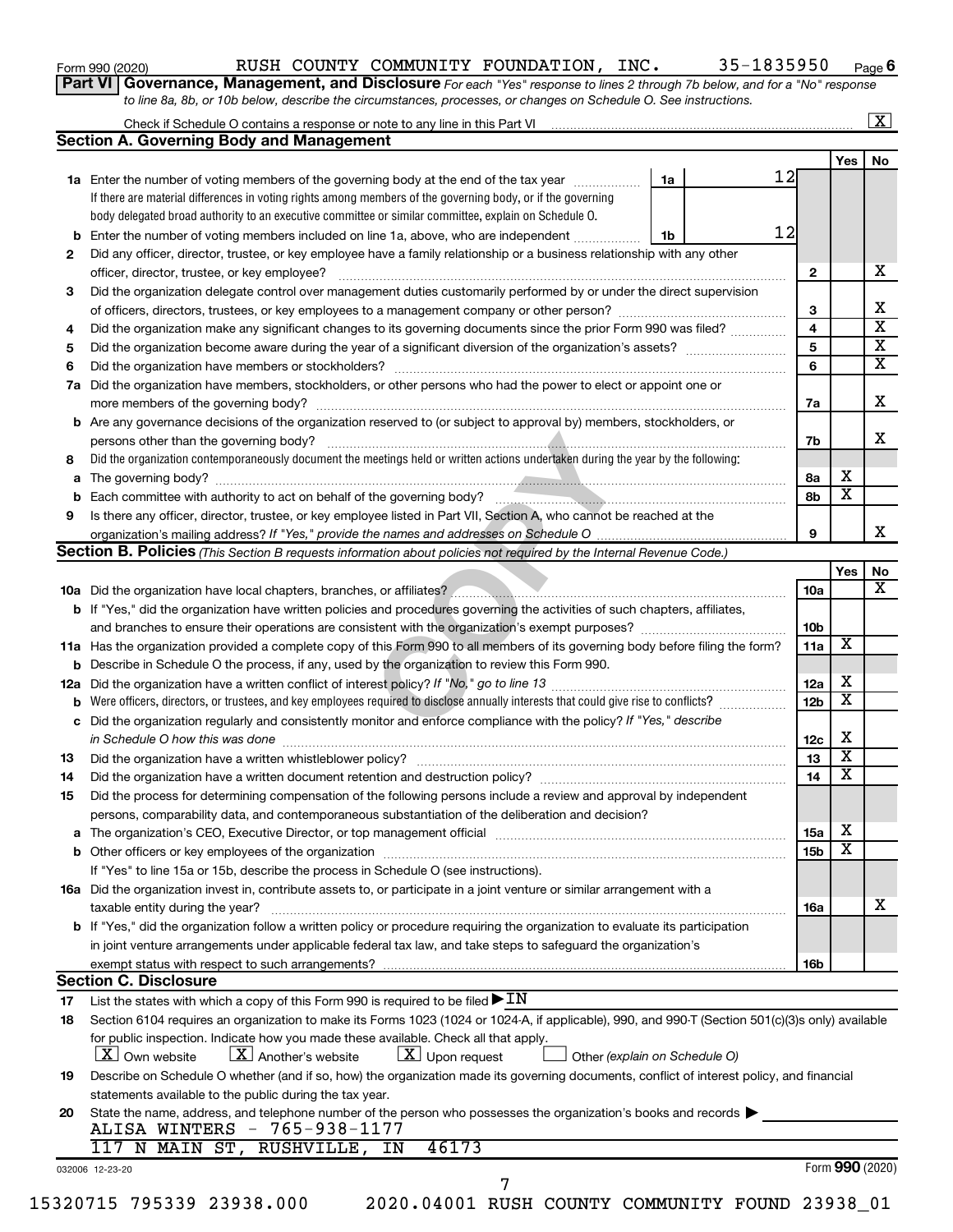| Form 990 (2020)                                                                                   |  |  | RUSH COUNTY COMMUNITY FOUNDATION, INC. |  | 35-1835950 | Page 7 |  |  |  |  |  |  |
|---------------------------------------------------------------------------------------------------|--|--|----------------------------------------|--|------------|--------|--|--|--|--|--|--|
| <b>Part VII Compensation of Officers, Directors, Trustees, Key Employees, Highest Compensated</b> |  |  |                                        |  |            |        |  |  |  |  |  |  |
| <b>Employees, and Independent Contractors</b>                                                     |  |  |                                        |  |            |        |  |  |  |  |  |  |
| Check if Schedule O contains a response or note to any line in this Part VII                      |  |  |                                        |  |            |        |  |  |  |  |  |  |
| Section A. Officers, Directors, Trustees, Key Employees, and Highest Compensated Employees        |  |  |                                        |  |            |        |  |  |  |  |  |  |

**1a**  Complete this table for all persons required to be listed. Report compensation for the calendar year ending with or within the organization's tax year.  $\bullet$  List all of the organization's current officers, directors, trustees (whether individuals or organizations), regardless of amount of compensation.

Enter -0- in columns (D), (E), and (F) if no compensation was paid.

**•** List all of the organization's current key employees, if any. See instructions for definition of "key employee."

• List the organization's five *current* highest compensated employees (other than an officer, director, trustee, or key employee) who received reportable compensation (Box 5 of Form W-2 and/or Box 7 of Form 1099-MISC) of more than \$100,000 from the organization and any related organizations.

 $\bullet$  List all of the organization's former officers, key employees, and highest compensated employees who received more than \$100,000 of reportable compensation from the organization and any related organizations.

**•** List all of the organization's former directors or trustees that received, in the capacity as a former director or trustee of the organization, more than \$10,000 of reportable compensation from the organization and any related organizations.

See instructions for the order in which to list the persons above.

Check this box if neither the organization nor any related organization compensated any current officer, director, or trustee.  $\Box$ 

| (A)                           | (B)                    | (C)                            |                       |                                                                  |              |                                 |        | (D)             | (E)                           | (F)                      |  |
|-------------------------------|------------------------|--------------------------------|-----------------------|------------------------------------------------------------------|--------------|---------------------------------|--------|-----------------|-------------------------------|--------------------------|--|
| Name and title                | Average                |                                |                       | Position<br>(do not check more than one                          |              |                                 |        | Reportable      | Reportable                    | Estimated                |  |
|                               | hours per              |                                |                       | box, unless person is both an<br>officer and a director/trustee) |              |                                 |        | compensation    | compensation                  | amount of                |  |
|                               | week                   |                                |                       |                                                                  |              |                                 |        | from<br>the     | from related<br>organizations | other                    |  |
|                               | (list any<br>hours for |                                |                       |                                                                  |              |                                 |        | organization    | (W-2/1099-MISC)               | compensation<br>from the |  |
|                               | related                |                                |                       |                                                                  |              |                                 |        | (W-2/1099-MISC) |                               | organization             |  |
|                               | organizations          |                                |                       |                                                                  |              |                                 |        |                 |                               | and related              |  |
|                               | below                  | Individual trustee or director | Institutional trustee |                                                                  | Key employee | Highest compensated<br>employee |        |                 |                               | organizations            |  |
|                               | line)                  |                                |                       | Officer                                                          |              |                                 | Former |                 |                               |                          |  |
| ALISA WINTERS<br>(1)          | 38.00                  |                                |                       |                                                                  |              |                                 |        |                 |                               |                          |  |
| EXECUTIVE DIRECTOR            |                        |                                |                       | $\mathbf X$                                                      |              |                                 |        | 77,891.         | 0.                            | 6,864.                   |  |
| ANGELA BANE<br>(2)            | 38.00                  |                                |                       |                                                                  |              |                                 |        |                 |                               |                          |  |
| ADMINISTRATIVE AND ACCOUNT    |                        |                                |                       | $\mathbf X$                                                      |              |                                 |        | 45,524.         | $\mathbf 0$ .                 | 6,500.                   |  |
| KRISTINA AMOS<br>(3)          | 35.00                  |                                |                       |                                                                  |              |                                 |        |                 |                               |                          |  |
| PROGRAM COORDINATOR           |                        |                                |                       | $\mathbf X$                                                      |              |                                 |        | 42,056.         | $\mathbf 0$ .                 | 6,500.                   |  |
| CINDY POWERS<br>(4)           | 1.00                   |                                |                       |                                                                  |              |                                 |        |                 |                               |                          |  |
| PAST-PRESIDENT                |                        | $\overline{\textbf{X}}$        |                       |                                                                  |              |                                 |        | $\mathbf 0$ .   | $\mathbf 0$ .                 | $\boldsymbol{0}$ .       |  |
| SUELLEN GODDARD<br>(5)        | 1.00                   |                                |                       |                                                                  |              |                                 |        |                 |                               |                          |  |
| <b>BOARD MEMBER</b>           |                        | X                              |                       |                                                                  |              |                                 |        | $\mathbf 0$ .   | $\mathbf 0$ .                 | $\mathbf 0$ .            |  |
| MINDY VOGEL<br>(6)            | 1.00                   |                                |                       |                                                                  |              |                                 |        |                 |                               |                          |  |
| <b>BOARD MEMBER</b>           |                        | $\mathbf X$                    |                       |                                                                  |              |                                 |        | $\mathbf 0$ .   | $\mathbf 0$ .                 | $\boldsymbol{0}$ .       |  |
| (7)<br><b>KAREN BRASHABER</b> | 1.00                   |                                |                       |                                                                  |              |                                 |        |                 |                               |                          |  |
| <b>SECRETARY</b>              |                        | X                              |                       | $\mathbf X$                                                      |              |                                 |        | 0.              | $\mathbf 0$ .                 | $\boldsymbol{0}$ .       |  |
| (8)<br><b>GREG HARCOURT</b>   | 1.00                   |                                |                       |                                                                  |              |                                 |        |                 |                               |                          |  |
| PRESIDENT                     |                        | $\mathbf x$                    |                       | X                                                                |              |                                 |        | $\mathbf 0$ .   | $\mathbf 0$ .                 | $\boldsymbol{0}$ .       |  |
| (9) MARILYN YAGER             | 1.00                   |                                |                       |                                                                  |              |                                 |        |                 |                               |                          |  |
| TREASURER                     |                        | X                              |                       | $\mathbf X$                                                      |              |                                 |        | 0.              | $\mathbf 0$ .                 | $\boldsymbol{0}$ .       |  |
| (10) BEN WICKER               | 1.00                   |                                |                       |                                                                  |              |                                 |        |                 |                               |                          |  |
| VICE PRESIDENT                |                        | $\mathbf x$                    |                       | $\mathbf X$                                                      |              |                                 |        | $\mathbf 0$ .   | $\mathbf 0$ .                 | $\mathbf 0$ .            |  |
| (11) ARIKA MARLATT            | 1.00                   |                                |                       |                                                                  |              |                                 |        |                 |                               |                          |  |
| <b>BOARD MEMBER</b>           |                        | $\mathbf x$                    |                       |                                                                  |              |                                 |        | 0.              | $\mathbf 0$ .                 | $\mathbf 0$ .            |  |
| (12) PHILLIP KUHN             | 1.00                   |                                |                       |                                                                  |              |                                 |        |                 |                               |                          |  |
| <b>BOARD MEMBER</b>           |                        | X                              |                       |                                                                  |              |                                 |        | 0.              | $\mathbf 0$ .                 | $\mathbf 0$ .            |  |
| (13) BOB GULDE                | 1.00                   |                                |                       |                                                                  |              |                                 |        |                 |                               |                          |  |
| <b>BOARD MEMBER</b>           |                        | X                              |                       |                                                                  |              |                                 |        | $\mathbf 0$ .   | $\mathbf 0$ .                 | $\mathbf 0$ .            |  |
| (14) DAVE MALSON              | 1.00                   |                                |                       |                                                                  |              |                                 |        |                 |                               |                          |  |
| BOARD MEMBER                  |                        | $\mathbf X$                    |                       |                                                                  |              |                                 |        | $\mathbf 0$ .   | О.                            | $\boldsymbol{0}$ .       |  |
| (15) KEITH PERIN              | 1.00                   |                                |                       |                                                                  |              |                                 |        |                 |                               |                          |  |
| BOARD MEMBER                  |                        | $\mathbf X$                    |                       |                                                                  |              |                                 |        | 0.              | $\mathbf 0$ .                 | $\mathbf 0$ .            |  |
|                               |                        |                                |                       |                                                                  |              |                                 |        |                 |                               |                          |  |
|                               |                        |                                |                       |                                                                  |              |                                 |        |                 |                               |                          |  |
|                               |                        |                                |                       |                                                                  |              |                                 |        |                 |                               |                          |  |
|                               |                        |                                |                       |                                                                  |              |                                 |        |                 |                               |                          |  |

032007 12-23-20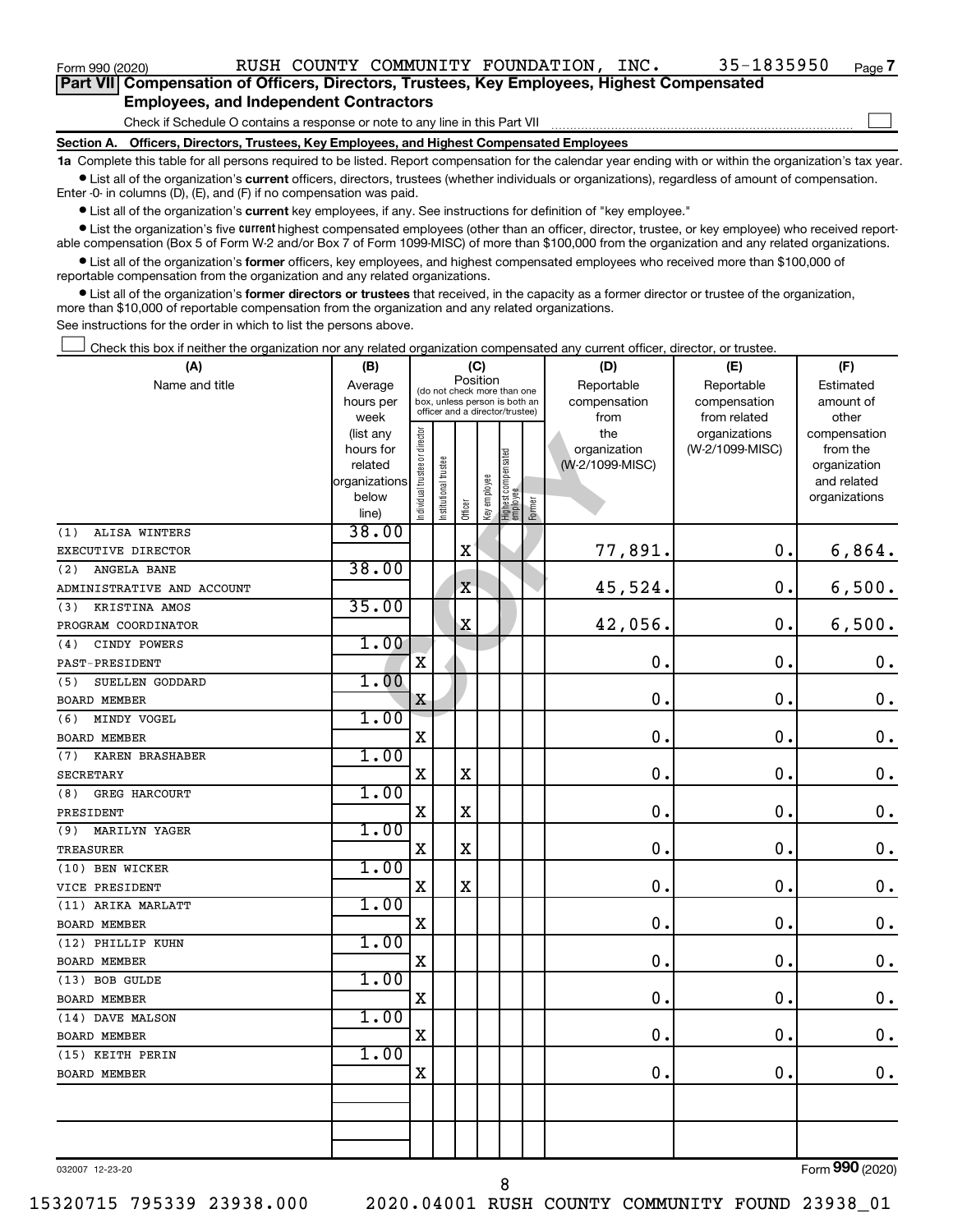|                 | Form 990 (2020)                                                                                                                                                                                                                                        | RUSH COUNTY COMMUNITY FOUNDATION, INC.                               |                                |                                                                                                                    |         |              |                                 |        |                                           | 35-1835950                                        |                                      |                     |                                                                          | Page 8    |
|-----------------|--------------------------------------------------------------------------------------------------------------------------------------------------------------------------------------------------------------------------------------------------------|----------------------------------------------------------------------|--------------------------------|--------------------------------------------------------------------------------------------------------------------|---------|--------------|---------------------------------|--------|-------------------------------------------|---------------------------------------------------|--------------------------------------|---------------------|--------------------------------------------------------------------------|-----------|
| <b>Part VII</b> | Section A. Officers, Directors, Trustees, Key Employees, and Highest Compensated Employees (continued)                                                                                                                                                 |                                                                      |                                |                                                                                                                    |         |              |                                 |        |                                           |                                                   |                                      |                     |                                                                          |           |
|                 | (A)<br>Name and title                                                                                                                                                                                                                                  | (B)<br>Average<br>hours per<br>week                                  |                                | (C)<br>Position<br>(do not check more than one<br>box, unless person is both an<br>officer and a director/trustee) |         |              |                                 |        | (D)<br>Reportable<br>compensation<br>from | (E)<br>Reportable<br>compensation<br>from related |                                      |                     | (F)<br>Estimated<br>amount of<br>other                                   |           |
|                 |                                                                                                                                                                                                                                                        | (list any<br>hours for<br>related<br>organizations<br>below<br>line) | Individual trustee or director | Institutional trustee                                                                                              | Officer | Key employee | Highest compensated<br>employee | Former | the<br>organization<br>(W-2/1099-MISC)    | organizations<br>(W-2/1099-MISC)                  |                                      |                     | compensation<br>from the<br>organization<br>and related<br>organizations |           |
|                 |                                                                                                                                                                                                                                                        |                                                                      |                                |                                                                                                                    |         |              |                                 |        |                                           |                                                   |                                      |                     |                                                                          |           |
|                 |                                                                                                                                                                                                                                                        |                                                                      |                                |                                                                                                                    |         |              |                                 |        |                                           |                                                   |                                      |                     |                                                                          |           |
|                 |                                                                                                                                                                                                                                                        |                                                                      |                                |                                                                                                                    |         |              |                                 |        |                                           |                                                   |                                      |                     |                                                                          |           |
|                 |                                                                                                                                                                                                                                                        |                                                                      |                                |                                                                                                                    |         |              |                                 |        |                                           |                                                   |                                      |                     |                                                                          |           |
|                 |                                                                                                                                                                                                                                                        |                                                                      |                                |                                                                                                                    |         |              |                                 |        |                                           |                                                   |                                      |                     |                                                                          |           |
|                 |                                                                                                                                                                                                                                                        |                                                                      |                                |                                                                                                                    |         |              |                                 |        |                                           |                                                   |                                      |                     |                                                                          |           |
|                 | 1b Subtotal                                                                                                                                                                                                                                            |                                                                      |                                |                                                                                                                    |         |              |                                 |        | 165,471.                                  |                                                   | $\overline{0}$ .                     |                     | 19,864.                                                                  |           |
|                 |                                                                                                                                                                                                                                                        |                                                                      |                                |                                                                                                                    |         |              |                                 |        | 0.<br>165,471.                            |                                                   | $\overline{0}$ .<br>$\overline{0}$ . |                     | 19,864.                                                                  | $0$ .     |
| 2               | Total number of individuals (including but not limited to those listed above) who received more than \$100,000 of reportable                                                                                                                           |                                                                      |                                |                                                                                                                    |         |              |                                 |        |                                           |                                                   |                                      |                     |                                                                          | 0         |
|                 | compensation from the organization $\blacktriangleright$                                                                                                                                                                                               |                                                                      |                                |                                                                                                                    |         |              |                                 |        |                                           |                                                   |                                      |                     | Yes                                                                      | <b>No</b> |
| 3               | Did the organization list any former officer, director, trustee, key employee, or highest compensated employee on<br>line 1a? If "Yes," complete Schedule J for such individual [11] manufacture in the content of the schedule J for such individual  |                                                                      |                                |                                                                                                                    |         |              |                                 |        |                                           |                                                   |                                      | 3                   |                                                                          | x         |
|                 | For any individual listed on line 1a, is the sum of reportable compensation and other compensation from the organization<br>and related organizations greater than \$150,000? If "Yes," complete Schedule J for such individual                        |                                                                      |                                |                                                                                                                    |         |              |                                 |        |                                           |                                                   |                                      | 4                   |                                                                          | х         |
| 5               | Did any person listed on line 1a receive or accrue compensation from any unrelated organization or individual for services<br>rendered to the organization? If "Yes," complete Schedule J for such person<br><b>Section B. Independent Contractors</b> |                                                                      |                                |                                                                                                                    |         |              |                                 |        |                                           |                                                   |                                      | 5                   |                                                                          | x         |
| 1               | Complete this table for your five highest compensated independent contractors that received more than \$100,000 of compensation from                                                                                                                   |                                                                      |                                |                                                                                                                    |         |              |                                 |        |                                           |                                                   |                                      |                     |                                                                          |           |
|                 | the organization. Report compensation for the calendar year ending with or within the organization's tax year.<br>(A)<br>Name and business address                                                                                                     |                                                                      |                                | <b>NONE</b>                                                                                                        |         |              |                                 |        | (B)<br>Description of services            |                                                   |                                      | (C)<br>Compensation |                                                                          |           |
|                 |                                                                                                                                                                                                                                                        |                                                                      |                                |                                                                                                                    |         |              |                                 |        |                                           |                                                   |                                      |                     |                                                                          |           |
|                 |                                                                                                                                                                                                                                                        |                                                                      |                                |                                                                                                                    |         |              |                                 |        |                                           |                                                   |                                      |                     |                                                                          |           |
|                 |                                                                                                                                                                                                                                                        |                                                                      |                                |                                                                                                                    |         |              |                                 |        |                                           |                                                   |                                      |                     |                                                                          |           |
|                 |                                                                                                                                                                                                                                                        |                                                                      |                                |                                                                                                                    |         |              |                                 |        |                                           |                                                   |                                      |                     |                                                                          |           |
| 2               | Total number of independent contractors (including but not limited to those listed above) who received more than<br>\$100,000 of compensation from the organization                                                                                    |                                                                      |                                |                                                                                                                    |         |              | 0                               |        |                                           |                                                   |                                      |                     |                                                                          |           |
|                 |                                                                                                                                                                                                                                                        |                                                                      |                                |                                                                                                                    |         |              |                                 |        |                                           |                                                   |                                      | Form 990 (2020)     |                                                                          |           |

032008 12-23-20

Form 990 (2020)

9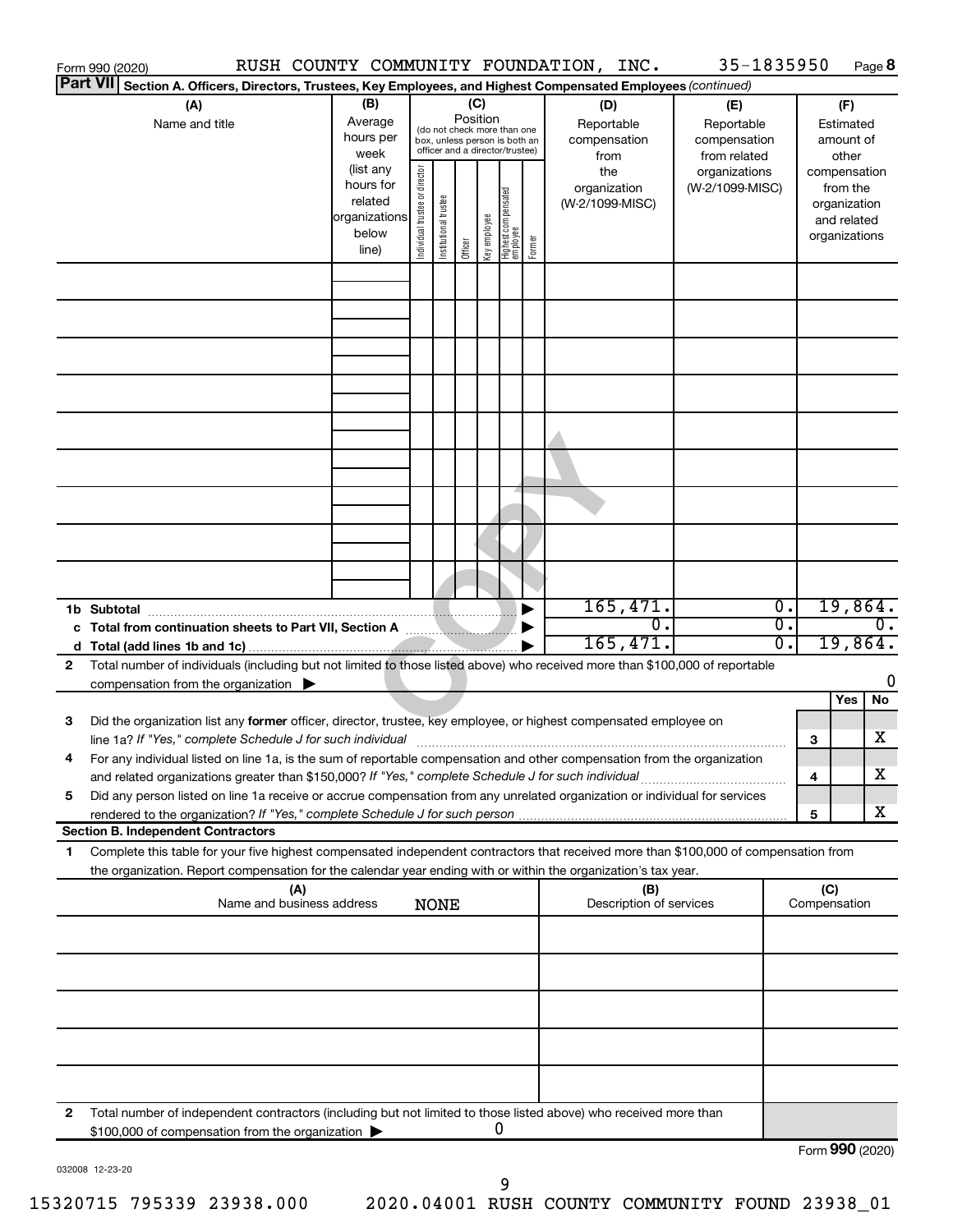|                                                           |    |        | Form 990 (2020)                                                                     |              |                |                      | RUSH COUNTY COMMUNITY FOUNDATION, INC. |                                       | 35-1835950                    | Page 9                                                          |
|-----------------------------------------------------------|----|--------|-------------------------------------------------------------------------------------|--------------|----------------|----------------------|----------------------------------------|---------------------------------------|-------------------------------|-----------------------------------------------------------------|
| <b>Part VIII</b>                                          |    |        | <b>Statement of Revenue</b>                                                         |              |                |                      |                                        |                                       |                               |                                                                 |
|                                                           |    |        |                                                                                     |              |                |                      | Total revenue                          | Related or exempt<br>function revenue | Unrelated<br>business revenue | (D)<br>Revenue excluded<br>from tax under<br>sections 512 - 514 |
|                                                           |    |        | <b>1 a</b> Federated campaigns                                                      |              | 1a             |                      |                                        |                                       |                               |                                                                 |
| Contributions, Gifts, Grants<br>and Other Similar Amounts |    |        | <b>b</b> Membership dues                                                            |              | 1 <sub>b</sub> |                      |                                        |                                       |                               |                                                                 |
|                                                           |    |        | c Fundraising events                                                                |              | 1 <sub>c</sub> |                      |                                        |                                       |                               |                                                                 |
|                                                           |    |        | d Related organizations                                                             |              | 1 <sub>d</sub> |                      |                                        |                                       |                               |                                                                 |
|                                                           |    |        | e Government grants (contributions)                                                 |              | 1e             | 31,700.              |                                        |                                       |                               |                                                                 |
|                                                           |    |        | f All other contributions, gifts, grants, and<br>similar amounts not included above |              | 1f             | 1,161,981.           |                                        |                                       |                               |                                                                 |
|                                                           |    |        | g Noncash contributions included in lines 1a-1f                                     |              | 1g   \$        |                      |                                        |                                       |                               |                                                                 |
|                                                           |    |        |                                                                                     |              |                |                      | 1,193,681.                             |                                       |                               |                                                                 |
|                                                           |    |        |                                                                                     |              |                | <b>Business Code</b> |                                        |                                       |                               |                                                                 |
|                                                           |    | 2a     |                                                                                     |              |                |                      |                                        |                                       |                               |                                                                 |
|                                                           |    | b      | the contract of the contract of the contract of the contract of the contract of     |              |                |                      |                                        |                                       |                               |                                                                 |
|                                                           |    | c      | <u> 1989 - Johann Barn, amerikansk politiker (d. 1989)</u>                          |              |                |                      |                                        |                                       |                               |                                                                 |
| Program Service                                           |    | d      | the control of the control of the control of the control of the control of          |              |                |                      |                                        |                                       |                               |                                                                 |
|                                                           |    | е      | f All other program service revenue                                                 |              |                |                      |                                        |                                       |                               |                                                                 |
|                                                           |    |        |                                                                                     |              |                |                      |                                        |                                       |                               |                                                                 |
|                                                           | 3  |        | Investment income (including dividends, interest, and                               |              |                |                      |                                        |                                       |                               |                                                                 |
|                                                           |    |        |                                                                                     |              |                | ▶                    | 537,770.                               |                                       |                               | 537,770.                                                        |
|                                                           | 4  |        | Income from investment of tax-exempt bond proceeds                                  |              |                |                      |                                        |                                       |                               |                                                                 |
|                                                           | 5  |        |                                                                                     |              |                |                      |                                        |                                       |                               |                                                                 |
|                                                           |    |        |                                                                                     |              | (i) Real       | (ii) Personal        |                                        |                                       |                               |                                                                 |
|                                                           |    | 6а     | Gross rents                                                                         | 6a<br>6b     |                |                      |                                        |                                       |                               |                                                                 |
|                                                           |    | b<br>c | Less: rental expenses<br>Rental income or (loss)                                    | 6c           |                |                      |                                        |                                       |                               |                                                                 |
|                                                           |    |        | d Net rental income or (loss)                                                       |              |                |                      |                                        |                                       |                               |                                                                 |
|                                                           |    |        | 7 a Gross amount from sales of                                                      |              | (i) Securities | (ii) Other           |                                        |                                       |                               |                                                                 |
|                                                           |    |        | assets other than inventory                                                         | 7a           | 5,202,349.     |                      |                                        |                                       |                               |                                                                 |
|                                                           |    |        | <b>b</b> Less: cost or other basis                                                  |              |                |                      |                                        |                                       |                               |                                                                 |
| venue                                                     |    |        | and sales expenses                                                                  | 7b           | 5,519,176.     |                      |                                        |                                       |                               |                                                                 |
|                                                           |    |        | c Gain or (loss)                                                                    | 7c           | $-316,827.$    |                      |                                        |                                       |                               |                                                                 |
| Other R                                                   |    |        | 8 a Gross income from fundraising events (not                                       |              |                |                      | $-316,827.$                            |                                       |                               | $-316,827.$                                                     |
|                                                           |    |        | including \$                                                                        | <u>of</u> of |                |                      |                                        |                                       |                               |                                                                 |
|                                                           |    |        | contributions reported on line 1c). See                                             |              |                |                      |                                        |                                       |                               |                                                                 |
|                                                           |    |        |                                                                                     |              | 8a             |                      |                                        |                                       |                               |                                                                 |
|                                                           |    | b      | Less: direct expenses                                                               |              | l 8b           |                      |                                        |                                       |                               |                                                                 |
|                                                           |    | с      | Net income or (loss) from fundraising events                                        |              |                | .                    |                                        |                                       |                               |                                                                 |
|                                                           |    |        | 9 a Gross income from gaming activities. See                                        |              |                |                      |                                        |                                       |                               |                                                                 |
|                                                           |    |        |                                                                                     |              | 9a<br>l 9b     |                      |                                        |                                       |                               |                                                                 |
|                                                           |    | с      | Net income or (loss) from gaming activities                                         |              |                |                      |                                        |                                       |                               |                                                                 |
|                                                           |    |        | 10 a Gross sales of inventory, less returns                                         |              |                |                      |                                        |                                       |                               |                                                                 |
|                                                           |    |        |                                                                                     |              | 10a            |                      |                                        |                                       |                               |                                                                 |
|                                                           |    |        | <b>b</b> Less: cost of goods sold                                                   |              | l10bl          |                      |                                        |                                       |                               |                                                                 |
|                                                           |    |        | c Net income or (loss) from sales of inventory                                      |              |                |                      |                                        |                                       |                               |                                                                 |
|                                                           |    |        |                                                                                     |              |                | <b>Business Code</b> |                                        |                                       |                               |                                                                 |
|                                                           |    |        | 11 a MISCELLANEOUS INCOME                                                           |              |                | 900099               | 28,714.                                |                                       |                               | 28,714.                                                         |
| Miscellaneous<br>Revenue                                  |    | b      |                                                                                     |              |                |                      |                                        |                                       |                               |                                                                 |
|                                                           |    | c      |                                                                                     |              |                |                      |                                        |                                       |                               |                                                                 |
|                                                           |    | d      |                                                                                     |              |                | ▶                    | 28,714.                                |                                       |                               |                                                                 |
|                                                           | 12 |        |                                                                                     |              |                |                      | 1,443,338.                             | 0.                                    | 0.                            | 249,657.                                                        |
| 032009 12-23-20                                           |    |        |                                                                                     |              |                |                      |                                        |                                       |                               | Form 990 (2020)                                                 |

10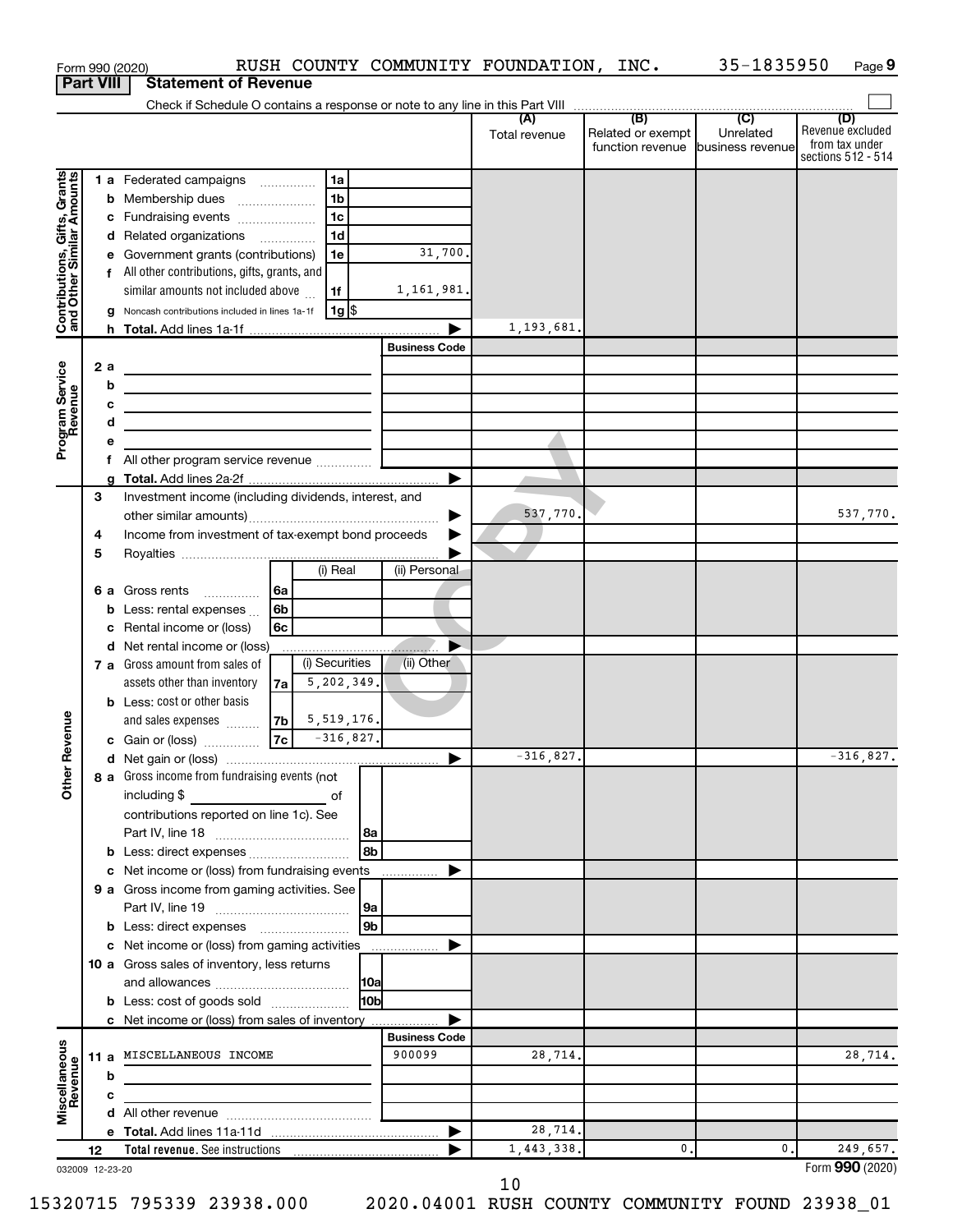Form 990 (2020) Page RUSH COUNTY COMMUNITY FOUNDATION, INC. 35-1835950

expenses

 $\Box$ 

**(A) (B) (C) (D)** Fundraising **1 2 3** Grants and other assistance to foreign **4 5 6 7 8 9 10 11 a** Management ~~~~~~~~~~~~~~~~ **b** *Section 501(c)(3) and 501(c)(4) organizations must complete all columns. All other organizations must complete column (A).* Grants and other assistance to domestic organizations and domestic governments. See Part IV, line 21 Compensation not included above to disqualified persons (as defined under section 4958(f)(1)) and persons described in section  $4958(c)(3)(B)$   $\ldots$ Pension plan accruals and contributions (include section 401(k) and 403(b) employer contributions) Check if Schedule O contains a response or note to any line in this Part IX Total expenses Program service expenses Management and general expenses .<br>... Grants and other assistance to domestic  $individuals. See Part IV, line 22$  ........... organizations, foreign governments, and foreign individuals. See Part IV, lines 15 and 16  $\ldots$ Benefits paid to or for members .................... Compensation of current officers, directors, trustees, and key employees ........................ Other salaries and wages ~~~~~~~~~~ Other employee benefits ~~~~~~~~~~ Payroll taxes ~~~~~~~~~~~~~~~~ Fees for services (nonemployees): Legal ~~~~~~~~~~~~~~~~~~~~ *Do not include amounts reported on lines 6b, 7b, 8b, 9b, and 10b of Part VIII.* **Part IX Statement of Functional Expenses** 363,980. 363,980. 187,905. 187,905. 165,471. 74,253. 60,062. 31,156. 41,236. 24,511. 6,224. 10,501. 25,275. 12,041. 8,116. 5,118. 16,155. 7,754. 5,170. 3,231. 519. 78. 441.

25, 275.<br>
16, 155.<br>
17, 754.<br>
519.<br>
78.<br>
13, 275.<br>
41, 056.<br>
41, 056.<br>
41, 056.<br>
275.<br>
3, 919.<br>
275. **c d e f g 12 13 14 15 16 17 18 19 20 21 22 23 24 a b c d** Professional fundraising services. See Part IV, line 17 Other. (If line 11g amount exceeds 10% of line 25, column (A) amount, list line 11g expenses on Sch O.) Other expenses. Itemize expenses not covered above (List miscellaneous expenses on line 24e. If line 24e amount exceeds 10% of line 25, column (A) amount, list line 24e expenses on Schedule O.) Accounting ~~~~~~~~~~~~~~~~~ Lobbying ~~~~~~~~~~~~~~~~~~ Investment management fees ....................... Advertising and promotion ........................... Office expenses ~~~~~~~~~~~~~~~ Information technology ~~~~~~~~~~~ Royalties ~~~~~~~~~~~~~~~~~~ Occupancy ~~~~~~~~~~~~~~~~~ Travel ~~~~~~~~~~~~~~~~~~~ Payments of travel or entertainment expenses for any federal, state, or local public officials ... Conferences, conventions, and meetings Interest ~~~~~~~~~~~~~~~~~~ Payments to affiliates ~~~~~~~~~~~~ Depreciation, depletion, and amortization ...... Insurance ~~~~~~~~~~~~~~~~~ 13,275. 1,991. 11,284. 41,056. 41,056. 688. 275. 413. 3,919. 3,919.  $\begin{array}{|c|c|c|c|c|c|}\n\hline\n6,912. & \hspace{1.5cm} 346. & \hspace{1.5cm} 6,220. & \hspace{1.5cm} 346. & \ \hline\n\end{array}$ 2,047. 1,535. 205. 307. 2,239. 2,239. 18,134. 7,254. 10,880. 4,351. 1,305. 3,046. SOFTWARE FEES 29,470. 4,420. 23,576. 1,474. MARKET FEASIBILITY STUD | 19,000. | | | | | | | | 19,000. DONOR CULTIVATION 18,351. 18. 18,351. HWC ENGINEERING 15,535. 15,535.

Check here  $\begin{array}{c} \begin{array}{|c} \hline \end{array} \end{array}$  if following SOP 98-2 (ASC 958-720) **Total functional expenses.**  Add lines 1 through 24e **Joint costs.** Complete this line only if the organization **e 25 26** reported in column (B) joint costs from a combined educational campaign and fundraising solicitation. All other expenses Check here |

032010 12-23-20

Form (2020) **990**

15320715 795339 23938.000 2020.04001 RUSH COUNTY COMMUNITY FOUND 23938\_01

11

57,762. 15,860. 26,435. 15,467. 1,033,280. 744,564. 167,817. 120,899.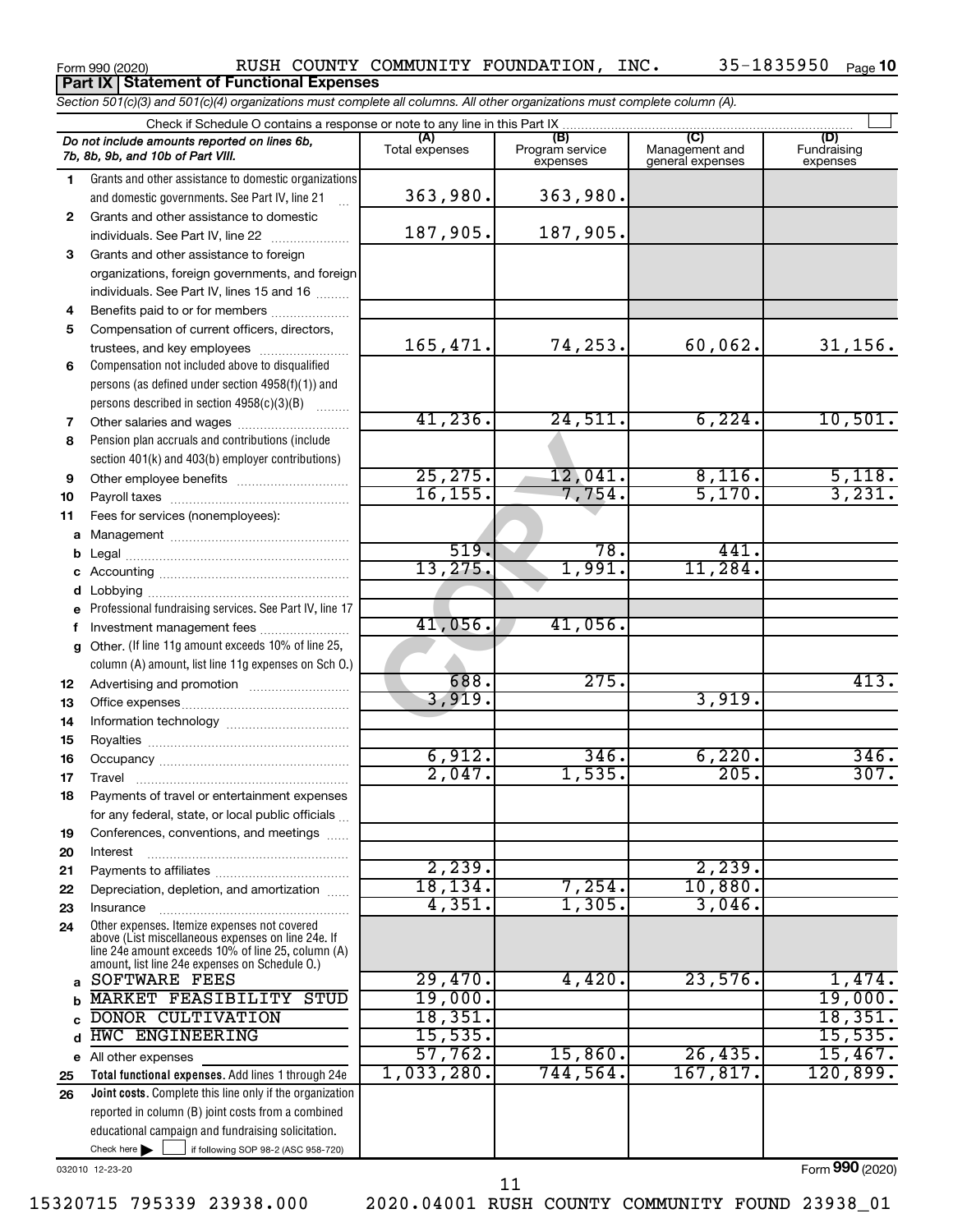$\overline{\phantom{0}}$ 

| Form 990 (2020) |                                                                            | COUNTY | COMMUNITY FOUNDATION | INC. | Page |  |
|-----------------|----------------------------------------------------------------------------|--------|----------------------|------|------|--|
|                 | <b>Part X   Balance Sheet</b>                                              |        |                      |      |      |  |
|                 | Check if Schedule O contains a response or note to any line in this Part X |        |                      |      |      |  |

|                             |          |                                                                                                    |                 |                  | (A)<br>Beginning of year |                 | (B)<br>End of year |
|-----------------------------|----------|----------------------------------------------------------------------------------------------------|-----------------|------------------|--------------------------|-----------------|--------------------|
|                             | 1        |                                                                                                    |                 |                  | 90.                      | $\mathbf{1}$    | 1,082.             |
|                             | 2        |                                                                                                    |                 |                  | 290, 266.                | $\overline{2}$  | 5,364,109.         |
|                             | з        |                                                                                                    |                 |                  | 12,500.                  | 3               | 52,500.            |
|                             | 4        |                                                                                                    |                 |                  |                          | 4               |                    |
|                             | 5        | Loans and other receivables from any current or former officer, director,                          |                 |                  |                          |                 |                    |
|                             |          | trustee, key employee, creator or founder, substantial contributor, or 35%                         |                 |                  |                          |                 |                    |
|                             |          | controlled entity or family member of any of these persons [                                       |                 |                  |                          | 5               |                    |
|                             | 6        | Loans and other receivables from other disqualified persons (as defined                            |                 |                  |                          |                 |                    |
|                             |          | under section 4958(f)(1)), and persons described in section 4958(c)(3)(B)                          |                 | $\sim$           |                          | 6               |                    |
|                             | 7        |                                                                                                    |                 |                  | $\overline{7}$           |                 |                    |
| Assets                      | 8        |                                                                                                    |                 |                  |                          | 8               |                    |
|                             | 9        |                                                                                                    |                 |                  |                          | 9               |                    |
|                             |          | 10a Land, buildings, and equipment: cost or other                                                  |                 |                  |                          |                 |                    |
|                             |          | basis. Complete Part VI of Schedule D                                                              |                 | 506, 922.<br>10a |                          |                 |                    |
|                             |          |                                                                                                    | 10 <sub>b</sub> | 188,520.         | 321,884.                 | 10 <sub>c</sub> | 318,402.           |
|                             | 11       |                                                                                                    | 18,302,560.     | 11               | 20,422,661.              |                 |                    |
|                             | 12       |                                                                                                    |                 | 12               |                          |                 |                    |
|                             | 13       |                                                                                                    |                 | 13               |                          |                 |                    |
|                             | 14       |                                                                                                    |                 | 14               |                          |                 |                    |
|                             | 15       |                                                                                                    |                 | 15               |                          |                 |                    |
|                             | 16       |                                                                                                    |                 |                  | 18,927,300.              | 16              | 26, 158, 754.      |
|                             | 17       |                                                                                                    |                 |                  | 3,381.                   | 17              | 3,534.             |
|                             | 18       |                                                                                                    | 70,000.         | 18               | 9,884.                   |                 |                    |
|                             | 19       |                                                                                                    |                 | 19               | 5,000,000.               |                 |                    |
|                             | 20       |                                                                                                    |                 | 20               |                          |                 |                    |
|                             | 21       | Escrow or custodial account liability. Complete Part IV of Schedule D [                            |                 |                  |                          | 21              |                    |
|                             | 22       | Loans and other payables to any current or former officer, director,                               |                 |                  |                          |                 |                    |
| Liabilities                 |          | trustee, key employee, creator or founder, substantial contributor, or 35%                         |                 |                  |                          |                 |                    |
|                             |          | controlled entity or family member of any of these persons <b>with an entity of family members</b> |                 |                  |                          | 22              |                    |
|                             | 23       | Secured mortgages and notes payable to unrelated third parties                                     |                 |                  |                          | 23              |                    |
|                             | 24       | Unsecured notes and loans payable to unrelated third parties                                       |                 |                  |                          | 24              |                    |
|                             | 25       | Other liabilities (including federal income tax, payables to related third                         |                 |                  |                          |                 |                    |
|                             |          | parties, and other liabilities not included on lines 17-24). Complete Part X                       |                 |                  |                          |                 |                    |
|                             |          | of Schedule D                                                                                      |                 |                  | 5, 297.<br>78,678.       | 25              | Ο.<br>5,013,418.   |
|                             | 26       |                                                                                                    |                 |                  |                          | 26              |                    |
|                             |          | Organizations that follow FASB ASC 958, check here $\blacktriangleright \boxed{X}$                 |                 |                  |                          |                 |                    |
|                             |          | and complete lines 27, 28, 32, and 33.                                                             |                 |                  | 8,031,283.               | 27              | 8,830,764.         |
|                             | 27       |                                                                                                    |                 |                  | 10,817,339.              | 28              | 12, 314, 572.      |
|                             | 28       | Organizations that do not follow FASB ASC 958, check here $\blacktriangleright$                    |                 |                  |                          |                 |                    |
|                             |          | and complete lines 29 through 33.                                                                  |                 |                  |                          |                 |                    |
| Net Assets or Fund Balances |          |                                                                                                    |                 |                  | 29                       |                 |                    |
|                             | 29<br>30 | Paid-in or capital surplus, or land, building, or equipment fund                                   |                 |                  |                          | 30              |                    |
|                             | 31       | Retained earnings, endowment, accumulated income, or other funds                                   |                 |                  |                          | 31              |                    |
|                             | 32       |                                                                                                    |                 | 18,848,622.      | 32                       | 21, 145, 336.   |                    |
|                             | 33       |                                                                                                    |                 |                  | 18,927,300.              | 33              | 26, 158, 754.      |

Form (2020) **990**

12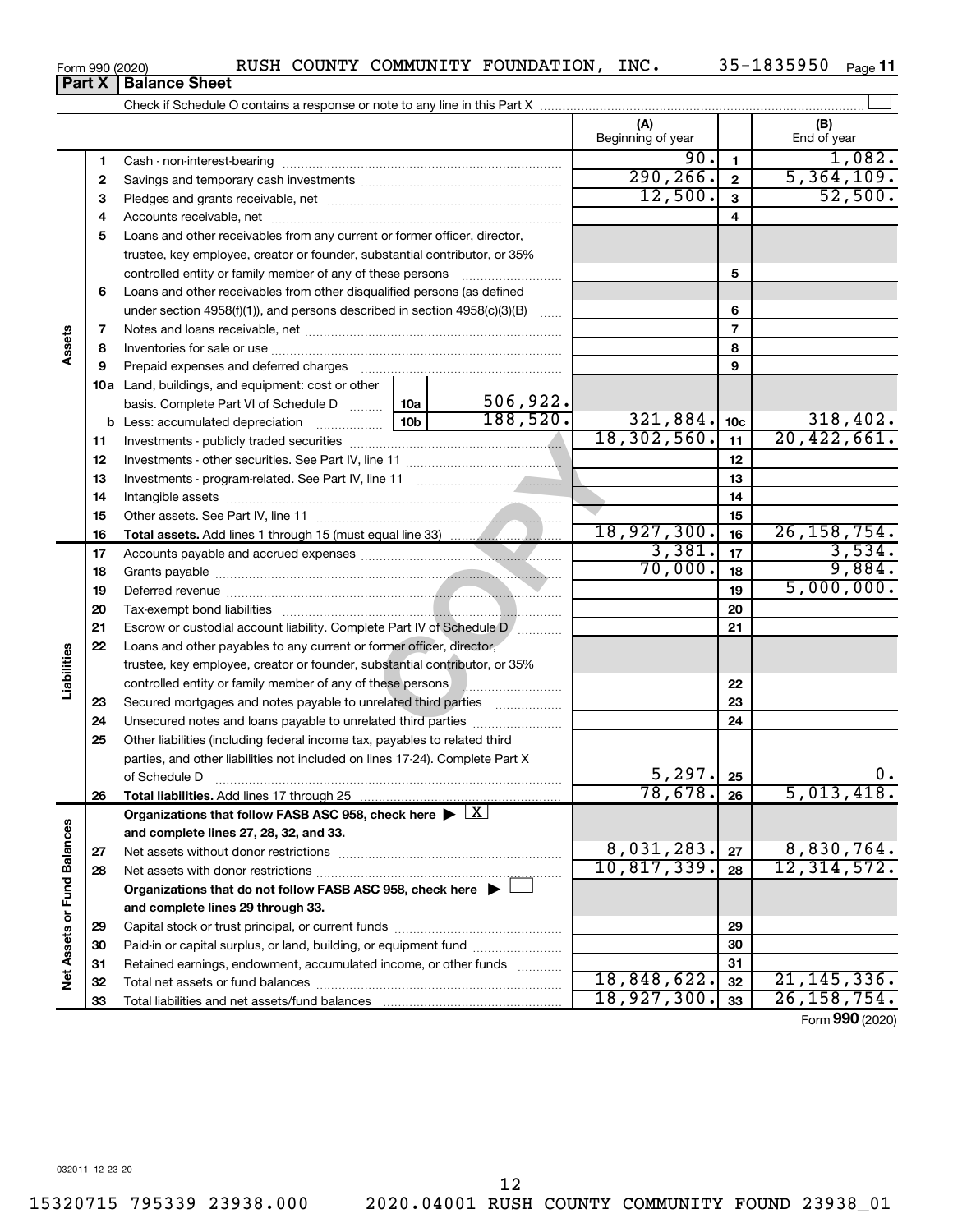|    | RUSH COUNTY COMMUNITY FOUNDATION, INC.<br>Form 990 (2020)                                                                                                                                                                      |                         | 35-1835950 |                |     | Page 12                 |
|----|--------------------------------------------------------------------------------------------------------------------------------------------------------------------------------------------------------------------------------|-------------------------|------------|----------------|-----|-------------------------|
|    | Part XI   Reconciliation of Net Assets                                                                                                                                                                                         |                         |            |                |     |                         |
|    |                                                                                                                                                                                                                                |                         |            |                |     | $\boxed{\textbf{X}}$    |
|    |                                                                                                                                                                                                                                |                         |            |                |     |                         |
| 1  |                                                                                                                                                                                                                                | $\mathbf{1}$            |            | 1,443,338.     |     |                         |
| 2  |                                                                                                                                                                                                                                | $\overline{2}$          |            | 1,033,280.     |     |                         |
| 3  | Revenue less expenses. Subtract line 2 from line 1                                                                                                                                                                             | 3                       |            |                |     | 410,058.                |
| 4  |                                                                                                                                                                                                                                | $\overline{\mathbf{A}}$ |            |                |     | 18,848,622.             |
| 5  | Net unrealized gains (losses) on investments [11] matter contracts and the state of the state of the state of the state of the state of the state of the state of the state of the state of the state of the state of the stat | 5                       |            |                |     | 1,688,045.              |
| 6  |                                                                                                                                                                                                                                | 6                       |            |                |     |                         |
| 7  |                                                                                                                                                                                                                                | $\overline{7}$          |            |                |     |                         |
| 8  | Prior period adjustments www.communication.communication.com/news/communication.com/news/communication.com/news/                                                                                                               | 8                       |            |                |     |                         |
| 9  | Other changes in net assets or fund balances (explain on Schedule O)                                                                                                                                                           | 9                       |            |                |     | 198,611.                |
| 10 | Net assets or fund balances at end of year. Combine lines 3 through 9 (must equal Part X, line 32,                                                                                                                             |                         |            |                |     |                         |
|    |                                                                                                                                                                                                                                | 10                      |            | 21, 145, 336.  |     |                         |
|    | Part XII Financial Statements and Reporting                                                                                                                                                                                    |                         |            |                |     |                         |
|    |                                                                                                                                                                                                                                |                         |            |                |     | $\overline{\mathbf{x}}$ |
|    |                                                                                                                                                                                                                                |                         |            |                | Yes | <b>No</b>               |
| 1  | $\boxed{\text{X}}$ Accrual<br>Accounting method used to prepare the Form 990: $\Box$ Cash<br>Other                                                                                                                             |                         |            |                |     |                         |
|    | If the organization changed its method of accounting from a prior year or checked "Other," explain in Schedule O.                                                                                                              |                         |            |                |     |                         |
|    |                                                                                                                                                                                                                                |                         |            | 2a             |     | x                       |
|    | If "Yes," check a box below to indicate whether the financial statements for the year were compiled or reviewed on a                                                                                                           |                         |            |                |     |                         |
|    | separate basis, consolidated basis, or both:                                                                                                                                                                                   |                         |            |                |     |                         |
|    | Separate basis<br>Consolidated basis<br><b>Both consolidated and separate basis</b>                                                                                                                                            |                         |            |                |     |                         |
|    | b Were the organization's financial statements audited by an independent accountant?                                                                                                                                           |                         |            | 2 <sub>b</sub> | x   |                         |
|    | If "Yes," check a box below to indicate whether the financial statements for the year were audited on a separate basis,                                                                                                        |                         |            |                |     |                         |
|    | consolidated basis, or both:                                                                                                                                                                                                   |                         |            |                |     |                         |
|    | $\boxed{\textbf{X}}$ Separate basis<br>Consolidated basis<br>Both consolidated and separate basis                                                                                                                              |                         |            |                |     |                         |
|    | c If "Yes" to line 2a or 2b, does the organization have a committee that assumes responsibility for oversight of the audit,                                                                                                    |                         |            |                | х   |                         |
|    |                                                                                                                                                                                                                                |                         |            | 2c             |     |                         |
|    | If the organization changed either its oversight process or selection process during the tax year, explain on Schedule O.                                                                                                      |                         |            |                |     |                         |
|    | 3a As a result of a federal award, was the organization required to undergo an audit or audits as set forth in the Single Audit                                                                                                |                         |            |                |     | x                       |
|    |                                                                                                                                                                                                                                |                         |            | 3a             |     |                         |
|    | b If "Yes," did the organization undergo the required audit or audits? If the organization did not undergo the required audit                                                                                                  |                         |            |                |     |                         |
|    |                                                                                                                                                                                                                                |                         |            | 3 <sub>b</sub> |     | Form 990 (2020)         |
|    |                                                                                                                                                                                                                                |                         |            |                |     |                         |

032012 12-23-20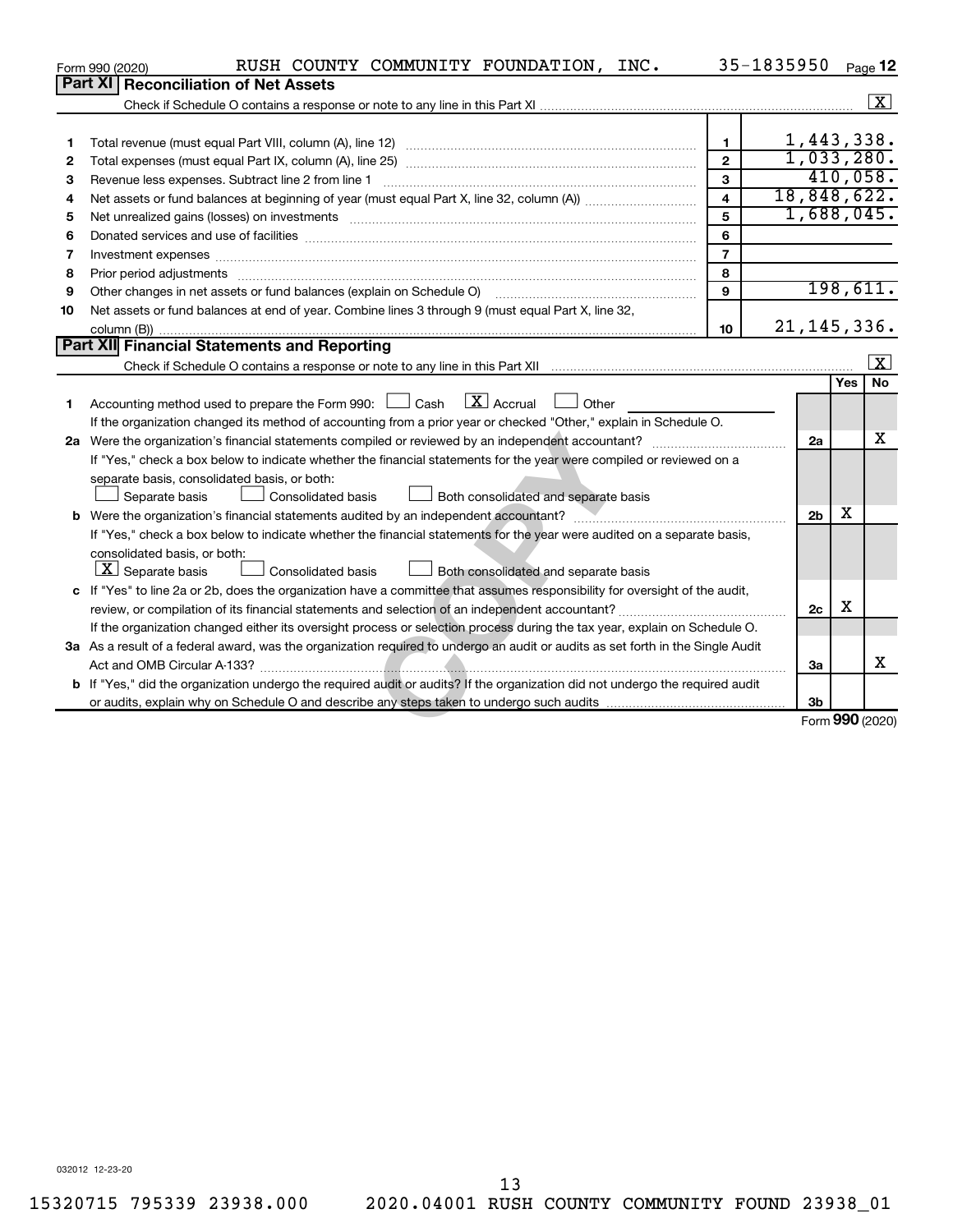| <b>SCHEDULE A</b> |  |
|-------------------|--|
|-------------------|--|

Department of the Treasury a mon<br>sel Der

|  |  | (Form 990 or 990-EZ) |
|--|--|----------------------|
|  |  |                      |

Form 990 or 990-EZ) **Public Charity Status and Public Support**<br>
Complete if the organization is a section 501(c)(3) organization or a section<br> **2020** 

**4947(a)(1) nonexempt charitable trust. | Attach to Form 990 or Form 990-EZ.** 

| to www.irs.gov/Form990 for instructions and the latest information |  |
|--------------------------------------------------------------------|--|

| OMB No 1545-0047                    |
|-------------------------------------|
| 020                                 |
| <b>Open to Public</b><br>Inspection |

|                |                     | internal Revenue Service                                                                                                                                                                   |  |                                                                        | $\blacktriangleright$ Go to www.irs.gov/Form990 for instructions and the latest information.                                                 |     |                                                                |                                                      |  | <b>Inspection</b>                                  |  |  |  |  |  |
|----------------|---------------------|--------------------------------------------------------------------------------------------------------------------------------------------------------------------------------------------|--|------------------------------------------------------------------------|----------------------------------------------------------------------------------------------------------------------------------------------|-----|----------------------------------------------------------------|------------------------------------------------------|--|----------------------------------------------------|--|--|--|--|--|
|                |                     | Name of the organization                                                                                                                                                                   |  |                                                                        |                                                                                                                                              |     |                                                                |                                                      |  | <b>Employer identification number</b>              |  |  |  |  |  |
|                | <b>Part I</b>       |                                                                                                                                                                                            |  |                                                                        | RUSH COUNTY COMMUNITY FOUNDATION, INC.<br>Reason for Public Charity Status. (All organizations must complete this part.) See instructions.   |     |                                                                |                                                      |  | 35-1835950                                         |  |  |  |  |  |
|                |                     |                                                                                                                                                                                            |  |                                                                        | The organization is not a private foundation because it is: (For lines 1 through 12, check only one box.)                                    |     |                                                                |                                                      |  |                                                    |  |  |  |  |  |
| 1              |                     |                                                                                                                                                                                            |  |                                                                        | A church, convention of churches, or association of churches described in section 170(b)(1)(A)(i).                                           |     |                                                                |                                                      |  |                                                    |  |  |  |  |  |
| 2              |                     |                                                                                                                                                                                            |  |                                                                        | A school described in section 170(b)(1)(A)(ii). (Attach Schedule E (Form 990 or 990-EZ).)                                                    |     |                                                                |                                                      |  |                                                    |  |  |  |  |  |
| 3              |                     |                                                                                                                                                                                            |  |                                                                        | A hospital or a cooperative hospital service organization described in section 170(b)(1)(A)(iii).                                            |     |                                                                |                                                      |  |                                                    |  |  |  |  |  |
| 4              |                     |                                                                                                                                                                                            |  |                                                                        | A medical research organization operated in conjunction with a hospital described in section 170(b)(1)(A)(iii). Enter the hospital's name,   |     |                                                                |                                                      |  |                                                    |  |  |  |  |  |
|                |                     | city, and state:                                                                                                                                                                           |  |                                                                        |                                                                                                                                              |     |                                                                |                                                      |  |                                                    |  |  |  |  |  |
| 5              |                     |                                                                                                                                                                                            |  |                                                                        | An organization operated for the benefit of a college or university owned or operated by a governmental unit described in                    |     |                                                                |                                                      |  |                                                    |  |  |  |  |  |
|                |                     |                                                                                                                                                                                            |  | section 170(b)(1)(A)(iv). (Complete Part II.)                          |                                                                                                                                              |     |                                                                |                                                      |  |                                                    |  |  |  |  |  |
| 6              |                     |                                                                                                                                                                                            |  |                                                                        | A federal, state, or local government or governmental unit described in section 170(b)(1)(A)(v).                                             |     |                                                                |                                                      |  |                                                    |  |  |  |  |  |
| $\overline{7}$ | $\lfloor x \rfloor$ |                                                                                                                                                                                            |  |                                                                        |                                                                                                                                              |     |                                                                |                                                      |  |                                                    |  |  |  |  |  |
|                |                     | An organization that normally receives a substantial part of its support from a governmental unit or from the general public described in<br>section 170(b)(1)(A)(vi). (Complete Part II.) |  |                                                                        |                                                                                                                                              |     |                                                                |                                                      |  |                                                    |  |  |  |  |  |
| 8              |                     | A community trust described in section 170(b)(1)(A)(vi). (Complete Part II.)                                                                                                               |  |                                                                        |                                                                                                                                              |     |                                                                |                                                      |  |                                                    |  |  |  |  |  |
| 9              |                     | An agricultural research organization described in section 170(b)(1)(A)(ix) operated in conjunction with a land-grant college                                                              |  |                                                                        |                                                                                                                                              |     |                                                                |                                                      |  |                                                    |  |  |  |  |  |
|                |                     | or university or a non-land-grant college of agriculture (see instructions). Enter the name, city, and state of the college or                                                             |  |                                                                        |                                                                                                                                              |     |                                                                |                                                      |  |                                                    |  |  |  |  |  |
|                |                     | university:                                                                                                                                                                                |  |                                                                        |                                                                                                                                              |     |                                                                |                                                      |  |                                                    |  |  |  |  |  |
| 10             |                     |                                                                                                                                                                                            |  |                                                                        | An organization that normally receives (1) more than 33 1/3% of its support from contributions, membership fees, and gross receipts from     |     |                                                                |                                                      |  |                                                    |  |  |  |  |  |
|                |                     |                                                                                                                                                                                            |  |                                                                        | activities related to its exempt functions, subject to certain exceptions; and (2) no more than 33 1/3% of its support from gross investment |     |                                                                |                                                      |  |                                                    |  |  |  |  |  |
|                |                     |                                                                                                                                                                                            |  |                                                                        | income and unrelated business taxable income (less section 511 tax) from businesses acquired by the organization after June 30, 1975.        |     |                                                                |                                                      |  |                                                    |  |  |  |  |  |
|                |                     |                                                                                                                                                                                            |  | See section 509(a)(2). (Complete Part III.)                            |                                                                                                                                              |     |                                                                |                                                      |  |                                                    |  |  |  |  |  |
| 11             |                     |                                                                                                                                                                                            |  |                                                                        | An organization organized and operated exclusively to test for public safety. See section 509(a)(4).                                         |     |                                                                |                                                      |  |                                                    |  |  |  |  |  |
| 12             |                     |                                                                                                                                                                                            |  |                                                                        | An organization organized and operated exclusively for the benefit of, to perform the functions of, or to carry out the purposes of one or   |     |                                                                |                                                      |  |                                                    |  |  |  |  |  |
|                |                     |                                                                                                                                                                                            |  |                                                                        | more publicly supported organizations described in section 509(a)(1) or section 509(a)(2). See section 509(a)(3). Check the box in           |     |                                                                |                                                      |  |                                                    |  |  |  |  |  |
|                |                     |                                                                                                                                                                                            |  |                                                                        | lines 12a through 12d that describes the type of supporting organization and complete lines 12e, 12f, and 12g.                               |     |                                                                |                                                      |  |                                                    |  |  |  |  |  |
| а              |                     |                                                                                                                                                                                            |  |                                                                        | Type I. A supporting organization operated, supervised, or controlled by its supported organization(s), typically by giving                  |     |                                                                |                                                      |  |                                                    |  |  |  |  |  |
|                |                     |                                                                                                                                                                                            |  |                                                                        | the supported organization(s) the power to regularly appoint or elect a majority of the directors or trustees of the supporting              |     |                                                                |                                                      |  |                                                    |  |  |  |  |  |
|                |                     |                                                                                                                                                                                            |  | organization. You must complete Part IV, Sections A and B.             |                                                                                                                                              |     |                                                                |                                                      |  |                                                    |  |  |  |  |  |
| b              |                     |                                                                                                                                                                                            |  |                                                                        | Type II. A supporting organization supervised or controlled in connection with its supported organization(s), by having                      |     |                                                                |                                                      |  |                                                    |  |  |  |  |  |
|                |                     |                                                                                                                                                                                            |  |                                                                        | control or management of the supporting organization vested in the same persons that control or manage the supported                         |     |                                                                |                                                      |  |                                                    |  |  |  |  |  |
|                |                     |                                                                                                                                                                                            |  | organization(s). You must complete Part IV, Sections A and C.          | Type III functionally integrated. A supporting organization operated in connection with, and functionally integrated with,                   |     |                                                                |                                                      |  |                                                    |  |  |  |  |  |
| с              |                     |                                                                                                                                                                                            |  |                                                                        | its supported organization(s) (see instructions). You must complete Part IV, Sections A, D, and E.                                           |     |                                                                |                                                      |  |                                                    |  |  |  |  |  |
| d              |                     |                                                                                                                                                                                            |  |                                                                        | Type III non-functionally integrated. A supporting organization operated in connection with its supported organization(s)                    |     |                                                                |                                                      |  |                                                    |  |  |  |  |  |
|                |                     |                                                                                                                                                                                            |  |                                                                        | that is not functionally integrated. The organization generally must satisfy a distribution requirement and an attentiveness                 |     |                                                                |                                                      |  |                                                    |  |  |  |  |  |
|                |                     |                                                                                                                                                                                            |  |                                                                        | requirement (see instructions). You must complete Part IV, Sections A and D, and Part V.                                                     |     |                                                                |                                                      |  |                                                    |  |  |  |  |  |
| е              |                     |                                                                                                                                                                                            |  |                                                                        | Check this box if the organization received a written determination from the IRS that it is a Type I, Type II, Type III                      |     |                                                                |                                                      |  |                                                    |  |  |  |  |  |
|                |                     |                                                                                                                                                                                            |  |                                                                        | functionally integrated, or Type III non-functionally integrated supporting organization.                                                    |     |                                                                |                                                      |  |                                                    |  |  |  |  |  |
| f              |                     |                                                                                                                                                                                            |  |                                                                        |                                                                                                                                              |     |                                                                |                                                      |  |                                                    |  |  |  |  |  |
| a              |                     |                                                                                                                                                                                            |  | Provide the following information about the supported organization(s). |                                                                                                                                              |     |                                                                |                                                      |  |                                                    |  |  |  |  |  |
|                |                     | (i) Name of supported<br>organization                                                                                                                                                      |  | $(ii)$ EIN                                                             | (iii) Type of organization<br>(described on lines 1-10                                                                                       |     | (iv) Is the organization listed<br>in your governing document? | (v) Amount of monetary<br>support (see instructions) |  | (vi) Amount of other<br>support (see instructions) |  |  |  |  |  |
|                |                     |                                                                                                                                                                                            |  |                                                                        | above (see instructions))                                                                                                                    | Yes | No                                                             |                                                      |  |                                                    |  |  |  |  |  |
|                |                     |                                                                                                                                                                                            |  |                                                                        |                                                                                                                                              |     |                                                                |                                                      |  |                                                    |  |  |  |  |  |
|                |                     |                                                                                                                                                                                            |  |                                                                        |                                                                                                                                              |     |                                                                |                                                      |  |                                                    |  |  |  |  |  |
|                |                     |                                                                                                                                                                                            |  |                                                                        |                                                                                                                                              |     |                                                                |                                                      |  |                                                    |  |  |  |  |  |
|                |                     |                                                                                                                                                                                            |  |                                                                        |                                                                                                                                              |     |                                                                |                                                      |  |                                                    |  |  |  |  |  |
|                |                     |                                                                                                                                                                                            |  |                                                                        |                                                                                                                                              |     |                                                                |                                                      |  |                                                    |  |  |  |  |  |
|                |                     |                                                                                                                                                                                            |  |                                                                        |                                                                                                                                              |     |                                                                |                                                      |  |                                                    |  |  |  |  |  |
|                |                     |                                                                                                                                                                                            |  |                                                                        |                                                                                                                                              |     |                                                                |                                                      |  |                                                    |  |  |  |  |  |
|                |                     |                                                                                                                                                                                            |  |                                                                        |                                                                                                                                              |     |                                                                |                                                      |  |                                                    |  |  |  |  |  |
|                |                     |                                                                                                                                                                                            |  |                                                                        |                                                                                                                                              |     |                                                                |                                                      |  |                                                    |  |  |  |  |  |
| Total          |                     |                                                                                                                                                                                            |  |                                                                        |                                                                                                                                              |     |                                                                |                                                      |  |                                                    |  |  |  |  |  |

LHA For Paperwork Reduction Act Notice, see the Instructions for Form 990 or 990-EZ. 032021 01-25-21 Schedule A (Form 990 or 990-EZ) 2020 14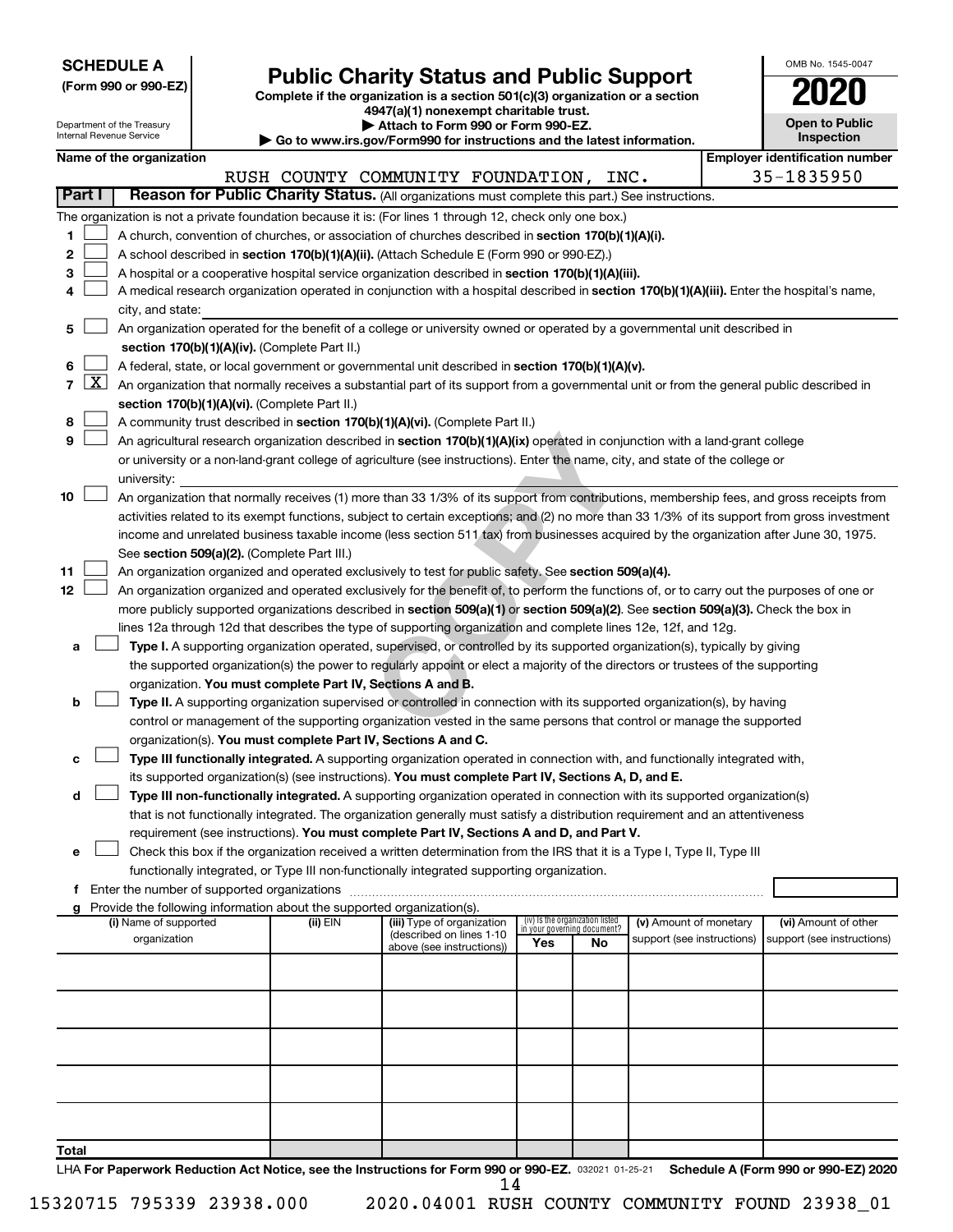### 35-1835950 Page 2 Schedule A (Form 990 or 990-EZ) 2020  $\,$  RUSH  $\,$  COUNTY  $\,$  COMMUNITY  $\,$  FOUNDATION ,  $\,$  INC  $\,$   $\,$   $\,$  35–1835950  $\,$   $_{\rm Page}$

(Complete only if you checked the box on line 5, 7, or 8 of Part I or if the organization failed to qualify under Part III. If the organization fails to qualify under the tests listed below, please complete Part III.) **Part II Support Schedule for Organizations Described in Sections 170(b)(1)(A)(iv) and 170(b)(1)(A)(vi)**

| <b>Section A. Public Support</b>                                                                                                                                                                                                                       |            |                       |              |            |                                      |                                    |
|--------------------------------------------------------------------------------------------------------------------------------------------------------------------------------------------------------------------------------------------------------|------------|-----------------------|--------------|------------|--------------------------------------|------------------------------------|
| Calendar year (or fiscal year beginning in)                                                                                                                                                                                                            | (a) 2016   | (b) 2017              | $(c)$ 2018   | $(d)$ 2019 | (e) 2020                             | (f) Total                          |
| 1 Gifts, grants, contributions, and                                                                                                                                                                                                                    |            |                       |              |            |                                      |                                    |
| membership fees received. (Do not                                                                                                                                                                                                                      |            |                       |              |            |                                      |                                    |
| include any "unusual grants.")                                                                                                                                                                                                                         | 2,478,674. | 837,551.              | 1, 131, 118. | 538,821.   | 1,193,681.                           | 6,179,845.                         |
| 2 Tax revenues levied for the organ-                                                                                                                                                                                                                   |            |                       |              |            |                                      |                                    |
| ization's benefit and either paid to                                                                                                                                                                                                                   |            |                       |              |            |                                      |                                    |
| or expended on its behalf                                                                                                                                                                                                                              |            |                       |              |            |                                      |                                    |
| 3 The value of services or facilities                                                                                                                                                                                                                  |            |                       |              |            |                                      |                                    |
| furnished by a governmental unit to                                                                                                                                                                                                                    |            |                       |              |            |                                      |                                    |
| the organization without charge                                                                                                                                                                                                                        |            |                       |              |            |                                      |                                    |
| 4 Total. Add lines 1 through 3                                                                                                                                                                                                                         | 2,478,674. | 837,551.              | 1, 131, 118. | 538,821.   | $\overline{1,193,681}$               | 6, 179, 845.                       |
| 5 The portion of total contributions                                                                                                                                                                                                                   |            |                       |              |            |                                      |                                    |
| by each person (other than a                                                                                                                                                                                                                           |            |                       |              |            |                                      |                                    |
| governmental unit or publicly                                                                                                                                                                                                                          |            |                       |              |            |                                      |                                    |
| supported organization) included                                                                                                                                                                                                                       |            |                       |              |            |                                      |                                    |
| on line 1 that exceeds 2% of the                                                                                                                                                                                                                       |            |                       |              |            |                                      |                                    |
| amount shown on line 11,                                                                                                                                                                                                                               |            |                       |              |            |                                      |                                    |
| column (f)                                                                                                                                                                                                                                             |            |                       |              |            |                                      | 2,472,162.                         |
| 6 Public support. Subtract line 5 from line 4.                                                                                                                                                                                                         |            |                       |              |            |                                      | 3,707,683.                         |
| <b>Section B. Total Support</b>                                                                                                                                                                                                                        |            |                       |              |            |                                      |                                    |
| Calendar year (or fiscal year beginning in)                                                                                                                                                                                                            | (a) 2016   | (b) 2017              | $(c)$ 2018   | $(d)$ 2019 | (e) 2020                             | (f) Total                          |
| <b>7</b> Amounts from line 4                                                                                                                                                                                                                           | 2,478,674. | $\overline{837,551.}$ | 1, 131, 118  | 538,821.   | 1,193,681                            | 6,179,845.                         |
| 8 Gross income from interest,                                                                                                                                                                                                                          |            |                       |              |            |                                      |                                    |
| dividends, payments received on                                                                                                                                                                                                                        |            |                       |              |            |                                      |                                    |
| securities loans, rents, royalties,                                                                                                                                                                                                                    |            |                       |              |            |                                      |                                    |
| and income from similar sources                                                                                                                                                                                                                        | 424, 433.  | 484, 366.             | 841,873.     | 606, 551.  | 537,770.                             | 2,894,993.                         |
| 9 Net income from unrelated business                                                                                                                                                                                                                   |            |                       |              |            |                                      |                                    |
| activities, whether or not the                                                                                                                                                                                                                         |            |                       |              |            |                                      |                                    |
| business is regularly carried on                                                                                                                                                                                                                       |            |                       |              |            |                                      |                                    |
| 10 Other income. Do not include gain                                                                                                                                                                                                                   |            |                       |              |            |                                      |                                    |
| or loss from the sale of capital                                                                                                                                                                                                                       |            |                       |              |            |                                      |                                    |
| assets (Explain in Part VI.)                                                                                                                                                                                                                           | 1,191.     |                       | 1,394.       | 155.       | 28, 714.                             | 31,454.                            |
| 11 Total support. Add lines 7 through 10                                                                                                                                                                                                               |            |                       |              |            |                                      | 9,106,292.                         |
| 12 Gross receipts from related activities, etc. (see instructions)                                                                                                                                                                                     |            |                       |              |            | 12                                   |                                    |
| 13 First 5 years. If the Form 990 is for the organization's first, second, third, fourth, or fifth tax year as a section 501(c)(3)                                                                                                                     |            |                       |              |            |                                      |                                    |
| organization, check this box and stop here www.communication.communication.com/                                                                                                                                                                        |            |                       |              |            |                                      |                                    |
| <b>Section C. Computation of Public Support Percentage</b>                                                                                                                                                                                             |            |                       |              |            |                                      | 40.72                              |
|                                                                                                                                                                                                                                                        |            |                       |              |            | 14                                   | %<br>47.42                         |
| 16a 33 1/3% support test - 2020. If the organization did not check the box on line 13, and line 14 is 33 1/3% or more, check this box and                                                                                                              |            |                       |              |            | 15                                   | %                                  |
|                                                                                                                                                                                                                                                        |            |                       |              |            |                                      | $\blacktriangleright$ $\mathbf{X}$ |
| stop here. The organization qualifies as a publicly supported organization manufactured content and the organization manufactured or an analyzing the stress of the stress of the stress of the stress of the stress of the st                         |            |                       |              |            |                                      |                                    |
| b 33 1/3% support test - 2019. If the organization did not check a box on line 13 or 16a, and line 15 is 33 1/3% or more, check this box                                                                                                               |            |                       |              |            |                                      |                                    |
|                                                                                                                                                                                                                                                        |            |                       |              |            |                                      |                                    |
| 17a 10% -facts-and-circumstances test - 2020. If the organization did not check a box on line 13, 16a, or 16b, and line 14 is 10% or more,                                                                                                             |            |                       |              |            |                                      |                                    |
| and if the organization meets the facts-and-circumstances test, check this box and stop here. Explain in Part VI how the organization                                                                                                                  |            |                       |              |            |                                      |                                    |
| meets the facts-and-circumstances test. The organization qualifies as a publicly supported organization                                                                                                                                                |            |                       |              |            |                                      |                                    |
| <b>b 10%</b> -facts-and-circumstances test - 2019. If the organization did not check a box on line 13, 16a, 16b, or 17a, and line 15 is 10% or                                                                                                         |            |                       |              |            |                                      |                                    |
| more, and if the organization meets the facts-and-circumstances test, check this box and stop here. Explain in Part VI how the<br>organization meets the facts-and-circumstances test. The organization qualifies as a publicly supported organization |            |                       |              |            |                                      |                                    |
| 18 Private foundation. If the organization did not check a box on line 13, 16a, 16b, 17a, or 17b, check this box and see instructions.                                                                                                                 |            |                       |              |            |                                      |                                    |
|                                                                                                                                                                                                                                                        |            |                       |              |            | Schedule A (Form 990 or 990-F7) 2020 |                                    |

**Schedule A (Form 990 or 990-EZ) 2020**

032022 01-25-21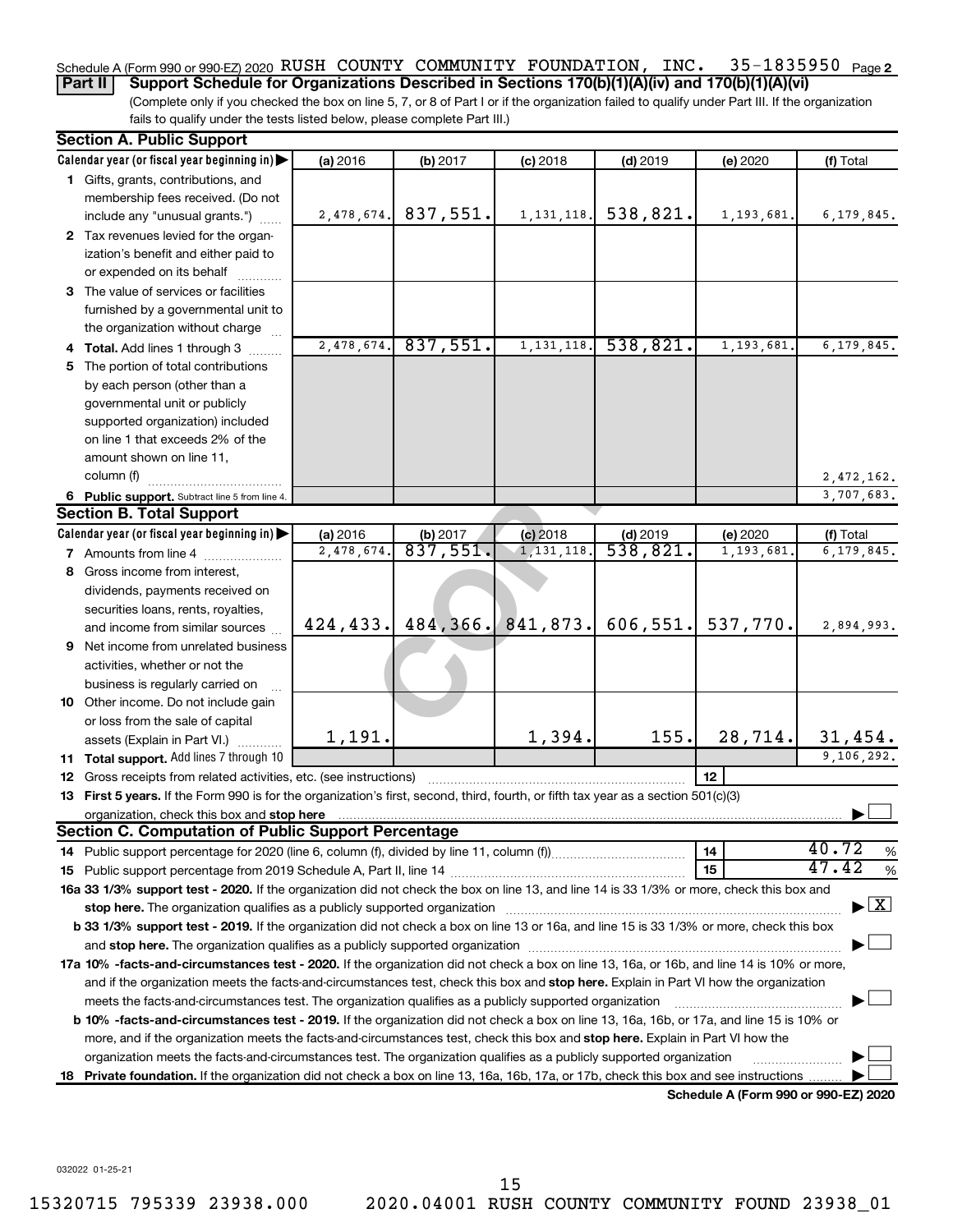### 35-1835950 Page 3 Schedule A (Form 990 or 990-EZ) 2020  $\,$  RUSH  $\,$  COUNTY  $\,$  COMMUNITY  $\,$  FOUNDATION ,  $\,$  INC  $\,$   $\,$   $\,$  35–1835950  $\,$   $_{\rm Page}$ **Part III Support Schedule for Organizations Described in Section 509(a)(2)**

(Complete only if you checked the box on line 10 of Part I or if the organization failed to qualify under Part II. If the organization fails to qualify under the tests listed below, please complete Part II.)

|     | <b>Section A. Public Support</b>                                                                                                                                                 |          |          |            |            |          |                                      |
|-----|----------------------------------------------------------------------------------------------------------------------------------------------------------------------------------|----------|----------|------------|------------|----------|--------------------------------------|
|     | Calendar year (or fiscal year beginning in)                                                                                                                                      | (a) 2016 | (b) 2017 | $(c)$ 2018 | $(d)$ 2019 | (e) 2020 | (f) Total                            |
|     | 1 Gifts, grants, contributions, and                                                                                                                                              |          |          |            |            |          |                                      |
|     | membership fees received. (Do not                                                                                                                                                |          |          |            |            |          |                                      |
|     | include any "unusual grants.")                                                                                                                                                   |          |          |            |            |          |                                      |
|     | 2 Gross receipts from admissions,<br>merchandise sold or services per-<br>formed, or facilities furnished in                                                                     |          |          |            |            |          |                                      |
|     | any activity that is related to the<br>organization's tax-exempt purpose                                                                                                         |          |          |            |            |          |                                      |
|     | 3 Gross receipts from activities that                                                                                                                                            |          |          |            |            |          |                                      |
|     | are not an unrelated trade or bus-                                                                                                                                               |          |          |            |            |          |                                      |
|     | iness under section 513                                                                                                                                                          |          |          |            |            |          |                                      |
|     | 4 Tax revenues levied for the organ-<br>ization's benefit and either paid to                                                                                                     |          |          |            |            |          |                                      |
|     | or expended on its behalf                                                                                                                                                        |          |          |            |            |          |                                      |
|     |                                                                                                                                                                                  |          |          |            |            |          |                                      |
|     | 5 The value of services or facilities                                                                                                                                            |          |          |            |            |          |                                      |
|     | furnished by a governmental unit to                                                                                                                                              |          |          |            |            |          |                                      |
|     | the organization without charge                                                                                                                                                  |          |          |            |            |          |                                      |
|     | <b>6 Total.</b> Add lines 1 through 5                                                                                                                                            |          |          |            |            |          |                                      |
|     | 7a Amounts included on lines 1, 2, and                                                                                                                                           |          |          |            |            |          |                                      |
|     | 3 received from disqualified persons                                                                                                                                             |          |          |            |            |          |                                      |
|     | <b>b</b> Amounts included on lines 2 and 3 received<br>from other than disqualified persons that<br>exceed the greater of \$5,000 or 1% of the<br>amount on line 13 for the year |          |          |            |            |          |                                      |
|     | c Add lines 7a and 7b                                                                                                                                                            |          |          |            |            |          |                                      |
|     | 8 Public support. (Subtract line 7c from line 6.)                                                                                                                                |          |          |            |            |          |                                      |
|     | <b>Section B. Total Support</b>                                                                                                                                                  |          |          |            |            |          |                                      |
|     | Calendar year (or fiscal year beginning in)                                                                                                                                      | (a) 2016 | (b) 2017 | $(c)$ 2018 | $(d)$ 2019 | (e) 2020 | (f) Total                            |
|     | <b>9</b> Amounts from line 6                                                                                                                                                     |          |          |            |            |          |                                      |
|     | <b>10a</b> Gross income from interest,<br>dividends, payments received on<br>securities loans, rents, royalties,<br>and income from similar sources                              |          |          |            |            |          |                                      |
|     | <b>b</b> Unrelated business taxable income                                                                                                                                       |          |          |            |            |          |                                      |
|     | (less section 511 taxes) from businesses<br>acquired after June 30, 1975                                                                                                         |          |          |            |            |          |                                      |
|     |                                                                                                                                                                                  |          |          |            |            |          |                                      |
| 11. | c Add lines 10a and 10b<br>Net income from unrelated business<br>activities not included in line 10b.<br>whether or not the business is                                          |          |          |            |            |          |                                      |
|     | regularly carried on<br><b>12</b> Other income. Do not include gain                                                                                                              |          |          |            |            |          |                                      |
|     | or loss from the sale of capital<br>assets (Explain in Part VI.)                                                                                                                 |          |          |            |            |          |                                      |
|     | <b>13</b> Total support. (Add lines 9, 10c, 11, and 12.)                                                                                                                         |          |          |            |            |          |                                      |
|     | 14 First 5 years. If the Form 990 is for the organization's first, second, third, fourth, or fifth tax year as a section 501(c)(3) organization,                                 |          |          |            |            |          |                                      |
|     | check this box and stop here                                                                                                                                                     |          |          |            |            |          |                                      |
|     | <b>Section C. Computation of Public Support Percentage</b>                                                                                                                       |          |          |            |            |          |                                      |
|     | 15 Public support percentage for 2020 (line 8, column (f), divided by line 13, column (f) <i></i>                                                                                |          |          |            |            | 15       | ℅                                    |
|     | 16 Public support percentage from 2019 Schedule A, Part III, line 15                                                                                                             |          |          |            |            | 16       | %                                    |
|     | Section D. Computation of Investment Income Percentage                                                                                                                           |          |          |            |            |          |                                      |
|     |                                                                                                                                                                                  |          |          |            |            | 17       | %                                    |
|     | 18 Investment income percentage from 2019 Schedule A, Part III, line 17                                                                                                          |          |          |            |            | 18       | %                                    |
|     | 19a 33 1/3% support tests - 2020. If the organization did not check the box on line 14, and line 15 is more than 33 1/3%, and line 17 is not                                     |          |          |            |            |          |                                      |
|     | more than 33 1/3%, check this box and stop here. The organization qualifies as a publicly supported organization                                                                 |          |          |            |            |          |                                      |
|     | b 33 1/3% support tests - 2019. If the organization did not check a box on line 14 or line 19a, and line 16 is more than 33 1/3%, and                                            |          |          |            |            |          |                                      |
|     | line 18 is not more than 33 1/3%, check this box and stop here. The organization qualifies as a publicly supported organization                                                  |          |          |            |            |          |                                      |
|     |                                                                                                                                                                                  |          |          |            |            |          |                                      |
|     | 032023 01-25-21                                                                                                                                                                  |          |          |            |            |          | Schedule A (Form 990 or 990-EZ) 2020 |
|     |                                                                                                                                                                                  |          |          | 16         |            |          |                                      |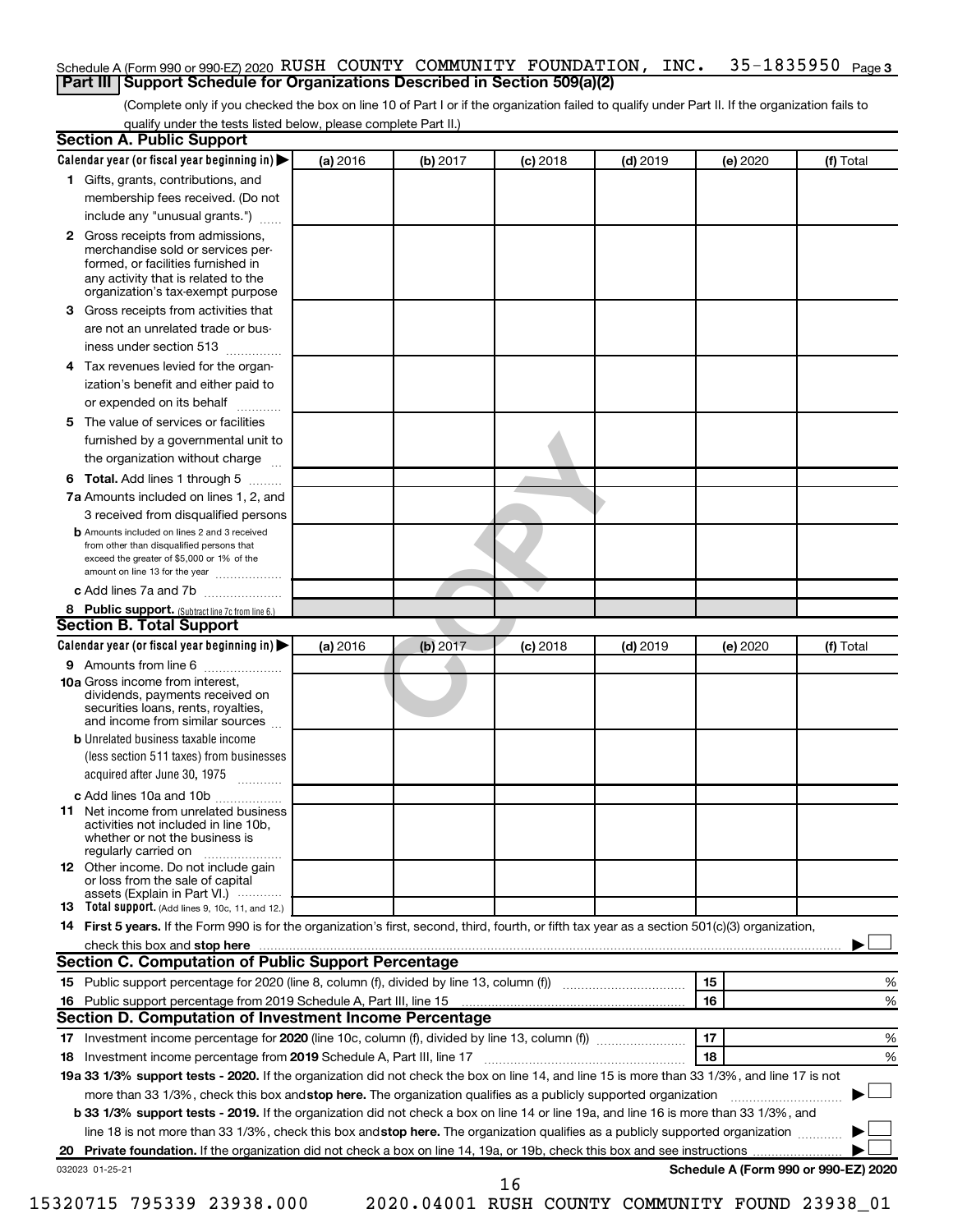### 35-1835950 <sub>Page 4</sub> Schedule A (Form 990 or 990-EZ) 2020  $\,$  RUSH  $\,$  COUNTY  $\,$  COMMUNITY  $\,$  FOUNDATION ,  $\,$  INC  $\,$   $\,$   $\,$  35–1835950  $\,$   $_{\rm Page}$

## **Part IV Supporting Organizations**

(Complete only if you checked a box in line 12 on Part I. If you checked box 12a, Part I, complete Sections A and B. If you checked box 12b, Part I, complete Sections A and C. If you checked box 12c, Part I, complete Sections A, D, and E. If you checked box 12d, Part I, complete Sections A and D, and complete Part V.)

## **Section A. All Supporting Organizations**

- **1** Are all of the organization's supported organizations listed by name in the organization's governing documents? If "No," describe in Part VI how the supported organizations are designated. If designated by *class or purpose, describe the designation. If historic and continuing relationship, explain.*
- **2** Did the organization have any supported organization that does not have an IRS determination of status under section 509(a)(1) or (2)? If "Yes," explain in Part **VI** how the organization determined that the supported *organization was described in section 509(a)(1) or (2).*
- **3a** Did the organization have a supported organization described in section 501(c)(4), (5), or (6)? If "Yes," answer *lines 3b and 3c below.*
- **b** Did the organization confirm that each supported organization qualified under section 501(c)(4), (5), or (6) and satisfied the public support tests under section 509(a)(2)? If "Yes," describe in Part VI when and how the *organization made the determination.*
- **c** Did the organization ensure that all support to such organizations was used exclusively for section 170(c)(2)(B) purposes? If "Yes," explain in Part VI what controls the organization put in place to ensure such use.
- **4 a** *If* Was any supported organization not organized in the United States ("foreign supported organization")? *"Yes," and if you checked box 12a or 12b in Part I, answer lines 4b and 4c below.*
- **b** Did the organization have ultimate control and discretion in deciding whether to make grants to the foreign supported organization? If "Yes," describe in Part VI how the organization had such control and discretion *despite being controlled or supervised by or in connection with its supported organizations.*
- **c** Did the organization support any foreign supported organization that does not have an IRS determination under sections 501(c)(3) and 509(a)(1) or (2)? If "Yes," explain in Part VI what controls the organization used *to ensure that all support to the foreign supported organization was used exclusively for section 170(c)(2)(B) purposes.*
- the United States ("foreign supported organization")? *l*<br>answer lines 4b and 4c below.<br>Consider the foreign supported organization")? *l*<br>answer lines 4b and 4c below.<br>**VI** how the organization had such control and discre **5a** Did the organization add, substitute, or remove any supported organizations during the tax year? If "Yes," answer lines 5b and 5c below (if applicable). Also, provide detail in **Part VI,** including (i) the names and EIN *numbers of the supported organizations added, substituted, or removed; (ii) the reasons for each such action; (iii) the authority under the organization's organizing document authorizing such action; and (iv) how the action was accomplished (such as by amendment to the organizing document).*
- **b** Type I or Type II only. Was any added or substituted supported organization part of a class already designated in the organization's organizing document?
- **c Substitutions only.**  Was the substitution the result of an event beyond the organization's control?
- **6** Did the organization provide support (whether in the form of grants or the provision of services or facilities) to **Part VI.** support or benefit one or more of the filing organization's supported organizations? If "Yes," provide detail in anyone other than (i) its supported organizations, (ii) individuals that are part of the charitable class benefited by one or more of its supported organizations, or (iii) other supporting organizations that also
- **7** Did the organization provide a grant, loan, compensation, or other similar payment to a substantial contributor regard to a substantial contributor? If "Yes," complete Part I of Schedule L (Form 990 or 990-EZ). (as defined in section 4958(c)(3)(C)), a family member of a substantial contributor, or a 35% controlled entity with
- **8** Did the organization make a loan to a disqualified person (as defined in section 4958) not described in line 7? *If "Yes," complete Part I of Schedule L (Form 990 or 990-EZ).*
- **9 a** Was the organization controlled directly or indirectly at any time during the tax year by one or more in section 509(a)(1) or (2))? If "Yes," provide detail in **Part VI.** disqualified persons, as defined in section 4946 (other than foundation managers and organizations described
- **b** Did one or more disqualified persons (as defined in line 9a) hold a controlling interest in any entity in which the supporting organization had an interest? If "Yes," provide detail in Part VI.
- **c** Did a disqualified person (as defined in line 9a) have an ownership interest in, or derive any personal benefit from, assets in which the supporting organization also had an interest? If "Yes," provide detail in Part VI.
- **10 a** Was the organization subject to the excess business holdings rules of section 4943 because of section supporting organizations)? If "Yes," answer line 10b below. 4943(f) (regarding certain Type II supporting organizations, and all Type III non-functionally integrated
	- **b** Did the organization have any excess business holdings in the tax year? (Use Schedule C, Form 4720, to *determine whether the organization had excess business holdings.)*

032024 01-25-21

**Schedule A (Form 990 or 990-EZ) 2020**

**Yes No**

**1**

**2**

**3a**

**3b**

**3c**

**4a**

**4b**

**4c**

**5a**

**5b 5c**

**6**

**7**

**8**

**9a**

**9b**

**9c**

**10a**

**10b**

17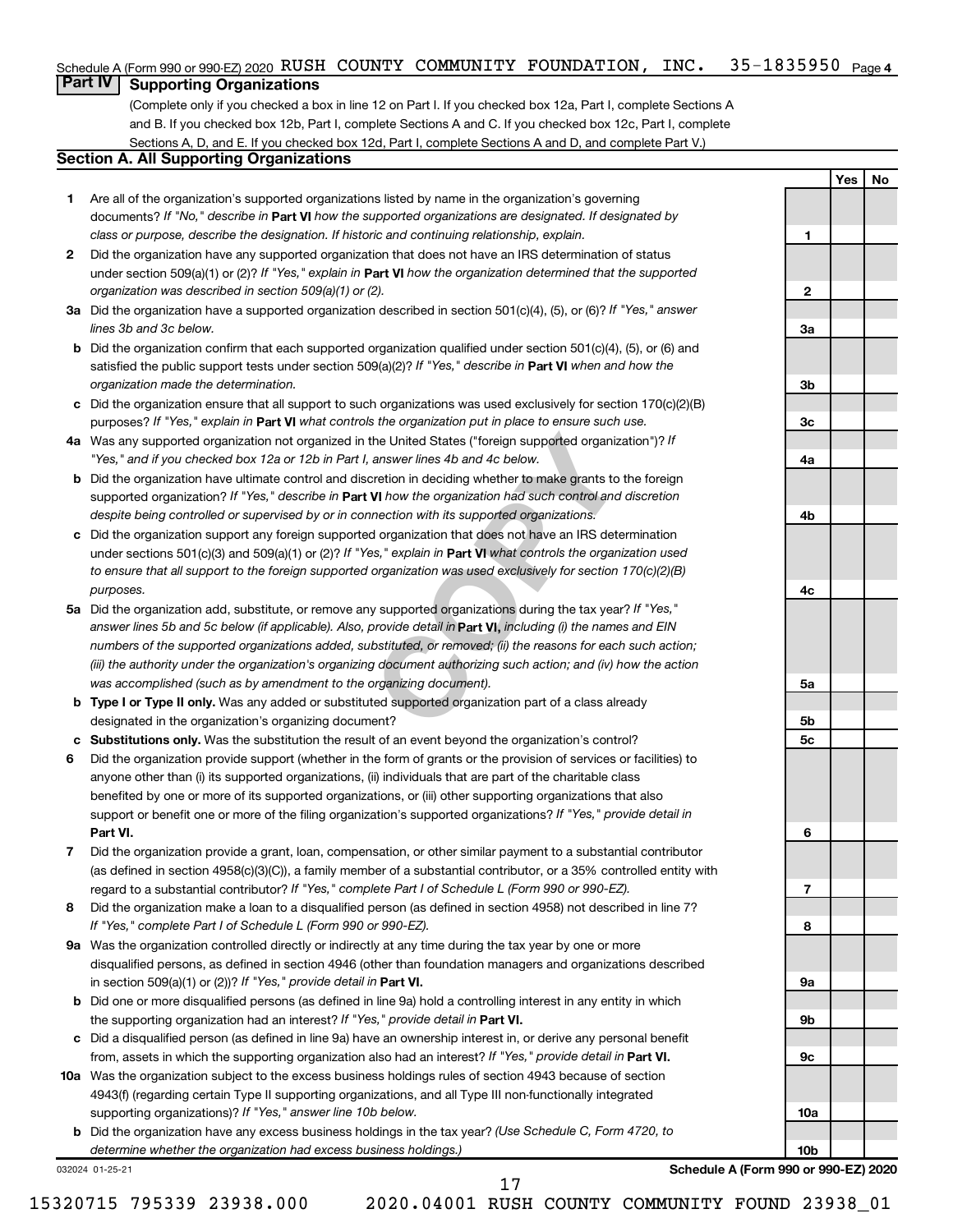### 35-1835950 Page 5 Schedule A (Form 990 or 990-EZ) 2020 RUSH COUNTY COMMUNITY FOUNDATION, INC。 35-1835950 Page **Part IV Supporting Organizations** *(continued)* RUSH COUNTY COMMUNITY FOUNDATION, INC. 35-1835950

|    | Part IV   Supporting Organizations $_{(continued)}$                                                                                                                                                                                                                                                                                                                                    |     |     |    |
|----|----------------------------------------------------------------------------------------------------------------------------------------------------------------------------------------------------------------------------------------------------------------------------------------------------------------------------------------------------------------------------------------|-----|-----|----|
|    |                                                                                                                                                                                                                                                                                                                                                                                        |     | Yes | No |
| 11 | Has the organization accepted a gift or contribution from any of the following persons?                                                                                                                                                                                                                                                                                                |     |     |    |
|    | a A person who directly or indirectly controls, either alone or together with persons described in lines 11b and                                                                                                                                                                                                                                                                       |     |     |    |
|    | 11c below, the governing body of a supported organization?                                                                                                                                                                                                                                                                                                                             | 11a |     |    |
|    | <b>b</b> A family member of a person described in line 11a above?                                                                                                                                                                                                                                                                                                                      | 11b |     |    |
|    | c A 35% controlled entity of a person described in line 11a or 11b above?If "Yes" to line 11a, 11b, or 11c, provide                                                                                                                                                                                                                                                                    |     |     |    |
|    | detail in Part VI.                                                                                                                                                                                                                                                                                                                                                                     | 11c |     |    |
|    | <b>Section B. Type I Supporting Organizations</b>                                                                                                                                                                                                                                                                                                                                      |     |     |    |
|    |                                                                                                                                                                                                                                                                                                                                                                                        |     | Yes | No |
| 1  | Did the governing body, members of the governing body, officers acting in their official capacity, or membership of one or<br>more supported organizations have the power to regularly appoint or elect at least a majority of the organization's officers,<br>directors, or trustees at all times during the tax year? If "No," describe in Part VI how the supported organization(s) |     |     |    |
|    | effectively operated, supervised, or controlled the organization's activities. If the organization had more than one supported<br>organization, describe how the powers to appoint and/or remove officers, directors, or trustees were allocated among the                                                                                                                             |     |     |    |
|    | supported organizations and what conditions or restrictions, if any, applied to such powers during the tax year.                                                                                                                                                                                                                                                                       | 1   |     |    |
| 2  | Did the organization operate for the benefit of any supported organization other than the supported                                                                                                                                                                                                                                                                                    |     |     |    |
|    | organization(s) that operated, supervised, or controlled the supporting organization? If "Yes," explain in                                                                                                                                                                                                                                                                             |     |     |    |
|    | Part VI how providing such benefit carried out the purposes of the supported organization(s) that operated,                                                                                                                                                                                                                                                                            |     |     |    |
|    | supervised, or controlled the supporting organization.                                                                                                                                                                                                                                                                                                                                 | 2   |     |    |
|    | <b>Section C. Type II Supporting Organizations</b>                                                                                                                                                                                                                                                                                                                                     |     |     |    |
|    |                                                                                                                                                                                                                                                                                                                                                                                        |     | Yes | No |
| 1. | Were a majority of the organization's directors or trustees during the tax year also a majority of the directors                                                                                                                                                                                                                                                                       |     |     |    |
|    | or trustees of each of the organization's supported organization(s)? If "No," describe in Part VI how control                                                                                                                                                                                                                                                                          |     |     |    |
|    | or management of the supporting organization was vested in the same persons that controlled or managed                                                                                                                                                                                                                                                                                 |     |     |    |
|    | the supported organization(s).                                                                                                                                                                                                                                                                                                                                                         | 1   |     |    |
|    | <b>Section D. All Type III Supporting Organizations</b>                                                                                                                                                                                                                                                                                                                                |     |     |    |
|    |                                                                                                                                                                                                                                                                                                                                                                                        |     | Yes | No |
| 1  | Did the organization provide to each of its supported organizations, by the last day of the fifth month of the                                                                                                                                                                                                                                                                         |     |     |    |
|    | organization's tax year, (i) a written notice describing the type and amount of support provided during the prior tax                                                                                                                                                                                                                                                                  |     |     |    |
|    | year, (ii) a copy of the Form 990 that was most recently filed as of the date of notification, and (iii) copies of the                                                                                                                                                                                                                                                                 |     |     |    |
|    | organization's governing documents in effect on the date of notification, to the extent not previously provided?                                                                                                                                                                                                                                                                       | 1   |     |    |
| 2  | Were any of the organization's officers, directors, or trustees either (i) appointed or elected by the supported                                                                                                                                                                                                                                                                       |     |     |    |
|    | organization(s) or (ii) serving on the governing body of a supported organization? If "No," explain in Part VI how                                                                                                                                                                                                                                                                     |     |     |    |
|    | the organization maintained a close and continuous working relationship with the supported organization(s).                                                                                                                                                                                                                                                                            | 2   |     |    |
| 3  | By reason of the relationship described in line 2, above, did the organization's supported organizations have a                                                                                                                                                                                                                                                                        |     |     |    |
|    | significant voice in the organization's investment policies and in directing the use of the organization's                                                                                                                                                                                                                                                                             |     |     |    |
|    | income or assets at all times during the tax year? If "Yes," describe in Part VI the role the organization's                                                                                                                                                                                                                                                                           |     |     |    |
|    | supported organizations played in this regard.                                                                                                                                                                                                                                                                                                                                         | 3   |     |    |
|    | Section E. Type III Functionally Integrated Supporting Organizations                                                                                                                                                                                                                                                                                                                   |     |     |    |
| 1  | Check the box next to the method that the organization used to satisfy the Integral Part Test during the yealsee instructions).                                                                                                                                                                                                                                                        |     |     |    |
| a  | The organization satisfied the Activities Test. Complete line 2 below.                                                                                                                                                                                                                                                                                                                 |     |     |    |
| b  | The organization is the parent of each of its supported organizations. Complete line 3 below.                                                                                                                                                                                                                                                                                          |     |     |    |
| с  | The organization supported a governmental entity. Describe in Part VI how you supported a governmental entity (see instructions).                                                                                                                                                                                                                                                      |     |     |    |
| 2  | Activities Test. Answer lines 2a and 2b below.                                                                                                                                                                                                                                                                                                                                         |     | Yes | No |
| а  | Did substantially all of the organization's activities during the tax year directly further the exempt purposes of                                                                                                                                                                                                                                                                     |     |     |    |
|    | the supported organization(s) to which the organization was responsive? If "Yes," then in Part VI identify                                                                                                                                                                                                                                                                             |     |     |    |
|    | those supported organizations and explain how these activities directly furthered their exempt purposes,                                                                                                                                                                                                                                                                               |     |     |    |
|    | how the organization was responsive to those supported organizations, and how the organization determined                                                                                                                                                                                                                                                                              |     |     |    |
|    | that these activities constituted substantially all of its activities.                                                                                                                                                                                                                                                                                                                 | 2a  |     |    |
|    | <b>b</b> Did the activities described in line 2a, above, constitute activities that, but for the organization's involvement,                                                                                                                                                                                                                                                           |     |     |    |
|    | one or more of the organization's supported organization(s) would have been engaged in? If "Yes," explain in                                                                                                                                                                                                                                                                           |     |     |    |
|    | Part VI the reasons for the organization's position that its supported organization(s) would have engaged in                                                                                                                                                                                                                                                                           |     |     |    |
|    | these activities but for the organization's involvement.                                                                                                                                                                                                                                                                                                                               | 2b  |     |    |
| з  | Parent of Supported Organizations. Answer lines 3a and 3b below.                                                                                                                                                                                                                                                                                                                       |     |     |    |
| а  | Did the organization have the power to regularly appoint or elect a majority of the officers, directors, or                                                                                                                                                                                                                                                                            |     |     |    |
|    | trustees of each of the supported organizations? If "Yes" or "No" provide details in Part VI.                                                                                                                                                                                                                                                                                          | За  |     |    |
|    |                                                                                                                                                                                                                                                                                                                                                                                        |     |     |    |

**b** Did the organization exercise a substantial degree of direction over the policies, programs, and activities of each of its supported organizations? If "Yes," describe in Part VI the role played by the organization in this regard.

032025 01-25-21

**Schedule A (Form 990 or 990-EZ) 2020**

**3b**

18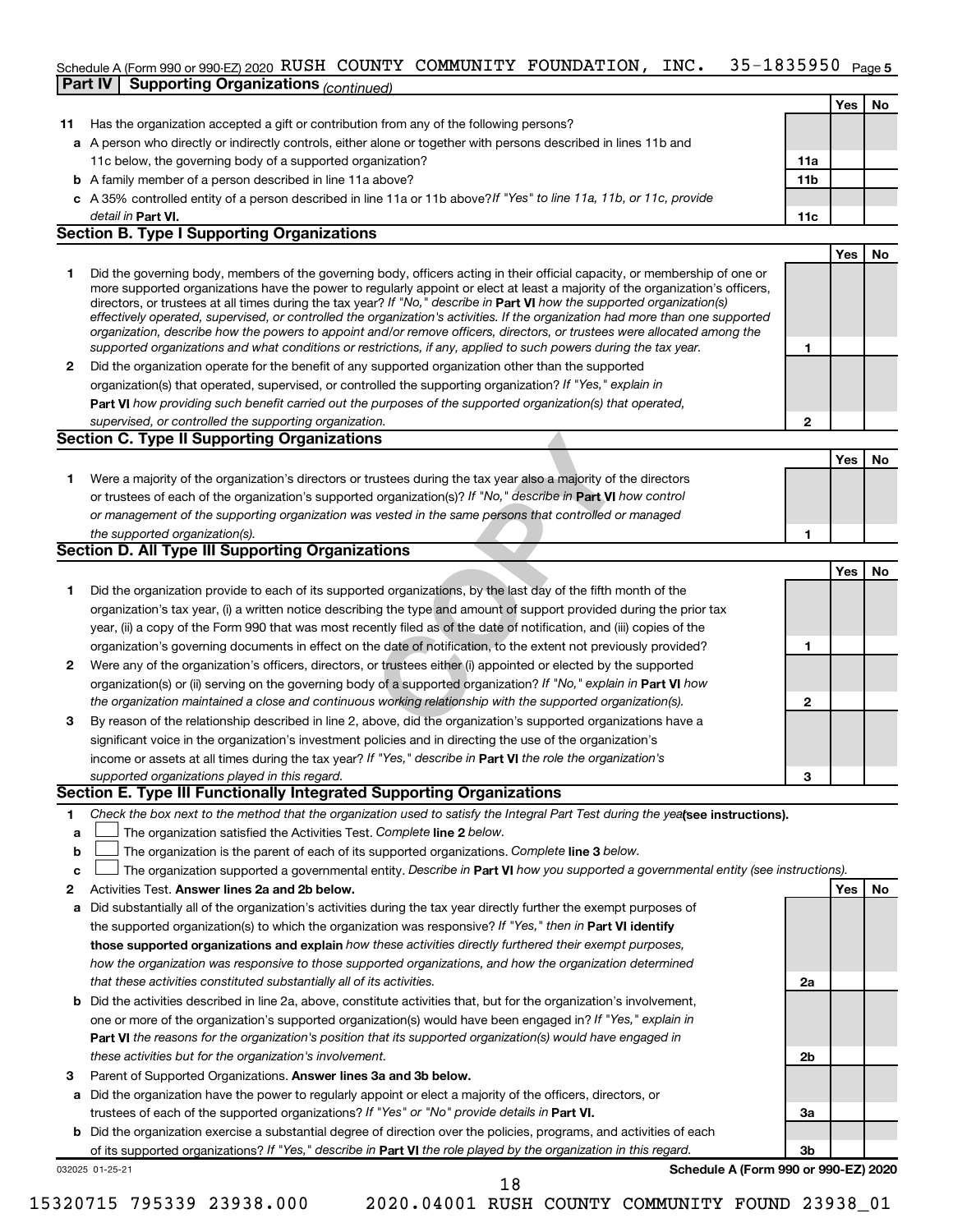|                                                                                          | Schedule A (Form 990 or 990-EZ) 2020 RUSH COUNTY COMMUNITY FOUNDATION, INC.                                                                    |  |                |                                | 35-1835950 | Page 6 |  |  |
|------------------------------------------------------------------------------------------|------------------------------------------------------------------------------------------------------------------------------------------------|--|----------------|--------------------------------|------------|--------|--|--|
| Type III Non-Functionally Integrated 509(a)(3) Supporting Organizations<br><b>Part V</b> |                                                                                                                                                |  |                |                                |            |        |  |  |
|                                                                                          | Check here if the organization satisfied the Integral Part Test as a qualifying trust on Nov. 20, 1970 (explain in Part VI). See instructions. |  |                |                                |            |        |  |  |
|                                                                                          | All other Type III non-functionally integrated supporting organizations must complete Sections A through E.                                    |  |                |                                |            |        |  |  |
|                                                                                          | Section A - Adjusted Net Income                                                                                                                |  | (A) Prior Year | (B) Current Year<br>(optional) |            |        |  |  |
|                                                                                          | Net short-term capital gain                                                                                                                    |  |                |                                |            |        |  |  |

| 1           | Net short-term capital gain                                                 | 1              |                |                                |
|-------------|-----------------------------------------------------------------------------|----------------|----------------|--------------------------------|
| 2           | Recoveries of prior-year distributions                                      | $\mathbf{2}$   |                |                                |
| 3           | Other gross income (see instructions)                                       | 3              |                |                                |
| 4           | Add lines 1 through 3.                                                      | 4              |                |                                |
| 5           | Depreciation and depletion                                                  | 5              |                |                                |
| 6           | Portion of operating expenses paid or incurred for production or            |                |                |                                |
|             | collection of gross income or for management, conservation, or              |                |                |                                |
|             | maintenance of property held for production of income (see instructions)    | 6              |                |                                |
| $7^{\circ}$ | Other expenses (see instructions)                                           | $\overline{7}$ |                |                                |
| 8           | Adjusted Net Income (subtract lines 5, 6, and 7 from line 4)                | 8              |                |                                |
|             | <b>Section B - Minimum Asset Amount</b>                                     |                | (A) Prior Year | (B) Current Year<br>(optional) |
| 1           | Aggregate fair market value of all non-exempt-use assets (see               |                |                |                                |
|             | instructions for short tax year or assets held for part of year):           |                |                |                                |
|             | <b>a</b> Average monthly value of securities                                | 1a             |                |                                |
|             | <b>b</b> Average monthly cash balances                                      | 1 <sub>b</sub> |                |                                |
|             | c Fair market value of other non-exempt-use assets                          | 1 <sub>c</sub> |                |                                |
|             | d Total (add lines 1a, 1b, and 1c)                                          | 1 <sub>d</sub> |                |                                |
|             | e Discount claimed for blockage or other factors                            |                |                |                                |
|             | (explain in detail in Part VI):                                             |                |                |                                |
| 2           | Acquisition indebtedness applicable to non-exempt-use assets                | $\mathbf{2}$   |                |                                |
| З           | Subtract line 2 from line 1d.                                               | 3              |                |                                |
| 4           | Cash deemed held for exempt use. Enter 0.015 of line 3 (for greater amount, |                |                |                                |
|             | see instructions).                                                          | 4              |                |                                |
| 5           | Net value of non-exempt-use assets (subtract line 4 from line 3)            | 5              |                |                                |
| 6           | Multiply line 5 by 0.035.                                                   | 6              |                |                                |
| 7           | Recoveries of prior-year distributions                                      | $\overline{7}$ |                |                                |
| 8           | Minimum Asset Amount (add line 7 to line 6)                                 | 8              |                |                                |
|             | <b>Section C - Distributable Amount</b>                                     |                |                | <b>Current Year</b>            |
| 1           | Adjusted net income for prior year (from Section A, line 8, column A)       | 1              |                |                                |
| 2           | Enter 0.85 of line 1.                                                       | $\mathbf{2}$   |                |                                |
| 3           | Minimum asset amount for prior year (from Section B, line 8, column A)      | 3              |                |                                |
| 4           | Enter greater of line 2 or line 3.                                          | 4              |                |                                |
| 5           | Income tax imposed in prior year                                            | 5              |                |                                |
| 6           | Distributable Amount. Subtract line 5 from line 4, unless subject to        |                |                |                                |
|             | emergency temporary reduction (see instructions).                           | 6              |                |                                |
|             |                                                                             |                |                |                                |

**7** Let Check here if the current year is the organization's first as a non-functionally integrated Type III supporting organization (see instructions).

**Schedule A (Form 990 or 990-EZ) 2020**

032026 01-25-21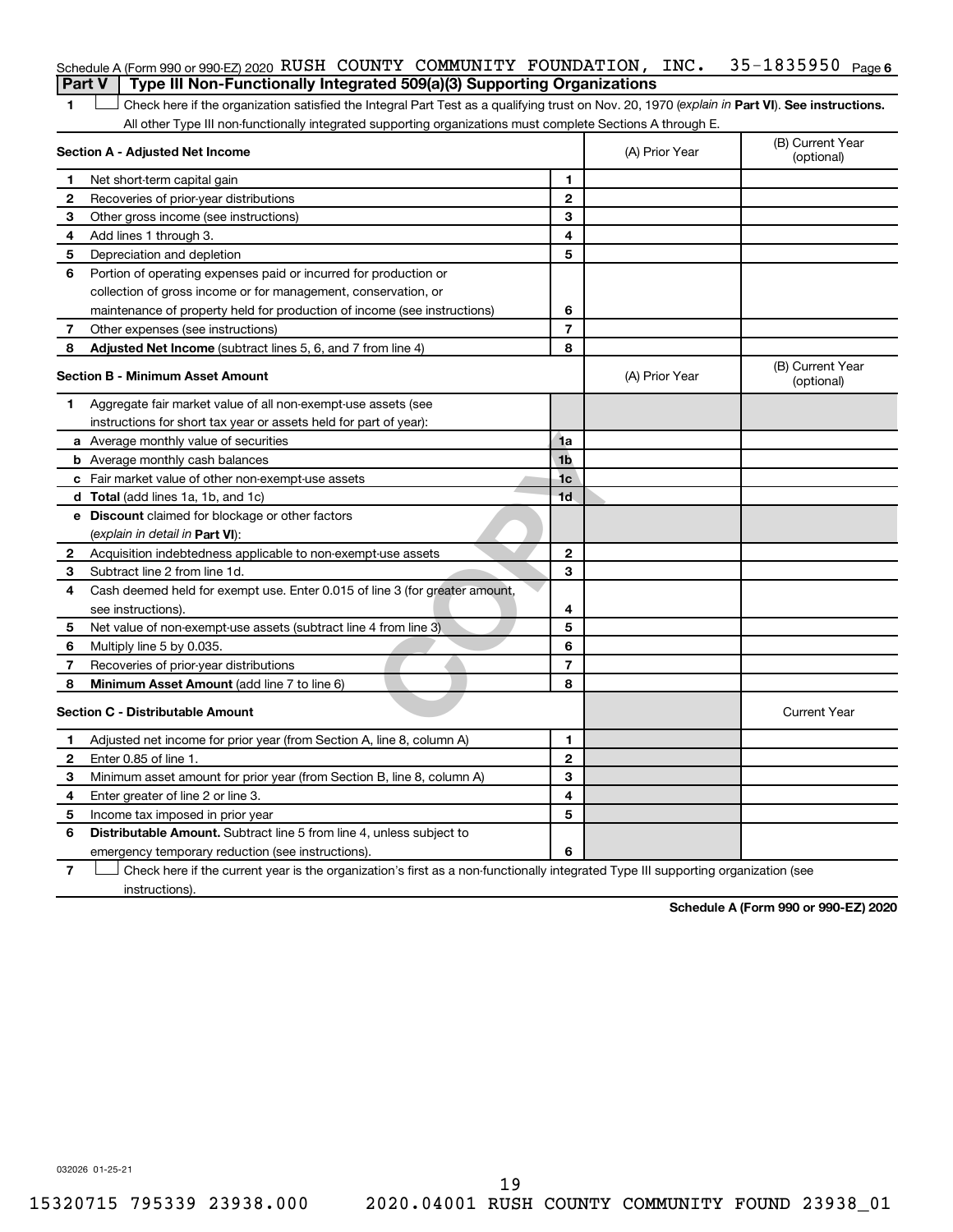## Schedule A (Form 990 or 990-EZ) 2020 <code>RUSH COUNTY COMMUNITY FOUNDATION</code> , <code>INC. 35–1835950</code> <code>Page 7</code>

| <b>Part V</b> | Type III Non-Functionally Integrated 509(a)(3) Supporting Organizations (continued)        |                             |                                       |    |                                         |
|---------------|--------------------------------------------------------------------------------------------|-----------------------------|---------------------------------------|----|-----------------------------------------|
|               | <b>Section D - Distributions</b>                                                           |                             |                                       |    | <b>Current Year</b>                     |
| 1             | Amounts paid to supported organizations to accomplish exempt purposes                      |                             | 1                                     |    |                                         |
| 2             | Amounts paid to perform activity that directly furthers exempt purposes of supported       |                             |                                       |    |                                         |
|               | organizations, in excess of income from activity                                           | 2                           |                                       |    |                                         |
| 3             | Administrative expenses paid to accomplish exempt purposes of supported organizations      |                             |                                       | 3  |                                         |
| 4             | Amounts paid to acquire exempt-use assets                                                  |                             |                                       | 4  |                                         |
| 5             | Qualified set-aside amounts (prior IRS approval required - provide details in Part VI)     |                             |                                       | 5  |                                         |
| 6             | Other distributions ( <i>describe in Part VI</i> ). See instructions.                      |                             |                                       | 6  |                                         |
| 7             | Total annual distributions. Add lines 1 through 6.                                         |                             |                                       | 7  |                                         |
| 8             | Distributions to attentive supported organizations to which the organization is responsive |                             |                                       |    |                                         |
|               | (provide details in Part VI). See instructions.                                            |                             |                                       | 8  |                                         |
| 9             | Distributable amount for 2020 from Section C, line 6                                       |                             |                                       | 9  |                                         |
| 10            | Line 8 amount divided by line 9 amount                                                     |                             |                                       | 10 |                                         |
|               |                                                                                            | (i)                         | (ii)                                  |    | (iii)                                   |
|               | <b>Section E - Distribution Allocations (see instructions)</b>                             | <b>Excess Distributions</b> | <b>Underdistributions</b><br>Pre-2020 |    | <b>Distributable</b><br>Amount for 2020 |
| 1             | Distributable amount for 2020 from Section C, line 6                                       |                             |                                       |    |                                         |
| 2             | Underdistributions, if any, for years prior to 2020 (reason-                               |                             |                                       |    |                                         |
|               | able cause required - explain in Part VI). See instructions.                               |                             |                                       |    |                                         |
| 3             | Excess distributions carryover, if any, to 2020                                            |                             |                                       |    |                                         |
|               | a From 2015                                                                                |                             |                                       |    |                                         |
|               | $b$ From 2016                                                                              |                             |                                       |    |                                         |
|               | c From 2017                                                                                |                             |                                       |    |                                         |
|               | <b>d</b> From 2018                                                                         |                             |                                       |    |                                         |
|               | e From 2019                                                                                |                             |                                       |    |                                         |
|               | f Total of lines 3a through 3e                                                             |                             |                                       |    |                                         |
|               | g Applied to underdistributions of prior years                                             |                             |                                       |    |                                         |
|               | <b>h</b> Applied to 2020 distributable amount                                              |                             |                                       |    |                                         |
| Ť.            | Carryover from 2015 not applied (see instructions)                                         |                             |                                       |    |                                         |
|               | Remainder. Subtract lines 3g, 3h, and 3i from line 3f.                                     |                             |                                       |    |                                         |
| 4             | Distributions for 2020 from Section D,                                                     |                             |                                       |    |                                         |
|               | line 7:                                                                                    |                             |                                       |    |                                         |
|               | a Applied to underdistributions of prior years                                             |                             |                                       |    |                                         |
|               | <b>b</b> Applied to 2020 distributable amount                                              |                             |                                       |    |                                         |
|               | c Remainder. Subtract lines 4a and 4b from line 4.                                         |                             |                                       |    |                                         |
| 5             | Remaining underdistributions for years prior to 2020, if                                   |                             |                                       |    |                                         |
|               | any. Subtract lines 3g and 4a from line 2. For result greater                              |                             |                                       |    |                                         |
|               | than zero, explain in Part VI. See instructions.                                           |                             |                                       |    |                                         |
| 6             | Remaining underdistributions for 2020. Subtract lines 3h                                   |                             |                                       |    |                                         |
|               | and 4b from line 1. For result greater than zero, explain in                               |                             |                                       |    |                                         |
|               | <b>Part VI.</b> See instructions.                                                          |                             |                                       |    |                                         |
| 7             | Excess distributions carryover to 2021. Add lines 3j                                       |                             |                                       |    |                                         |
|               | and 4c.                                                                                    |                             |                                       |    |                                         |
| 8             | Breakdown of line 7:                                                                       |                             |                                       |    |                                         |
|               | a Excess from 2016                                                                         |                             |                                       |    |                                         |
|               | <b>b</b> Excess from 2017                                                                  |                             |                                       |    |                                         |
|               | c Excess from 2018                                                                         |                             |                                       |    |                                         |
|               | d Excess from 2019                                                                         |                             |                                       |    |                                         |
|               | e Excess from 2020                                                                         |                             |                                       |    |                                         |
|               |                                                                                            |                             |                                       |    |                                         |

**Schedule A (Form 990 or 990-EZ) 2020**

032027 01-25-21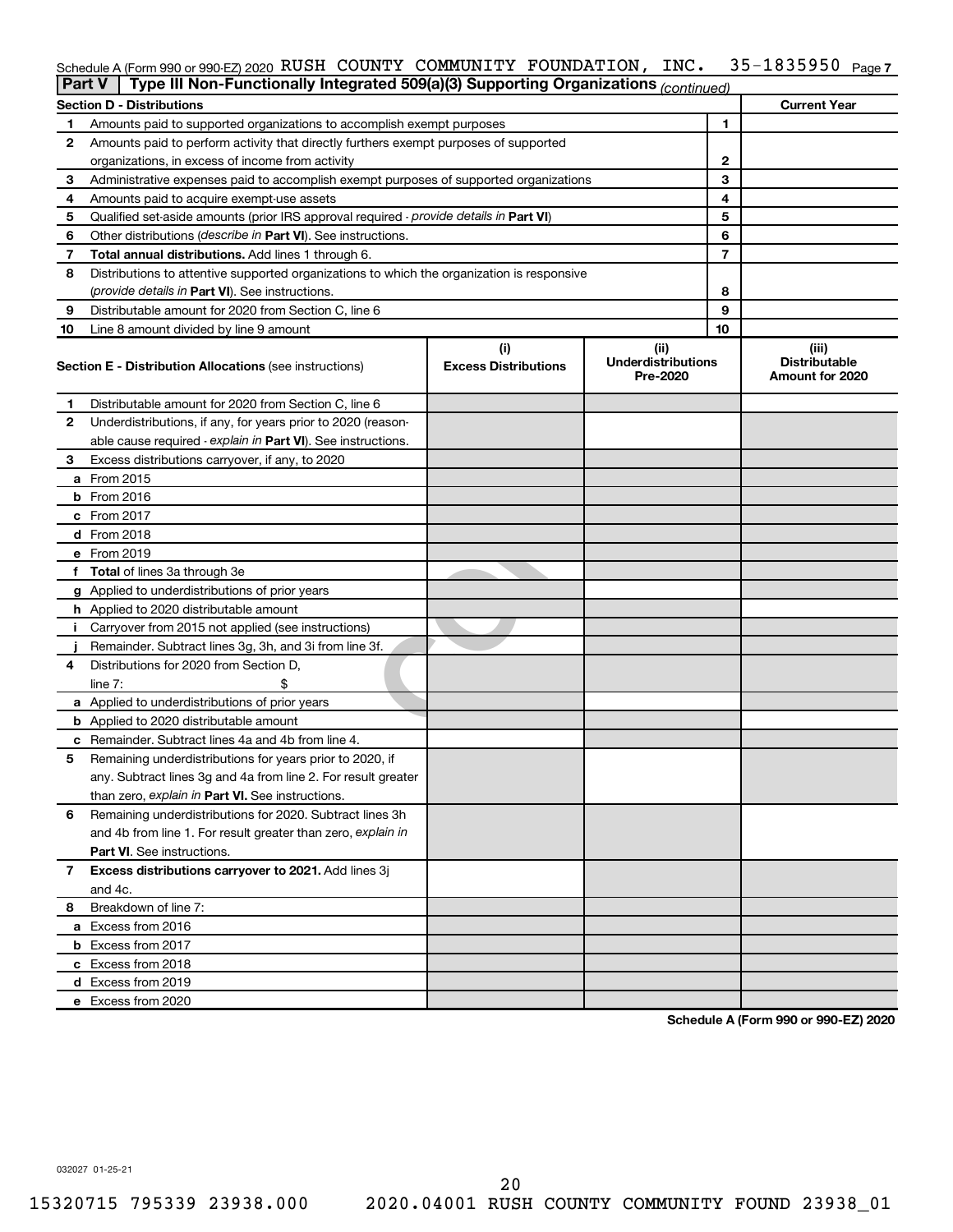|                 |                     |                           |  | Schedule A (Form 990 or 990-EZ) 2020 RUSH COUNTY COMMUNITY FOUNDATION, INC.                                                     |  | $35 - 1835950$ Page 8                                                                                                                                                                                                                                                                                                                                                                                                             |
|-----------------|---------------------|---------------------------|--|---------------------------------------------------------------------------------------------------------------------------------|--|-----------------------------------------------------------------------------------------------------------------------------------------------------------------------------------------------------------------------------------------------------------------------------------------------------------------------------------------------------------------------------------------------------------------------------------|
| Part VI         |                     |                           |  | Section D, lines 5, 6, and 8; and Part V, Section E, lines 2, 5, and 6. Also complete this part for any additional information. |  | Supplemental Information. Provide the explanations required by Part II, line 10; Part II, line 17a or 17b; Part III, line 12;<br>Part IV, Section A, lines 1, 2, 3b, 3c, 4b, 4c, 5a, 6, 9a, 9b, 9c, 11a, 11b, and 11c; Part IV, Section B, lines 1 and 2; Part IV, Section C,<br>line 1; Part IV, Section D, lines 2 and 3; Part IV, Section E, lines 1c, 2a, 2b, 3a, and 3b; Part V, line 1; Part V, Section B, line 1e; Part V, |
|                 | (See instructions.) |                           |  |                                                                                                                                 |  |                                                                                                                                                                                                                                                                                                                                                                                                                                   |
|                 |                     |                           |  |                                                                                                                                 |  |                                                                                                                                                                                                                                                                                                                                                                                                                                   |
|                 |                     |                           |  |                                                                                                                                 |  |                                                                                                                                                                                                                                                                                                                                                                                                                                   |
|                 |                     |                           |  |                                                                                                                                 |  |                                                                                                                                                                                                                                                                                                                                                                                                                                   |
|                 |                     |                           |  |                                                                                                                                 |  |                                                                                                                                                                                                                                                                                                                                                                                                                                   |
|                 |                     |                           |  |                                                                                                                                 |  |                                                                                                                                                                                                                                                                                                                                                                                                                                   |
|                 |                     |                           |  |                                                                                                                                 |  |                                                                                                                                                                                                                                                                                                                                                                                                                                   |
|                 |                     |                           |  |                                                                                                                                 |  |                                                                                                                                                                                                                                                                                                                                                                                                                                   |
|                 |                     |                           |  |                                                                                                                                 |  |                                                                                                                                                                                                                                                                                                                                                                                                                                   |
|                 |                     |                           |  |                                                                                                                                 |  |                                                                                                                                                                                                                                                                                                                                                                                                                                   |
|                 |                     |                           |  |                                                                                                                                 |  |                                                                                                                                                                                                                                                                                                                                                                                                                                   |
|                 |                     |                           |  |                                                                                                                                 |  |                                                                                                                                                                                                                                                                                                                                                                                                                                   |
|                 |                     |                           |  |                                                                                                                                 |  |                                                                                                                                                                                                                                                                                                                                                                                                                                   |
|                 |                     |                           |  |                                                                                                                                 |  |                                                                                                                                                                                                                                                                                                                                                                                                                                   |
|                 |                     |                           |  |                                                                                                                                 |  |                                                                                                                                                                                                                                                                                                                                                                                                                                   |
|                 |                     |                           |  |                                                                                                                                 |  |                                                                                                                                                                                                                                                                                                                                                                                                                                   |
|                 |                     |                           |  |                                                                                                                                 |  |                                                                                                                                                                                                                                                                                                                                                                                                                                   |
|                 |                     |                           |  |                                                                                                                                 |  |                                                                                                                                                                                                                                                                                                                                                                                                                                   |
|                 |                     |                           |  |                                                                                                                                 |  |                                                                                                                                                                                                                                                                                                                                                                                                                                   |
|                 |                     |                           |  |                                                                                                                                 |  |                                                                                                                                                                                                                                                                                                                                                                                                                                   |
|                 |                     |                           |  |                                                                                                                                 |  |                                                                                                                                                                                                                                                                                                                                                                                                                                   |
|                 |                     |                           |  |                                                                                                                                 |  |                                                                                                                                                                                                                                                                                                                                                                                                                                   |
|                 |                     |                           |  |                                                                                                                                 |  |                                                                                                                                                                                                                                                                                                                                                                                                                                   |
|                 |                     |                           |  |                                                                                                                                 |  |                                                                                                                                                                                                                                                                                                                                                                                                                                   |
|                 |                     |                           |  |                                                                                                                                 |  |                                                                                                                                                                                                                                                                                                                                                                                                                                   |
|                 |                     |                           |  |                                                                                                                                 |  |                                                                                                                                                                                                                                                                                                                                                                                                                                   |
|                 |                     |                           |  |                                                                                                                                 |  |                                                                                                                                                                                                                                                                                                                                                                                                                                   |
|                 |                     |                           |  |                                                                                                                                 |  |                                                                                                                                                                                                                                                                                                                                                                                                                                   |
|                 |                     |                           |  |                                                                                                                                 |  |                                                                                                                                                                                                                                                                                                                                                                                                                                   |
|                 |                     |                           |  |                                                                                                                                 |  |                                                                                                                                                                                                                                                                                                                                                                                                                                   |
|                 |                     |                           |  |                                                                                                                                 |  |                                                                                                                                                                                                                                                                                                                                                                                                                                   |
|                 |                     |                           |  |                                                                                                                                 |  |                                                                                                                                                                                                                                                                                                                                                                                                                                   |
|                 |                     |                           |  |                                                                                                                                 |  |                                                                                                                                                                                                                                                                                                                                                                                                                                   |
|                 |                     |                           |  |                                                                                                                                 |  |                                                                                                                                                                                                                                                                                                                                                                                                                                   |
|                 |                     |                           |  |                                                                                                                                 |  |                                                                                                                                                                                                                                                                                                                                                                                                                                   |
|                 |                     |                           |  |                                                                                                                                 |  |                                                                                                                                                                                                                                                                                                                                                                                                                                   |
|                 |                     |                           |  |                                                                                                                                 |  |                                                                                                                                                                                                                                                                                                                                                                                                                                   |
|                 |                     |                           |  |                                                                                                                                 |  |                                                                                                                                                                                                                                                                                                                                                                                                                                   |
|                 |                     |                           |  |                                                                                                                                 |  |                                                                                                                                                                                                                                                                                                                                                                                                                                   |
|                 |                     |                           |  |                                                                                                                                 |  |                                                                                                                                                                                                                                                                                                                                                                                                                                   |
|                 |                     |                           |  |                                                                                                                                 |  |                                                                                                                                                                                                                                                                                                                                                                                                                                   |
|                 |                     |                           |  |                                                                                                                                 |  |                                                                                                                                                                                                                                                                                                                                                                                                                                   |
|                 |                     |                           |  |                                                                                                                                 |  |                                                                                                                                                                                                                                                                                                                                                                                                                                   |
| 032028 01-25-21 |                     |                           |  | 21                                                                                                                              |  | Schedule A (Form 990 or 990-EZ) 2020                                                                                                                                                                                                                                                                                                                                                                                              |
|                 |                     | 15320715 795339 23938.000 |  |                                                                                                                                 |  | 2020.04001 RUSH COUNTY COMMUNITY FOUND 23938_01                                                                                                                                                                                                                                                                                                                                                                                   |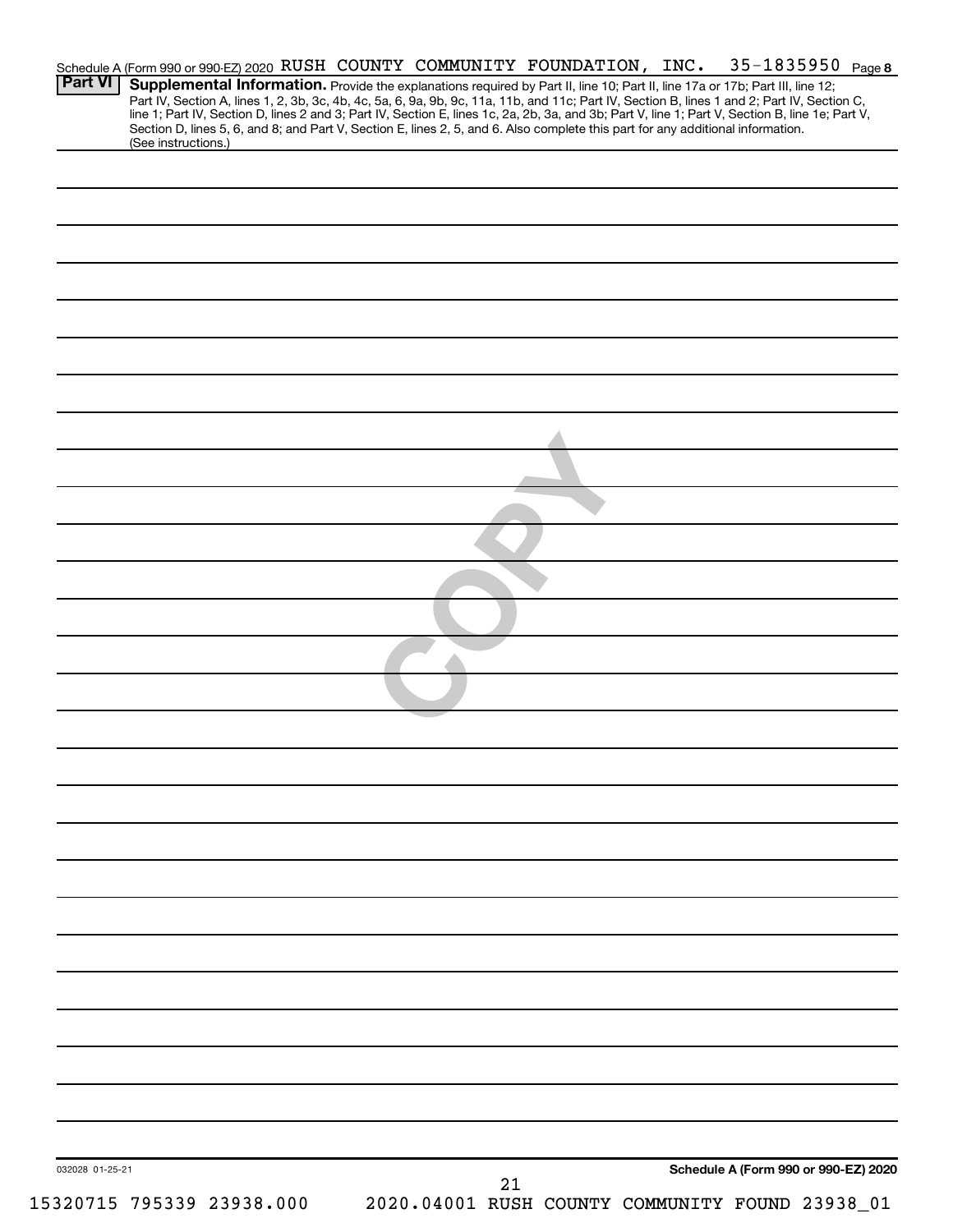## **Schedule B Schedule of Contributors**

**or 990-PF) | Attach to Form 990, Form 990-EZ, or Form 990-PF. | Go to www.irs.gov/Form990 for the latest information.** OMB No. 1545-0047

|                                                                                                                                                                                                                                                                                                                                                                                                                                                                                                                                                                                                                                                                                                                                                                                                                                                                                                                                                                                                   | Name of the organization                                                     |          |                                           |                                                                           |                                                                                                                                           | <b>Employer identification number</b>                                                                                                      |
|---------------------------------------------------------------------------------------------------------------------------------------------------------------------------------------------------------------------------------------------------------------------------------------------------------------------------------------------------------------------------------------------------------------------------------------------------------------------------------------------------------------------------------------------------------------------------------------------------------------------------------------------------------------------------------------------------------------------------------------------------------------------------------------------------------------------------------------------------------------------------------------------------------------------------------------------------------------------------------------------------|------------------------------------------------------------------------------|----------|-------------------------------------------|---------------------------------------------------------------------------|-------------------------------------------------------------------------------------------------------------------------------------------|--------------------------------------------------------------------------------------------------------------------------------------------|
|                                                                                                                                                                                                                                                                                                                                                                                                                                                                                                                                                                                                                                                                                                                                                                                                                                                                                                                                                                                                   | RUSH                                                                         |          |                                           | COUNTY COMMUNITY FOUNDATION,                                              | INC.                                                                                                                                      | 35-1835950                                                                                                                                 |
|                                                                                                                                                                                                                                                                                                                                                                                                                                                                                                                                                                                                                                                                                                                                                                                                                                                                                                                                                                                                   | Organization type (check one):                                               |          |                                           |                                                                           |                                                                                                                                           |                                                                                                                                            |
| Filers of:                                                                                                                                                                                                                                                                                                                                                                                                                                                                                                                                                                                                                                                                                                                                                                                                                                                                                                                                                                                        |                                                                              | Section: |                                           |                                                                           |                                                                                                                                           |                                                                                                                                            |
| Form 990 or 990-EZ                                                                                                                                                                                                                                                                                                                                                                                                                                                                                                                                                                                                                                                                                                                                                                                                                                                                                                                                                                                | $\boxed{\text{X}}$                                                           |          | 501(c)( $3$ ) (enter number) organization |                                                                           |                                                                                                                                           |                                                                                                                                            |
|                                                                                                                                                                                                                                                                                                                                                                                                                                                                                                                                                                                                                                                                                                                                                                                                                                                                                                                                                                                                   |                                                                              |          |                                           | 4947(a)(1) nonexempt charitable trust not treated as a private foundation |                                                                                                                                           |                                                                                                                                            |
|                                                                                                                                                                                                                                                                                                                                                                                                                                                                                                                                                                                                                                                                                                                                                                                                                                                                                                                                                                                                   |                                                                              |          | 527 political organization                |                                                                           |                                                                                                                                           |                                                                                                                                            |
| Form 990-PF                                                                                                                                                                                                                                                                                                                                                                                                                                                                                                                                                                                                                                                                                                                                                                                                                                                                                                                                                                                       |                                                                              |          | 501(c)(3) exempt private foundation       |                                                                           |                                                                                                                                           |                                                                                                                                            |
|                                                                                                                                                                                                                                                                                                                                                                                                                                                                                                                                                                                                                                                                                                                                                                                                                                                                                                                                                                                                   |                                                                              |          |                                           | 4947(a)(1) nonexempt charitable trust treated as a private foundation     |                                                                                                                                           |                                                                                                                                            |
|                                                                                                                                                                                                                                                                                                                                                                                                                                                                                                                                                                                                                                                                                                                                                                                                                                                                                                                                                                                                   |                                                                              |          | 501(c)(3) taxable private foundation      |                                                                           |                                                                                                                                           |                                                                                                                                            |
|                                                                                                                                                                                                                                                                                                                                                                                                                                                                                                                                                                                                                                                                                                                                                                                                                                                                                                                                                                                                   | Check if your organization is covered by the General Rule or a Special Rule. |          |                                           |                                                                           |                                                                                                                                           |                                                                                                                                            |
|                                                                                                                                                                                                                                                                                                                                                                                                                                                                                                                                                                                                                                                                                                                                                                                                                                                                                                                                                                                                   |                                                                              |          |                                           |                                                                           | Note: Only a section 501(c)(7), (8), or (10) organization can check boxes for both the General Rule and a Special Rule. See instructions. |                                                                                                                                            |
| <b>General Rule</b>                                                                                                                                                                                                                                                                                                                                                                                                                                                                                                                                                                                                                                                                                                                                                                                                                                                                                                                                                                               |                                                                              |          |                                           |                                                                           |                                                                                                                                           |                                                                                                                                            |
|                                                                                                                                                                                                                                                                                                                                                                                                                                                                                                                                                                                                                                                                                                                                                                                                                                                                                                                                                                                                   |                                                                              |          |                                           |                                                                           | property) from any one contributor. Complete Parts I and II. See instructions for determining a contributor's total contributions.        | For an organization filing Form 990, 990-EZ, or 990-PF that received, during the year, contributions totaling \$5,000 or more (in money or |
| <b>Special Rules</b>                                                                                                                                                                                                                                                                                                                                                                                                                                                                                                                                                                                                                                                                                                                                                                                                                                                                                                                                                                              |                                                                              |          |                                           |                                                                           |                                                                                                                                           |                                                                                                                                            |
| $\boxed{\text{X}}$<br>For an organization described in section 501(c)(3) filing Form 990 or 990-EZ that met the 33 1/3% support test of the regulations under<br>sections 509(a)(1) and 170(b)(1)(A)(vi), that checked Schedule A (Form 990 or 990-EZ), Part II, line 13, 16a, or 16b, and that received from<br>any one contributor, during the year, total contributions of the greater of (1) \$5,000; or (2) 2% of the amount on (i) Form 990, Part VIII, line 1h;<br>or (ii) Form 990-EZ, line 1. Complete Parts I and II.<br>For an organization described in section 501(c)(7), (8), or (10) filing Form 990 or 990-EZ that received from any one<br>contributor, during the year, total contributions of more than \$1,000 exclusively for religious, charitable, scientific,<br>literary, or educational purposes, or for the prevention of cruelty to children or animals. Complete Parts I (entering<br>"N/A" in column (b) instead of the contributor name and address), II, and III. |                                                                              |          |                                           |                                                                           |                                                                                                                                           |                                                                                                                                            |

purpose. Don't complete any of the parts unless the General Rule applies to this organization because it received nonexclusively year, contributions exclusively for religious, charitable, etc., purposes, but no such contributions totaled more than \$1,000. If this box is checked, enter here the total contributions that were received during the year for an exclusively religious, charitable, etc., For an organization described in section 501(c)(7), (8), or (10) filing Form 990 or 990-EZ that received from any one contributor, during the religious, charitable, etc., contributions totaling \$5,000 or more during the year  $~\ldots$  $~$   $\ldots$  $\ldots$  $\ldots$  $\ldots$  $\ldots$  $\Box$ 

**Caution:**  An organization that isn't covered by the General Rule and/or the Special Rules doesn't file Schedule B (Form 990, 990-EZ, or 990-PF),  **must** but it answer "No" on Part IV, line 2, of its Form 990; or check the box on line H of its Form 990-EZ or on its Form 990-PF, Part I, line 2, to certify that it doesn't meet the filing requirements of Schedule B (Form 990, 990-EZ, or 990-PF).

**For Paperwork Reduction Act Notice, see the instructions for Form 990, 990-EZ, or 990-PF. Schedule B (Form 990, 990-EZ, or 990-PF) (2020)** LHA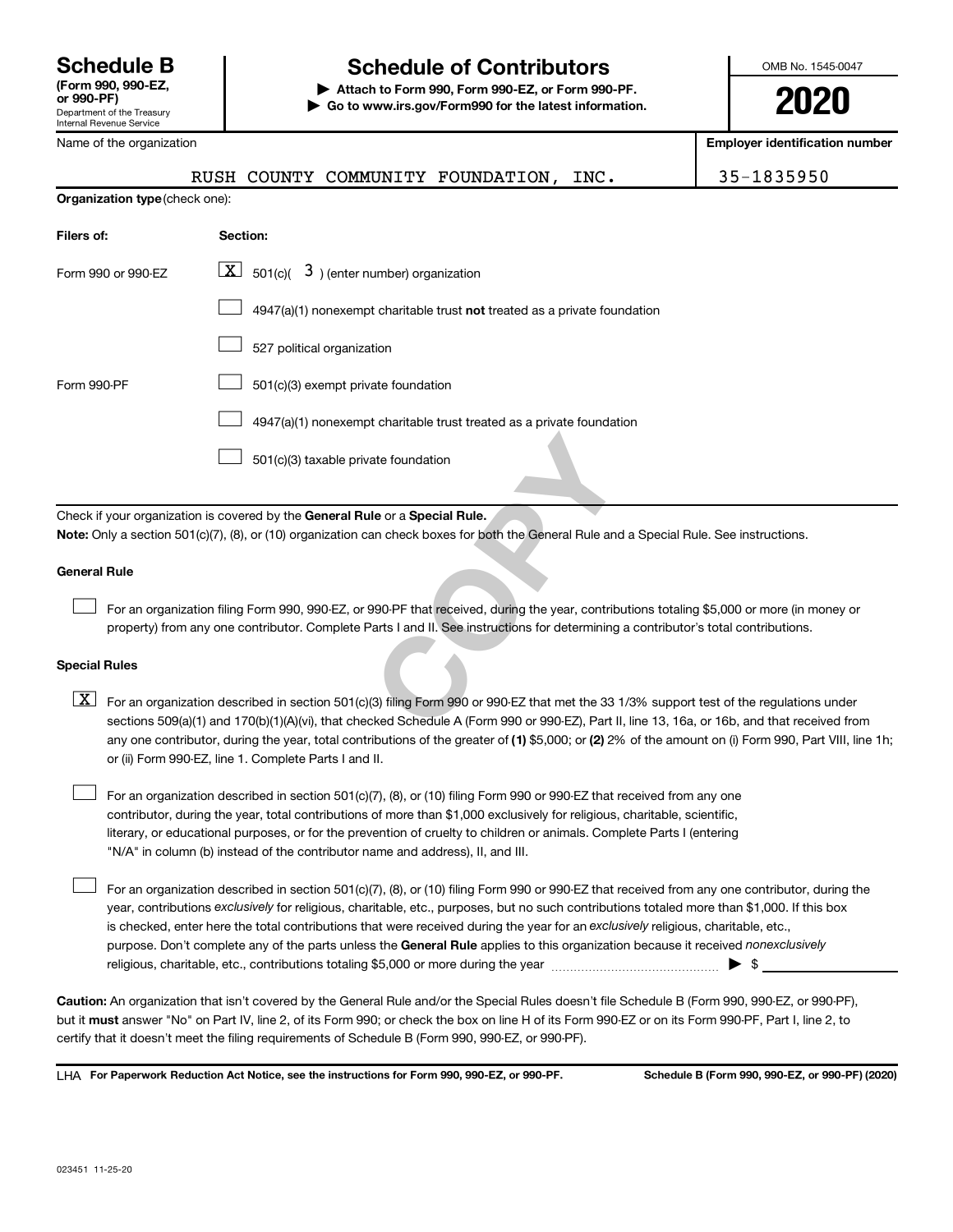### Schedule B (Form 990, 990-EZ, or 990-PF) (2020)

Name of organization

## RUSH COUNTY COMMUNITY FOUNDATION, INC. 455-1835950

**Part I** Contributors (see instructions). Use duplicate copies of Part I if additional space is needed.

| (a)<br>No.           | (b)<br>Name, address, and ZIP + 4                                     | (c)<br><b>Total contributions</b> | (d)<br>Type of contribution                                                                                                                                |
|----------------------|-----------------------------------------------------------------------|-----------------------------------|------------------------------------------------------------------------------------------------------------------------------------------------------------|
| 1                    | LILY ENDOWMENT, INC.<br>2801 N MERIDIAN ST.<br>INDIANAPOLIS, IN 46208 | \$<br>213,614.                    | x<br>Person<br>Payroll<br>Noncash<br>(Complete Part II for<br>noncash contributions.)                                                                      |
| (a)<br>No.           | (b)<br>Name, address, and ZIP + 4                                     | (c)<br><b>Total contributions</b> | (d)<br>Type of contribution                                                                                                                                |
| 2                    | RANDY H. DEER<br>20 SEAGATE DR UNIT 102<br>NAPLES, FL 34103           | \$<br>25,000.                     | x<br>Person<br>Payroll<br>Noncash<br>(Complete Part II for<br>noncash contributions.)                                                                      |
| (a)<br>No.           | (b)<br>Name, address, and ZIP + 4                                     | (c)<br><b>Total contributions</b> | (d)<br>Type of contribution                                                                                                                                |
| 3                    | DAVID AND KAY SCOTT<br>2605 N SHERWOOD DR<br>VALDOSTA, GA 31602       | \$<br>30,000.                     | x<br>Person<br>Payroll<br>Noncash<br>(Complete Part II for<br>noncash contributions.)                                                                      |
| (a)<br>No.           | (b)<br>Name, address, and $ZIP + 4$                                   | (c)<br><b>Total contributions</b> | (d)<br>Type of contribution                                                                                                                                |
| 4                    | DAVID L GREEN TRUST<br>8340 S JURIST LN<br>TRAFALGAR, IN 46181        | \$<br>500,000.                    | X.<br>Person<br>Payroll<br>Noncash<br>(Complete Part II for<br>noncash contributions.)                                                                     |
| (a)<br>No.           | (b)<br>Name, address, and ZIP + 4                                     | (c)<br><b>Total contributions</b> | (d)<br>Type of contribution                                                                                                                                |
| 5                    | LARRY AND SARAH HUSKINS<br>930 N MAIN ST<br>RUSHVILLE, IN 46173       | \$<br>30, 369.                    | $\mathbf{X}$<br>Person<br>Payroll<br>Noncash<br>(Complete Part II for<br>noncash contributions.)                                                           |
| (a)<br>No.           | (b)<br>Name, address, and ZIP + 4                                     | (c)<br><b>Total contributions</b> | (d)<br>Type of contribution                                                                                                                                |
| 6<br>023452 11-25-20 | WILMA JO KILE<br>9745 OLYMPIA DR. APT 114<br>FISHERS, IN 46037        | \$<br>100, 800.                   | $\lfloor x \rfloor$<br>Person<br>Payroll<br>Noncash<br>(Complete Part II for<br>noncash contributions.)<br>Schedule B (Form 990, 990-EZ, or 990-PF) (2020) |

23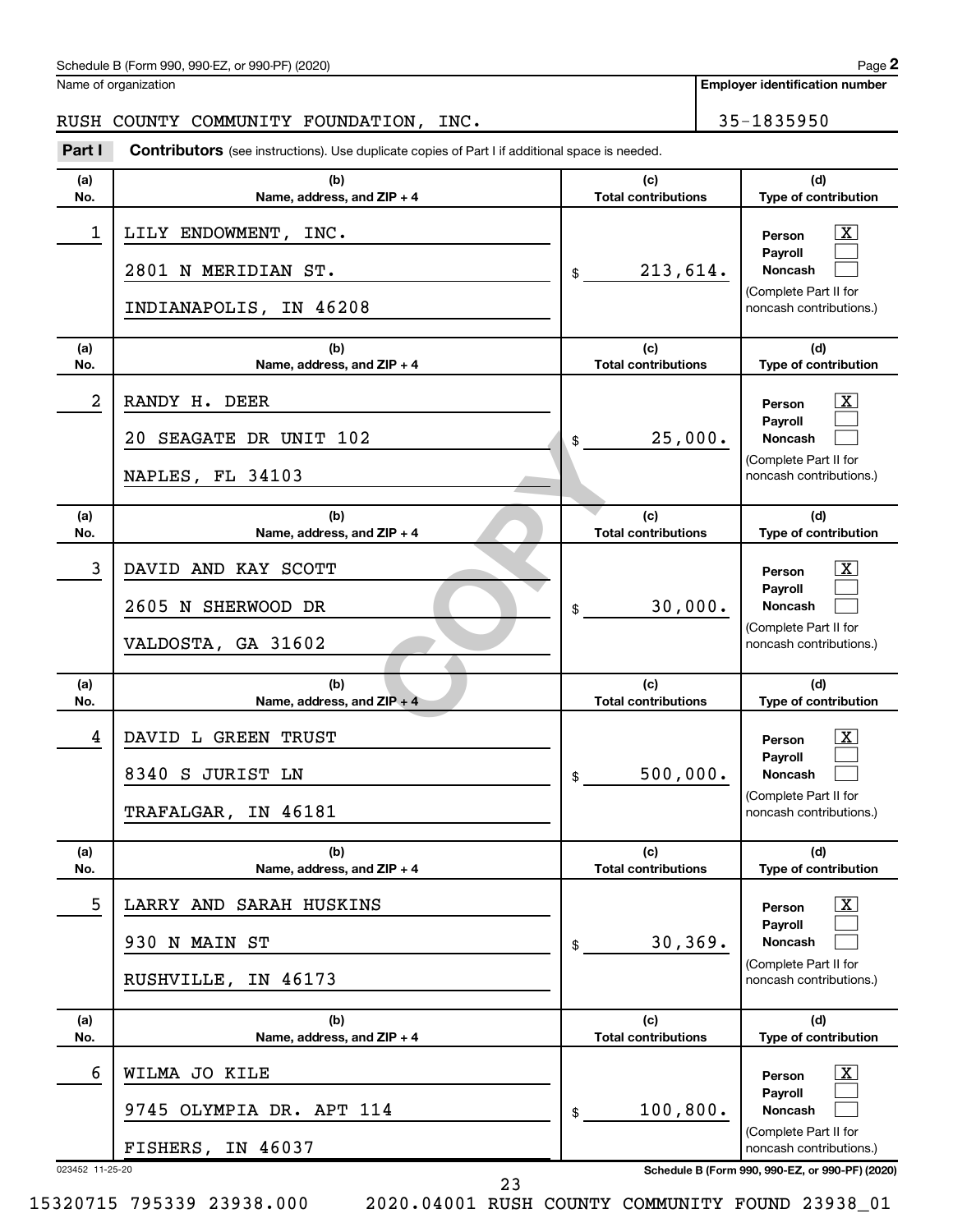| Schedule B (Form 990, 990-EZ, or 990-PF) (2020)<br>. The state of the state $\mathcal{L}$ is the state of the state of the state of the state of the state of the state of the state of the state of the state of the state of the state of the state of the state of the state of th | Page |
|---------------------------------------------------------------------------------------------------------------------------------------------------------------------------------------------------------------------------------------------------------------------------------------|------|
|---------------------------------------------------------------------------------------------------------------------------------------------------------------------------------------------------------------------------------------------------------------------------------------|------|

Name of organization

**Employer identification number**

## RUSH COUNTY COMMUNITY FOUNDATION, INC. 25-1835950

| Part I          | <b>Contributors</b> (see instructions). Use duplicate copies of Part I if additional space is needed. |                                   |                                                                                                             |
|-----------------|-------------------------------------------------------------------------------------------------------|-----------------------------------|-------------------------------------------------------------------------------------------------------------|
| (a)<br>No.      | (b)<br>Name, address, and ZIP + 4                                                                     | (c)<br><b>Total contributions</b> | (d)<br>Type of contribution                                                                                 |
| 7               | RUSH COUNTY COMMISSIONERS/<br>COUNCIL<br>101 E 2ND STREET<br>IN 46173<br>RUSHVILLE,                   | 65,000.<br>\$                     | $\overline{\mathbf{X}}$<br>Person<br>Payroll<br>Noncash<br>(Complete Part II for<br>noncash contributions.) |
| (a)<br>No.      | (b)<br>Name, address, and ZIP + 4                                                                     | (c)<br><b>Total contributions</b> | (d)<br>Type of contribution                                                                                 |
| 8               | SMALL BUSINESS ADMINISTRATION<br>U.S.<br>409 3RD STREET SW<br>WASHINGTON, DC 20416                    | 31,700.<br>\$                     | $\overline{\mathbf{X}}$<br>Person<br>Payroll<br>Noncash<br>(Complete Part II for<br>noncash contributions.) |
| (a)<br>No.      | (b)<br>Name, address, and ZIP + 4                                                                     | (c)<br><b>Total contributions</b> | (d)<br>Type of contribution                                                                                 |
|                 |                                                                                                       | \$                                | Person<br>Payroll<br>Noncash<br>(Complete Part II for<br>noncash contributions.)                            |
| (a)<br>No.      | (b)<br>Name, address, and ZIP + 4                                                                     | (c)<br><b>Total contributions</b> | (d)<br>Type of contribution                                                                                 |
|                 |                                                                                                       | \$                                | Person<br>Payroll<br>Noncash<br>(Complete Part II for<br>noncash contributions.)                            |
| (a)<br>No.      | (b)<br>Name, address, and ZIP + 4                                                                     | (c)<br><b>Total contributions</b> | (d)<br>Type of contribution                                                                                 |
|                 |                                                                                                       | \$                                | Person<br>Payroll<br><b>Noncash</b><br>(Complete Part II for<br>noncash contributions.)                     |
| (a)<br>No.      | (b)<br>Name, address, and ZIP + 4                                                                     | (c)<br><b>Total contributions</b> | (d)<br>Type of contribution                                                                                 |
|                 |                                                                                                       | \$                                | Person<br>Payroll<br>Noncash<br>(Complete Part II for<br>noncash contributions.)                            |
| 023452 11-25-20 |                                                                                                       |                                   | Schedule B (Form 990, 990-EZ, or 990-PF) (2020)                                                             |

24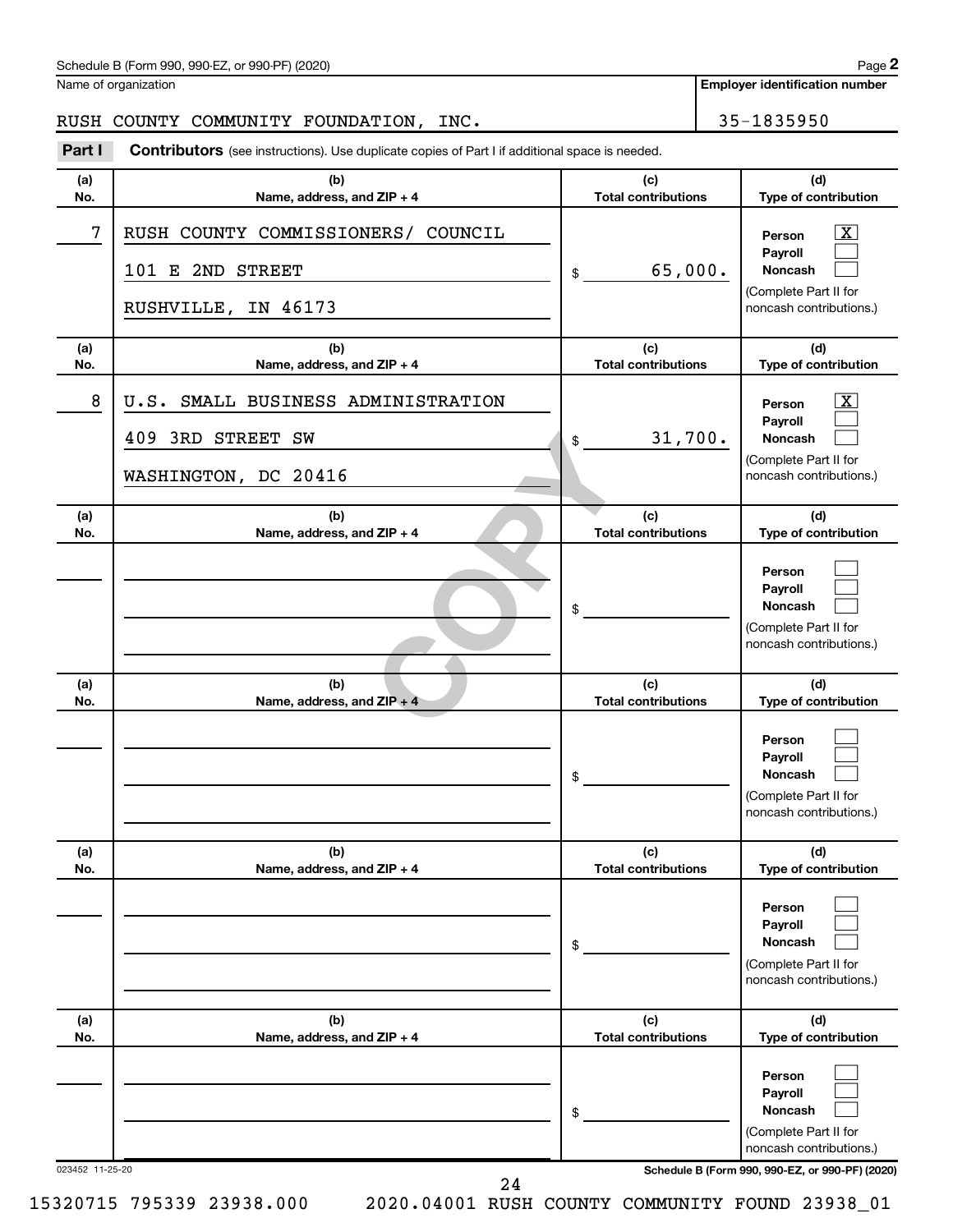| Schedule B (Form 990, 990-EZ, or 990-PF) (2020) | Page |
|-------------------------------------------------|------|
|-------------------------------------------------|------|

Name of organization

**Employer identification number**

## RUSH COUNTY COMMUNITY FOUNDATION, INC. 455-1835950

Part II Noncash Property (see instructions). Use duplicate copies of Part II if additional space is needed.

| (b)<br>Description of noncash property given<br>(b)<br>Description of noncash property given | (c)<br>FMV (or estimate)<br>(See instructions.)<br>\$<br>(c)<br>FMV (or estimate)<br>(See instructions.) | (d)<br>Date received<br>(d)<br>Date received          |
|----------------------------------------------------------------------------------------------|----------------------------------------------------------------------------------------------------------|-------------------------------------------------------|
|                                                                                              |                                                                                                          |                                                       |
|                                                                                              |                                                                                                          |                                                       |
|                                                                                              |                                                                                                          |                                                       |
|                                                                                              | \$                                                                                                       |                                                       |
| (b)<br>Description of noncash property given                                                 | (c)<br>FMV (or estimate)<br>(See instructions.)                                                          | (d)<br>Date received                                  |
|                                                                                              | \$                                                                                                       |                                                       |
| (b)<br>Description of noncash property given                                                 | (c)<br>FMV (or estimate)<br>(See instructions.)                                                          | (d)<br>Date received                                  |
|                                                                                              | \$                                                                                                       |                                                       |
| (b)<br>Description of noncash property given                                                 | (c)<br>FMV (or estimate)<br>(See instructions.)                                                          | (d)<br>Date received                                  |
|                                                                                              | \$                                                                                                       |                                                       |
| (b)<br>Description of noncash property given                                                 | (c)<br>FMV (or estimate)<br>(See instructions.)                                                          | (d)<br>Date received                                  |
|                                                                                              | \$                                                                                                       |                                                       |
|                                                                                              |                                                                                                          | Schedule B (Form 990, 990-EZ, or 990-PF) (2020)<br>25 |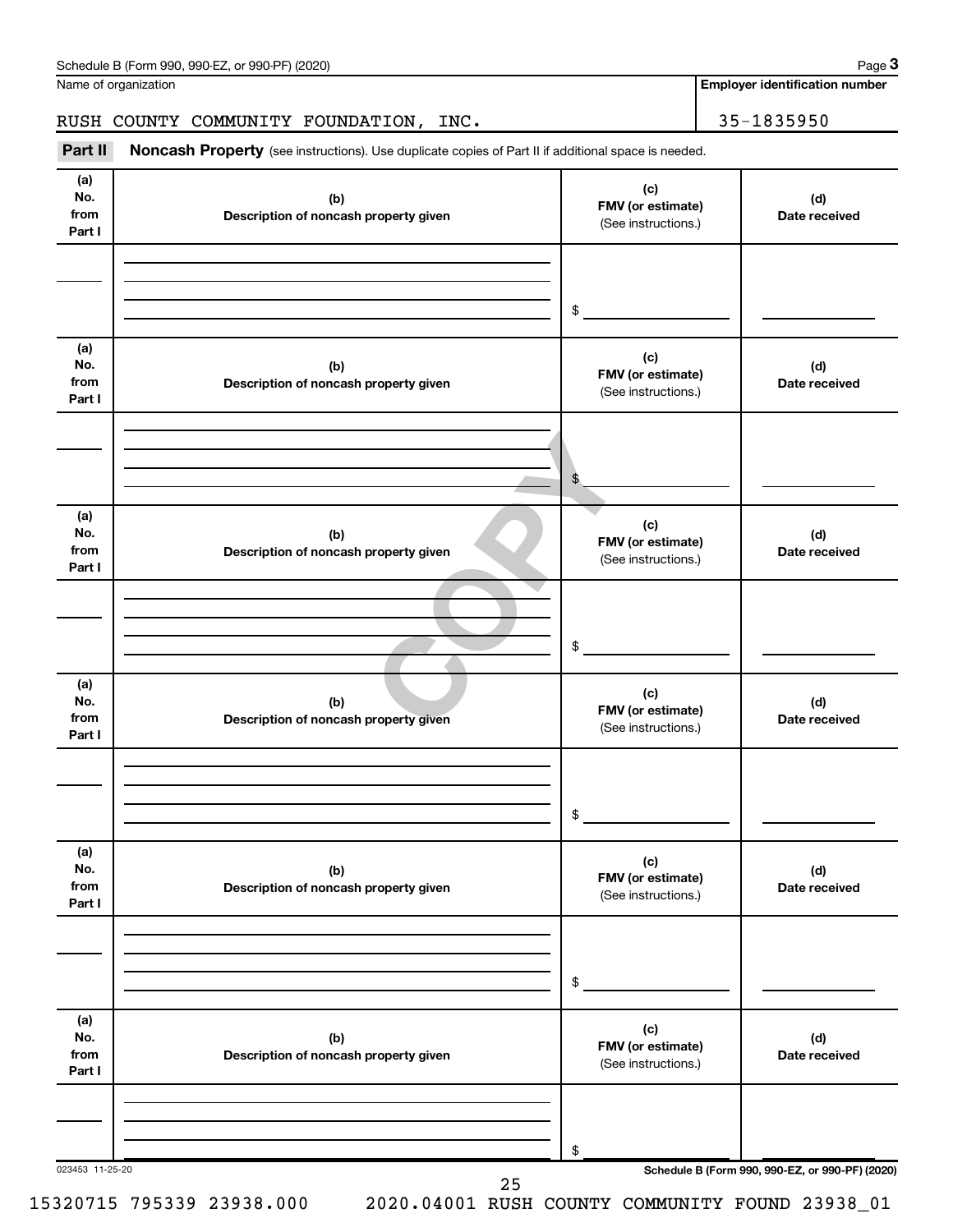|                            |                                                                                                                                                                                                                                                                                                                                           |                      | <b>Employer identification number</b>                                                                                                                          |
|----------------------------|-------------------------------------------------------------------------------------------------------------------------------------------------------------------------------------------------------------------------------------------------------------------------------------------------------------------------------------------|----------------------|----------------------------------------------------------------------------------------------------------------------------------------------------------------|
|                            | RUSH COUNTY COMMUNITY FOUNDATION, INC.                                                                                                                                                                                                                                                                                                    |                      | 35-1835950                                                                                                                                                     |
| Part III                   | from any one contributor. Complete columns (a) through (e) and the following line entry. For organizations<br>completing Part III, enter the total of exclusively religious, charitable, etc., contributions of \$1,000 or less for the year. (Enter this info. once.)<br>Use duplicate copies of Part III if additional space is needed. |                      | Exclusively religious, charitable, etc., contributions to organizations described in section 501(c)(7), (8), or (10) that total more than \$1,000 for the year |
| (a) No.<br>`from<br>Part I | (b) Purpose of gift                                                                                                                                                                                                                                                                                                                       | (c) Use of gift      | (d) Description of how gift is held                                                                                                                            |
|                            |                                                                                                                                                                                                                                                                                                                                           | (e) Transfer of gift |                                                                                                                                                                |
|                            | Transferee's name, address, and ZIP + 4                                                                                                                                                                                                                                                                                                   |                      | Relationship of transferor to transferee                                                                                                                       |
| (a) No.<br>`from<br>Part I | (b) Purpose of gift                                                                                                                                                                                                                                                                                                                       | (c) Use of gift      | (d) Description of how gift is held                                                                                                                            |
|                            |                                                                                                                                                                                                                                                                                                                                           | (e) Transfer of gift |                                                                                                                                                                |
|                            | Transferee's name, address, and ZIP + 4                                                                                                                                                                                                                                                                                                   |                      | Relationship of transferor to transferee                                                                                                                       |
| (a) No.<br>from<br>Part I  | (b) Purpose of gift                                                                                                                                                                                                                                                                                                                       | (c) Use of gift      | (d) Description of how gift is held                                                                                                                            |
|                            |                                                                                                                                                                                                                                                                                                                                           | (e) Transfer of gift |                                                                                                                                                                |
|                            | Transferee's name, address, and ZIP + 4                                                                                                                                                                                                                                                                                                   |                      | Relationship of transferor to transferee                                                                                                                       |
| (a) No.<br>from<br>Part I  | (b) Purpose of gift                                                                                                                                                                                                                                                                                                                       | (c) Use of gift      | (d) Description of how gift is held                                                                                                                            |
|                            |                                                                                                                                                                                                                                                                                                                                           | (e) Transfer of gift |                                                                                                                                                                |
|                            | Transferee's name, address, and ZIP + 4                                                                                                                                                                                                                                                                                                   |                      | Relationship of transferor to transferee                                                                                                                       |
| 023454 11-25-20            |                                                                                                                                                                                                                                                                                                                                           | 26                   | Schedule B (Form 990, 990-EZ, or 990-PF) (2020)                                                                                                                |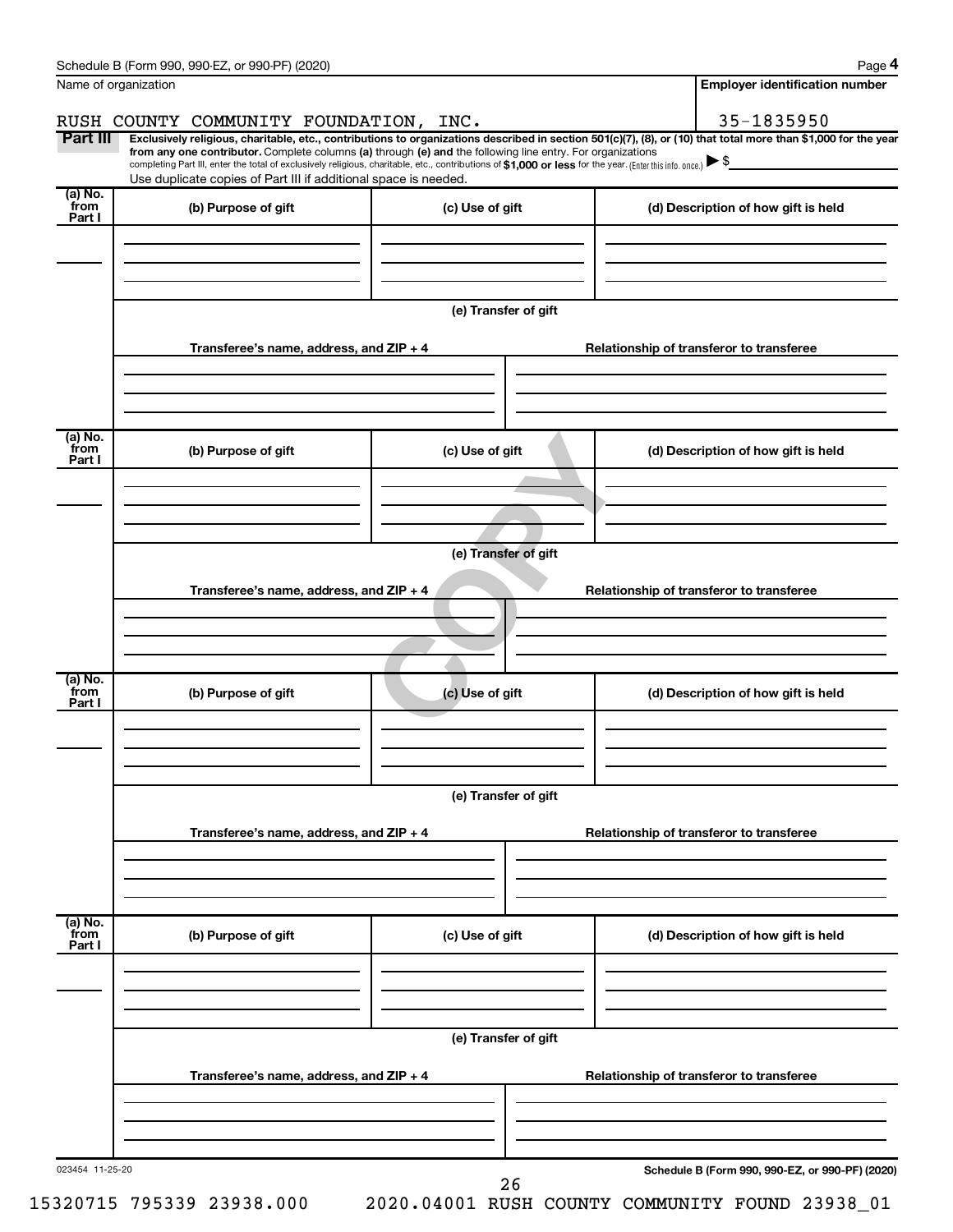| <b>SCHEDULE D</b> |  |
|-------------------|--|
|-------------------|--|

# **SCHEDULE D Supplemental Financial Statements**<br> **Form 990 2020**<br> **Part IV** line 6.7.8.9.10, 11a, 11b, 11d, 11d, 11d, 11d, 11d, 12a, 0r, 12b

**(Form 990) | Complete if the organization answered "Yes" on Form 990, Part IV, line 6, 7, 8, 9, 10, 11a, 11b, 11c, 11d, 11e, 11f, 12a, or 12b.**

**| Attach to Form 990. |Go to www.irs.gov/Form990 for instructions and the latest information.**

RUSH COUNTY COMMUNITY FOUNDATION, INC.



Department of the Treasury Internal Revenue Service

Name of the organization<br>**RUSH COUNTY COMMUNITY FOUNDATION, INC. Employer identification number**<br>35–1835950

|                            | organization answered "Yes" on Form 990, Part IV, line 6.                                                                                                                                                                                                            | (a) Donor advised funds                        |                         | (b) Funds and other accounts                       |
|----------------------------|----------------------------------------------------------------------------------------------------------------------------------------------------------------------------------------------------------------------------------------------------------------------|------------------------------------------------|-------------------------|----------------------------------------------------|
|                            |                                                                                                                                                                                                                                                                      |                                                |                         | 80                                                 |
| 1                          | Aggregate value of contributions to (during year)                                                                                                                                                                                                                    | 134, 157.                                      |                         | 98,801.                                            |
| 2                          |                                                                                                                                                                                                                                                                      | 16,575.                                        |                         | 206,968.                                           |
| 3                          | Aggregate value of grants from (during year)                                                                                                                                                                                                                         | 175,934.                                       |                         | 6, 347, 855.                                       |
| 4<br>5                     | Did the organization inform all donors and donor advisors in writing that the assets held in donor advised funds                                                                                                                                                     |                                                |                         |                                                    |
|                            |                                                                                                                                                                                                                                                                      |                                                |                         | $X$ Yes<br>No                                      |
| 6                          | Did the organization inform all grantees, donors, and donor advisors in writing that grant funds can be used only                                                                                                                                                    |                                                |                         |                                                    |
|                            | for charitable purposes and not for the benefit of the donor or donor advisor, or for any other purpose conferring                                                                                                                                                   |                                                |                         |                                                    |
|                            |                                                                                                                                                                                                                                                                      |                                                |                         | $\boxed{\text{X}}$ Yes<br>No                       |
| Part II                    | Conservation Easements. Complete if the organization answered "Yes" on Form 990, Part IV, line 7.                                                                                                                                                                    |                                                |                         |                                                    |
| 1                          | Purpose(s) of conservation easements held by the organization (check all that apply).                                                                                                                                                                                |                                                |                         |                                                    |
|                            | Preservation of land for public use (for example, recreation or education)                                                                                                                                                                                           |                                                |                         | Preservation of a historically important land area |
|                            | Protection of natural habitat                                                                                                                                                                                                                                        | Preservation of a certified historic structure |                         |                                                    |
|                            | Preservation of open space                                                                                                                                                                                                                                           |                                                |                         |                                                    |
| 2                          | Complete lines 2a through 2d if the organization held a qualified conservation contribution in the form of a conservation easement on the last                                                                                                                       |                                                |                         |                                                    |
|                            | day of the tax year.                                                                                                                                                                                                                                                 |                                                |                         | Held at the End of the Tax Year                    |
|                            |                                                                                                                                                                                                                                                                      |                                                | 2a                      |                                                    |
|                            |                                                                                                                                                                                                                                                                      |                                                | 2 <sub>b</sub>          |                                                    |
|                            |                                                                                                                                                                                                                                                                      |                                                | 2c                      |                                                    |
| d                          | Number of conservation easements included in (c) acquired after 7/25/06, and not on a historic structure                                                                                                                                                             |                                                |                         |                                                    |
|                            |                                                                                                                                                                                                                                                                      |                                                | 2d                      |                                                    |
| з                          | Number of conservation easements modified, transferred, released, extinguished, or terminated by the organization during the tax                                                                                                                                     |                                                |                         |                                                    |
|                            |                                                                                                                                                                                                                                                                      |                                                |                         |                                                    |
|                            |                                                                                                                                                                                                                                                                      |                                                |                         |                                                    |
|                            | $year \triangleright$                                                                                                                                                                                                                                                |                                                |                         |                                                    |
|                            | Number of states where property subject to conservation easement is located >                                                                                                                                                                                        |                                                |                         |                                                    |
|                            | Does the organization have a written policy regarding the periodic monitoring, inspection, handling of                                                                                                                                                               |                                                |                         |                                                    |
|                            | violations, and enforcement of the conservation easements it holds?                                                                                                                                                                                                  |                                                |                         | Yes<br>No                                          |
|                            | Staff and volunteer hours devoted to monitoring, inspecting, handling of violations, and enforcing conservation easements during the year                                                                                                                            |                                                |                         |                                                    |
|                            |                                                                                                                                                                                                                                                                      |                                                |                         |                                                    |
| 4<br>7                     | Amount of expenses incurred in monitoring, inspecting, handling of violations, and enforcing conservation easements during the year                                                                                                                                  |                                                |                         |                                                    |
|                            | ▶ \$                                                                                                                                                                                                                                                                 |                                                |                         |                                                    |
|                            | Does each conservation easement reported on line 2(d) above satisfy the requirements of section 170(h)(4)(B)(i)                                                                                                                                                      |                                                |                         | Yes<br>No                                          |
|                            |                                                                                                                                                                                                                                                                      |                                                |                         |                                                    |
|                            | In Part XIII, describe how the organization reports conservation easements in its revenue and expense statement and                                                                                                                                                  |                                                |                         |                                                    |
|                            | balance sheet, and include, if applicable, the text of the footnote to the organization's financial statements that describes the                                                                                                                                    |                                                |                         |                                                    |
|                            | organization's accounting for conservation easements.<br>Organizations Maintaining Collections of Art, Historical Treasures, or Other Similar Assets.<br>Part III                                                                                                    |                                                |                         |                                                    |
|                            | Complete if the organization answered "Yes" on Form 990, Part IV, line 8.                                                                                                                                                                                            |                                                |                         |                                                    |
|                            |                                                                                                                                                                                                                                                                      |                                                |                         |                                                    |
|                            | 1a If the organization elected, as permitted under FASB ASC 958, not to report in its revenue statement and balance sheet works<br>of art, historical treasures, or other similar assets held for public exhibition, education, or research in furtherance of public |                                                |                         |                                                    |
|                            |                                                                                                                                                                                                                                                                      |                                                |                         |                                                    |
|                            | service, provide in Part XIII the text of the footnote to its financial statements that describes these items.                                                                                                                                                       |                                                |                         |                                                    |
|                            | <b>b</b> If the organization elected, as permitted under FASB ASC 958, to report in its revenue statement and balance sheet works of                                                                                                                                 |                                                |                         |                                                    |
|                            | art, historical treasures, or other similar assets held for public exhibition, education, or research in furtherance of public service,<br>provide the following amounts relating to these items:                                                                    |                                                |                         |                                                    |
|                            |                                                                                                                                                                                                                                                                      |                                                |                         |                                                    |
|                            | (ii) Assets included in Form 990, Part X                                                                                                                                                                                                                             |                                                |                         |                                                    |
|                            |                                                                                                                                                                                                                                                                      |                                                |                         | $\blacktriangleright$ \$                           |
|                            | If the organization received or held works of art, historical treasures, or other similar assets for financial gain, provide<br>the following amounts required to be reported under FASB ASC 958 relating to these items:                                            |                                                |                         |                                                    |
| 5<br>6<br>8<br>9<br>2<br>a |                                                                                                                                                                                                                                                                      |                                                | ▶                       | - \$                                               |
|                            |                                                                                                                                                                                                                                                                      |                                                | $\blacktriangleright$ s |                                                    |
|                            | LHA For Paperwork Reduction Act Notice, see the Instructions for Form 990.                                                                                                                                                                                           |                                                |                         | Schedule D (Form 990) 2020                         |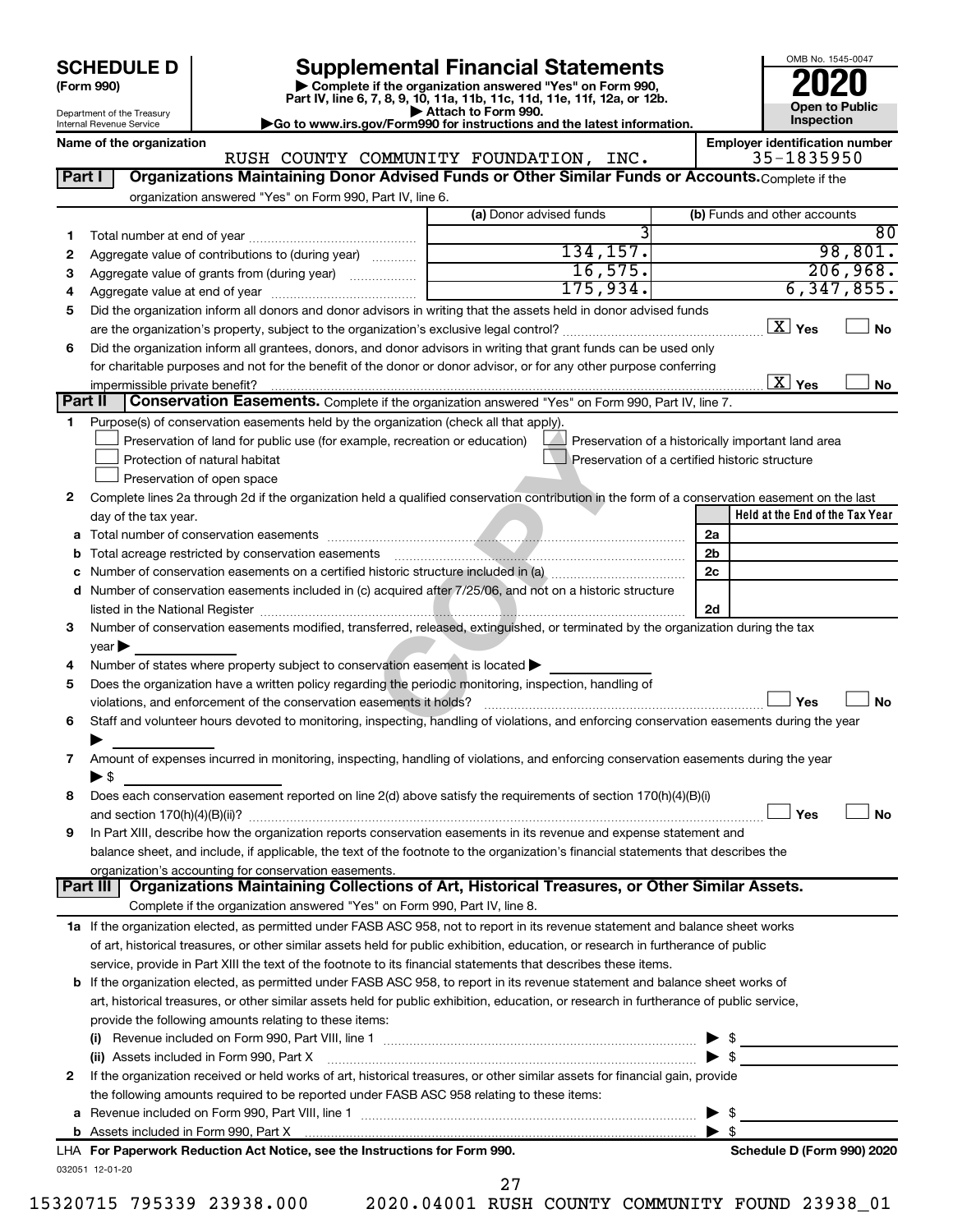|               | Schedule D (Form 990) 2020                                                                                                                                                                                                     | RUSH COUNTY COMMUNITY FOUNDATION, INC. |                |                          |            |                 | 35-1835950 Page 2          |                     |               |                         |
|---------------|--------------------------------------------------------------------------------------------------------------------------------------------------------------------------------------------------------------------------------|----------------------------------------|----------------|--------------------------|------------|-----------------|----------------------------|---------------------|---------------|-------------------------|
|               | Organizations Maintaining Collections of Art, Historical Treasures, or Other Similar Assets (continued)<br>Part III                                                                                                            |                                        |                |                          |            |                 |                            |                     |               |                         |
| З             | Using the organization's acquisition, accession, and other records, check any of the following that make significant use of its                                                                                                |                                        |                |                          |            |                 |                            |                     |               |                         |
|               | collection items (check all that apply):                                                                                                                                                                                       |                                        |                |                          |            |                 |                            |                     |               |                         |
| a             | Public exhibition                                                                                                                                                                                                              |                                        |                | Loan or exchange program |            |                 |                            |                     |               |                         |
| b             | Scholarly research                                                                                                                                                                                                             | e                                      | Other          |                          |            |                 |                            |                     |               |                         |
| c             | Preservation for future generations                                                                                                                                                                                            |                                        |                |                          |            |                 |                            |                     |               |                         |
| 4             | Provide a description of the organization's collections and explain how they further the organization's exempt purpose in Part XIII.                                                                                           |                                        |                |                          |            |                 |                            |                     |               |                         |
| 5             | During the year, did the organization solicit or receive donations of art, historical treasures, or other similar assets                                                                                                       |                                        |                |                          |            |                 |                            |                     |               |                         |
|               |                                                                                                                                                                                                                                |                                        |                |                          |            |                 |                            | Yes                 |               | No                      |
|               | <b>Part IV</b><br><b>Escrow and Custodial Arrangements.</b> Complete if the organization answered "Yes" on Form 990, Part IV, line 9, or<br>reported an amount on Form 990, Part X, line 21.                                   |                                        |                |                          |            |                 |                            |                     |               |                         |
|               | 1a Is the organization an agent, trustee, custodian or other intermediary for contributions or other assets not included                                                                                                       |                                        |                |                          |            |                 |                            |                     |               |                         |
|               |                                                                                                                                                                                                                                |                                        |                |                          |            |                 |                            | Yes                 |               | <b>No</b>               |
|               | b If "Yes," explain the arrangement in Part XIII and complete the following table:                                                                                                                                             |                                        |                |                          |            |                 |                            |                     |               |                         |
|               |                                                                                                                                                                                                                                |                                        |                |                          |            |                 |                            | Amount              |               |                         |
|               |                                                                                                                                                                                                                                |                                        |                |                          |            | 1c              |                            |                     |               |                         |
|               |                                                                                                                                                                                                                                |                                        |                |                          |            | 1d              |                            |                     |               |                         |
|               | e Distributions during the year manufactured and continuum and contact the year manufactured and contact the year manufactured and contact the year manufactured and contact the year manufactured and contact the year manufa |                                        |                |                          |            | 1е              |                            |                     |               |                         |
|               | Ending balance manufactured and contract the contract of the contract of the contract of the contract of the contract of the contract of the contract of the contract of the contract of the contract of the contract of the c |                                        |                |                          |            | 1f              |                            |                     |               |                         |
|               | 2a Did the organization include an amount on Form 990, Part X, line 21, for escrow or custodial account liability?                                                                                                             |                                        |                |                          |            |                 |                            | Yes                 |               | No                      |
|               | <b>b</b> If "Yes," explain the arrangement in Part XIII. Check here if the explanation has been provided on Part XIII                                                                                                          |                                        |                |                          |            |                 | . <u>.</u>                 |                     |               |                         |
| <b>Part V</b> | Endowment Funds. Complete if the organization answered "Yes" on Form 990, Part IV, line 10.                                                                                                                                    |                                        |                |                          |            |                 |                            |                     |               |                         |
|               |                                                                                                                                                                                                                                | (a) Current year                       | (b) Prior year | (c) Two years back       |            |                 | (d) Three years back       | (e) Four years back |               |                         |
|               | 1a Beginning of year balance                                                                                                                                                                                                   | 15,655,711.                            | 13,452,590.    | 14, 364, 832.            |            |                 | 12,861,312.                |                     | 10, 354, 737. |                         |
|               |                                                                                                                                                                                                                                | 808,838.                               | 435,990.       |                          | 765,797.   |                 | 685,791                    |                     | 2,351,987.    |                         |
|               | Net investment earnings, gains, and losses                                                                                                                                                                                     | 1,766,138.                             | 2,585,108.     | $-967,933.$              |            |                 | 1,461,920                  |                     |               | 814,777.                |
|               |                                                                                                                                                                                                                                | 543,849.                               | 80,061.        |                          | 445,676.   |                 | 401,930                    |                     |               | 469,866.                |
|               | e Other expenditures for facilities                                                                                                                                                                                            |                                        |                |                          |            |                 |                            |                     |               |                         |
|               | and programs                                                                                                                                                                                                                   |                                        | 242,258.       |                          | $-25,973.$ |                 |                            |                     |               |                         |
|               | f Administrative expenses                                                                                                                                                                                                      | 248, 180.                              | 495,658.       |                          | 290, 403.  |                 | 242,261.                   |                     | 190,323.      |                         |
| g             | End of year balance                                                                                                                                                                                                            | 17,438,658.                            | 15, 655, 711.  | 13,452,590.              |            |                 | 14, 364, 832.              |                     | 12,861,312.   |                         |
| 2             | Provide the estimated percentage of the current year end balance (line 1g, column (a)) held as:                                                                                                                                |                                        |                |                          |            |                 |                            |                     |               |                         |
|               | Board designated or quasi-endowment                                                                                                                                                                                            | 31.6200                                | %              |                          |            |                 |                            |                     |               |                         |
|               | Permanent endowment > 5.7000<br>62.6800                                                                                                                                                                                        | $\%$                                   |                |                          |            |                 |                            |                     |               |                         |
|               | c Term endowment $\blacktriangleright$                                                                                                                                                                                         | %                                      |                |                          |            |                 |                            |                     |               |                         |
|               | The percentages on lines 2a, 2b, and 2c should equal 100%.                                                                                                                                                                     |                                        |                |                          |            |                 |                            |                     |               |                         |
|               | 3a Are there endowment funds not in the possession of the organization that are held and administered for the organization                                                                                                     |                                        |                |                          |            |                 |                            |                     |               |                         |
|               | by:                                                                                                                                                                                                                            |                                        |                |                          |            |                 |                            |                     | Yes           | No<br>X                 |
|               | (i)                                                                                                                                                                                                                            |                                        |                |                          |            |                 |                            | 3a(i)               |               | $\overline{\textbf{X}}$ |
|               |                                                                                                                                                                                                                                |                                        |                |                          |            |                 |                            | 3a(ii)<br>3b        |               |                         |
|               | Describe in Part XIII the intended uses of the organization's endowment funds.                                                                                                                                                 |                                        |                |                          |            |                 |                            |                     |               |                         |
|               | Land, Buildings, and Equipment.<br><b>Part VI</b>                                                                                                                                                                              |                                        |                |                          |            |                 |                            |                     |               |                         |
|               | Complete if the organization answered "Yes" on Form 990, Part IV, line 11a. See Form 990, Part X, line 10.                                                                                                                     |                                        |                |                          |            |                 |                            |                     |               |                         |
|               | Description of property                                                                                                                                                                                                        | (a) Cost or other                      |                | (b) Cost or other        |            | (c) Accumulated |                            | (d) Book value      |               |                         |
|               |                                                                                                                                                                                                                                | basis (investment)                     |                | basis (other)            |            | depreciation    |                            |                     |               |                         |
|               |                                                                                                                                                                                                                                |                                        |                | 100, 293.                |            |                 |                            |                     | 100, 293.     |                         |
|               |                                                                                                                                                                                                                                |                                        |                | 349,263.                 |            | 163,617.        |                            |                     | 185,646.      |                         |
|               |                                                                                                                                                                                                                                |                                        |                |                          |            |                 |                            |                     |               |                         |
|               |                                                                                                                                                                                                                                |                                        |                | 57, 366.                 |            | 24,903.         |                            |                     | 32,463.       |                         |
|               |                                                                                                                                                                                                                                |                                        |                |                          |            |                 |                            |                     |               |                         |
|               | Total. Add lines 1a through 1e. (Column (d) must equal Form 990, Part X, column (B), line 10c.)                                                                                                                                |                                        |                |                          |            |                 |                            |                     | 318,402.      |                         |
|               |                                                                                                                                                                                                                                |                                        |                |                          |            |                 | Schedule D (Form 990) 2020 |                     |               |                         |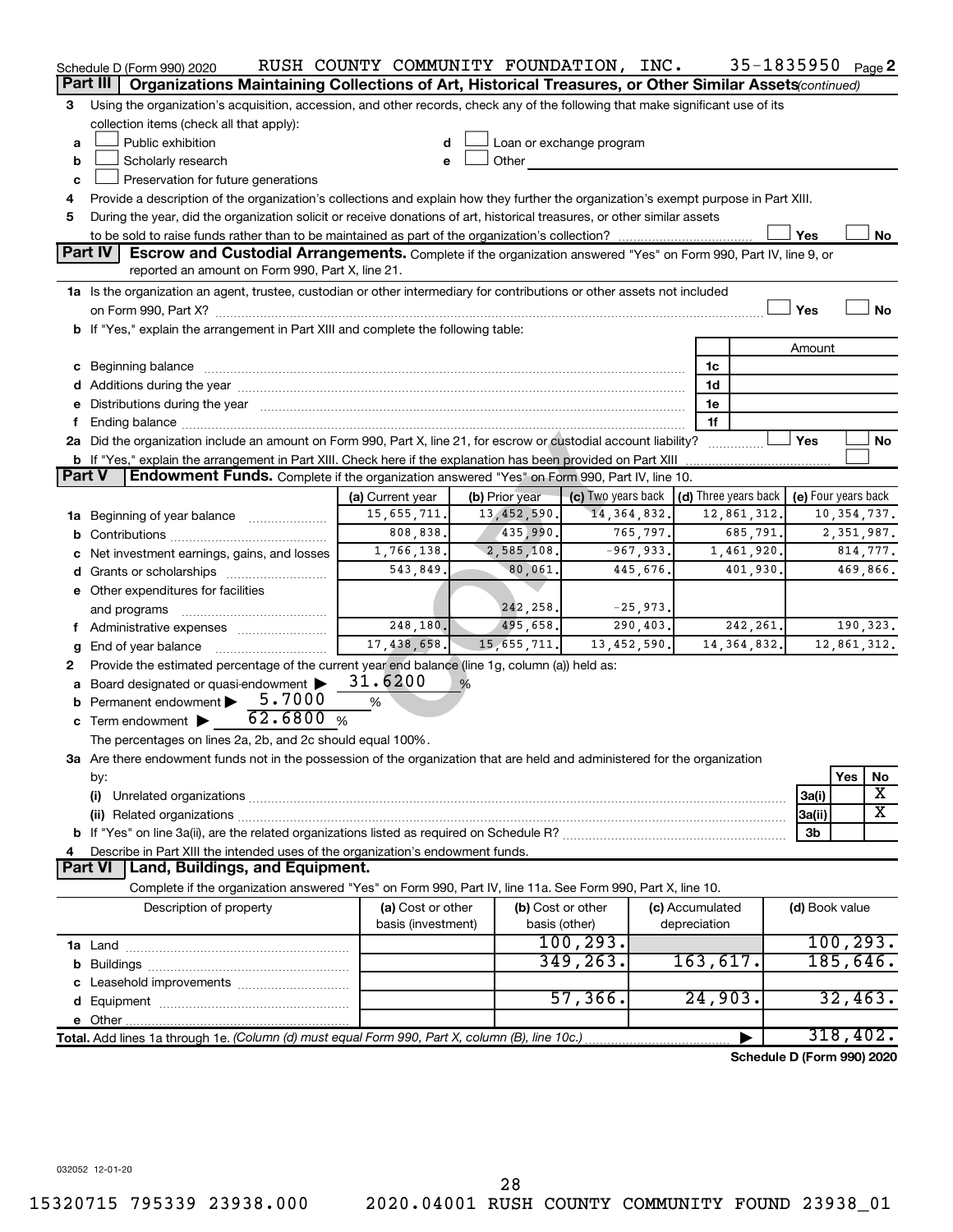| Schedule D (Form 990) 2020                                                                                                                           |                 | RUSH COUNTY COMMUNITY FOUNDATION, INC. | 35-1835950 Page 3                                         |
|------------------------------------------------------------------------------------------------------------------------------------------------------|-----------------|----------------------------------------|-----------------------------------------------------------|
| <b>Investments - Other Securities.</b><br><b>Part VIII</b>                                                                                           |                 |                                        |                                                           |
| Complete if the organization answered "Yes" on Form 990, Part IV, line 11b. See Form 990, Part X, line 12.                                           |                 |                                        |                                                           |
| (a) Description of security or category (including name of security)                                                                                 | (b) Book value  |                                        | (c) Method of valuation: Cost or end-of-year market value |
| (1) Financial derivatives                                                                                                                            |                 |                                        |                                                           |
|                                                                                                                                                      |                 |                                        |                                                           |
| (3) Other                                                                                                                                            |                 |                                        |                                                           |
| (A)                                                                                                                                                  |                 |                                        |                                                           |
| (B)                                                                                                                                                  |                 |                                        |                                                           |
| (C)                                                                                                                                                  |                 |                                        |                                                           |
| (D)                                                                                                                                                  |                 |                                        |                                                           |
| (E)                                                                                                                                                  |                 |                                        |                                                           |
| (F)                                                                                                                                                  |                 |                                        |                                                           |
| (G)                                                                                                                                                  |                 |                                        |                                                           |
| (H)                                                                                                                                                  |                 |                                        |                                                           |
| Total. (Col. (b) must equal Form 990, Part X, col. (B) line 12.) $\blacktriangleright$                                                               |                 |                                        |                                                           |
| Part VIII Investments - Program Related.                                                                                                             |                 |                                        |                                                           |
| Complete if the organization answered "Yes" on Form 990, Part IV, line 11c. See Form 990, Part X, line 13.<br>(a) Description of investment          | (b) Book value  |                                        | (c) Method of valuation: Cost or end-of-year market value |
|                                                                                                                                                      |                 |                                        |                                                           |
| (1)                                                                                                                                                  |                 |                                        |                                                           |
| (2)                                                                                                                                                  |                 |                                        |                                                           |
| (3)                                                                                                                                                  |                 |                                        |                                                           |
| (4)                                                                                                                                                  |                 |                                        |                                                           |
| (5)                                                                                                                                                  |                 |                                        |                                                           |
| (6)                                                                                                                                                  |                 |                                        |                                                           |
| (7)                                                                                                                                                  |                 |                                        |                                                           |
| (8)                                                                                                                                                  |                 |                                        |                                                           |
| (9)<br>Total. (Col. (b) must equal Form 990, Part X, col. (B) line $13.$ )                                                                           |                 |                                        |                                                           |
| Part IX<br><b>Other Assets.</b>                                                                                                                      |                 |                                        |                                                           |
| Complete if the organization answered "Yes" on Form 990, Part IV, line 11d. See Form 990, Part X, line 15.                                           |                 |                                        |                                                           |
|                                                                                                                                                      | (a) Description |                                        | (b) Book value                                            |
| (1)                                                                                                                                                  |                 |                                        |                                                           |
| (2)                                                                                                                                                  |                 |                                        |                                                           |
| (3)                                                                                                                                                  |                 |                                        |                                                           |
| (4)                                                                                                                                                  |                 |                                        |                                                           |
| (5)                                                                                                                                                  |                 |                                        |                                                           |
| (6)                                                                                                                                                  |                 |                                        |                                                           |
| (7)                                                                                                                                                  |                 |                                        |                                                           |
| (8)                                                                                                                                                  |                 |                                        |                                                           |
| (9)                                                                                                                                                  |                 |                                        |                                                           |
| Total. (Column (b) must equal Form 990, Part X, col. (B) line 15.)                                                                                   |                 |                                        |                                                           |
| <b>Other Liabilities.</b><br>Part X                                                                                                                  |                 |                                        |                                                           |
| Complete if the organization answered "Yes" on Form 990, Part IV, line 11e or 11f. See Form 990, Part X, line 25.                                    |                 |                                        |                                                           |
| (a) Description of liability<br>1.                                                                                                                   |                 |                                        | (b) Book value                                            |
| (1)<br>Federal income taxes                                                                                                                          |                 |                                        |                                                           |
| (2)                                                                                                                                                  |                 |                                        |                                                           |
| (3)                                                                                                                                                  |                 |                                        |                                                           |
| (4)                                                                                                                                                  |                 |                                        |                                                           |
| (5)                                                                                                                                                  |                 |                                        |                                                           |
| (6)                                                                                                                                                  |                 |                                        |                                                           |
| (7)                                                                                                                                                  |                 |                                        |                                                           |
| (8)                                                                                                                                                  |                 |                                        |                                                           |
| (9)                                                                                                                                                  |                 |                                        |                                                           |
|                                                                                                                                                      |                 |                                        |                                                           |
| 2. Liability for uncertain tax positions. In Part XIII, provide the text of the footnote to the organization's financial statements that reports the |                 |                                        |                                                           |
| organization's liability for uncertain tax positions under FASB ASC 740. Check here if the text of the footnote has been provided in Part XIII.      |                 |                                        | $\boxed{\text{X}}$                                        |

**Schedule D (Form 990) 2020**

032053 12-01-20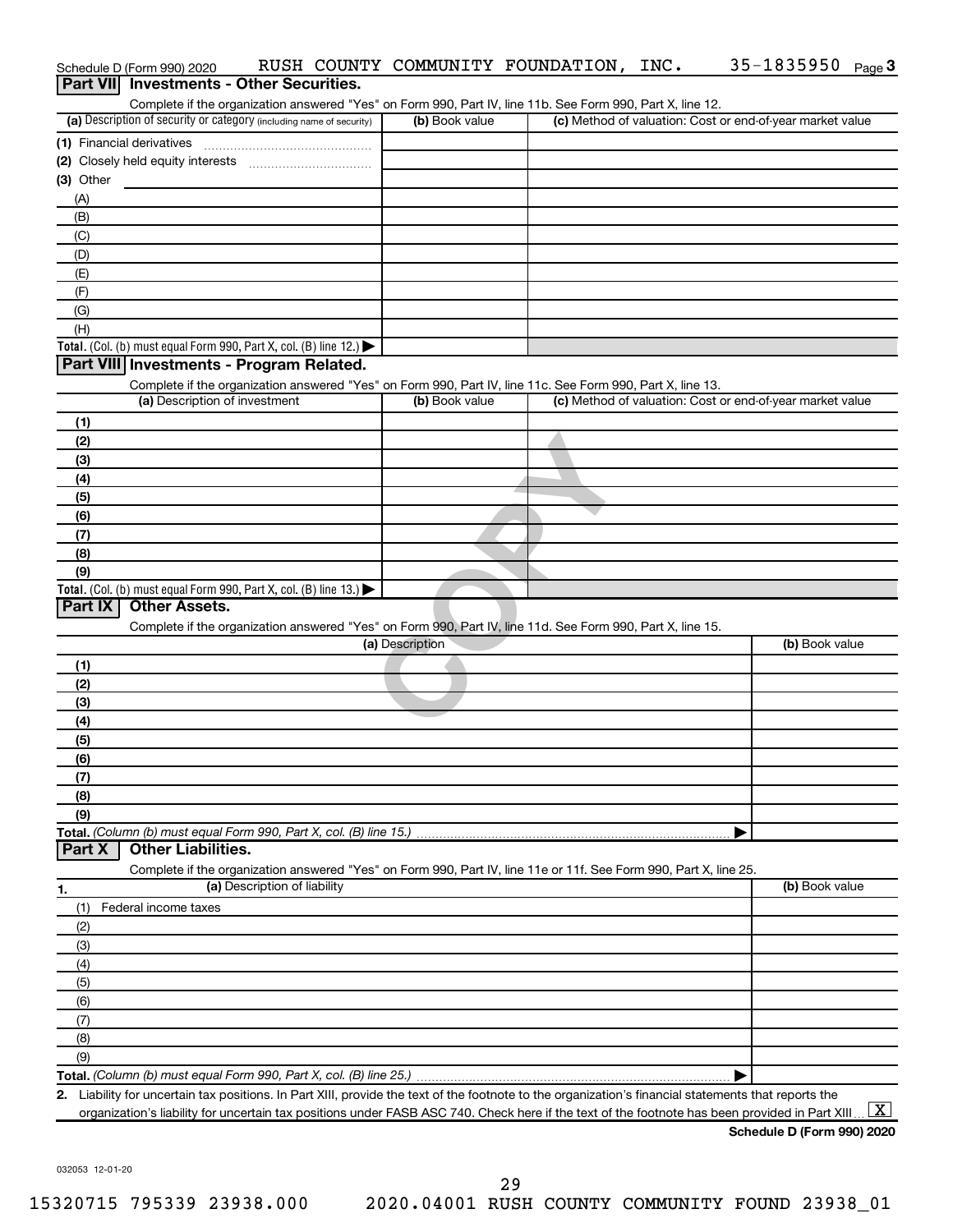|   | RUSH COUNTY COMMUNITY FOUNDATION, INC.<br>Schedule D (Form 990) 2020                                                                                                                                                                             |            |              | 35-1835950 Page 4   |
|---|--------------------------------------------------------------------------------------------------------------------------------------------------------------------------------------------------------------------------------------------------|------------|--------------|---------------------|
|   | Reconciliation of Revenue per Audited Financial Statements With Revenue per Return.<br>Part XI                                                                                                                                                   |            |              |                     |
|   | Complete if the organization answered "Yes" on Form 990, Part IV, line 12a.                                                                                                                                                                      |            |              |                     |
| 1 | Total revenue, gains, and other support per audited financial statements                                                                                                                                                                         |            | $\mathbf 1$  | 3,080,139.          |
| 2 | Amounts included on line 1 but not on Form 990, Part VIII, line 12:                                                                                                                                                                              |            |              |                     |
| a | 2a                                                                                                                                                                                                                                               | 1,886,656. |              |                     |
| b | 2 <sub>b</sub>                                                                                                                                                                                                                                   |            |              |                     |
| c | 2c                                                                                                                                                                                                                                               |            |              |                     |
| d | 2d                                                                                                                                                                                                                                               | 29, 194.   |              |                     |
| е | Add lines 2a through 2d                                                                                                                                                                                                                          |            | 2е           | 1,915,850.          |
| 3 |                                                                                                                                                                                                                                                  |            | $\mathbf{a}$ | 1, 164, 289.        |
| 4 | Amounts included on Form 990, Part VIII, line 12, but not on line 1:                                                                                                                                                                             |            |              |                     |
| a | 4a                                                                                                                                                                                                                                               | 41,056.    |              |                     |
| b | 4 <sub>b</sub><br>Other (Describe in Part XIII.) [1001] [2010] [2010] [2010] [3010] [3010] [3010] [3010] [3010] [3010] [3010] [3010] [3010] [3010] [3010] [3010] [3010] [3010] [3010] [3010] [3010] [3010] [3010] [3010] [3010] [3010] [3010] [3 | 237,993.   |              |                     |
|   | Add lines 4a and 4b                                                                                                                                                                                                                              |            | 4с           | 279,049.            |
|   |                                                                                                                                                                                                                                                  |            | 5            | 1,443,338.          |
|   | Part XII   Reconciliation of Expenses per Audited Financial Statements With Expenses per Return.                                                                                                                                                 |            |              |                     |
|   | Complete if the organization answered "Yes" on Form 990, Part IV, line 12a.                                                                                                                                                                      |            |              |                     |
| 1 |                                                                                                                                                                                                                                                  |            | $\mathbf 1$  | 924, 465.           |
| 2 | Amounts included on line 1 but not on Form 990, Part IX, line 25:                                                                                                                                                                                |            |              |                     |
| a | 2a                                                                                                                                                                                                                                               |            |              |                     |
| b | 2b                                                                                                                                                                                                                                               |            |              |                     |
| c | 2c                                                                                                                                                                                                                                               |            |              |                     |
|   | 2d                                                                                                                                                                                                                                               | 29, 194.   |              |                     |
| е | Add lines 2a through 2d                                                                                                                                                                                                                          |            | <b>2e</b>    | 29,194.<br>895,271. |
| З |                                                                                                                                                                                                                                                  |            | 3            |                     |
| 4 | Amounts included on Form 990, Part IX, line 25, but not on line 1:                                                                                                                                                                               |            |              |                     |
| a | Investment expenses not included on Form 990, Part VIII, line 7b [1000111111111111111111111111111111<br>4a                                                                                                                                       |            |              |                     |
|   | 4 <sub>h</sub>                                                                                                                                                                                                                                   | 138,009.   |              |                     |
|   | c Add lines 4a and 4b                                                                                                                                                                                                                            |            | 4c           | 138,009.            |
| 5 |                                                                                                                                                                                                                                                  |            | 5            | 1,033,280.          |
|   | Part XIII Supplemental Information.                                                                                                                                                                                                              |            |              |                     |
|   | Provide the descriptions required for Part II, lines 3, 5, and 9; Part III, lines 1a and 4; Part IV, lines 1b and 2b; Part V, line 4; Part X, line 2; Part XI,                                                                                   |            |              |                     |
|   | lines 2d and 4b; and Part XII, lines 2d and 4b. Also complete this part to provide any additional information.                                                                                                                                   |            |              |                     |
|   |                                                                                                                                                                                                                                                  |            |              |                     |
|   |                                                                                                                                                                                                                                                  |            |              |                     |

PART V, LINE 4:

THE FOUNDATION HAS ADOPTED INVESTMENT POLICY FOR ENDOWMENT ASSETS THAT ATTEMPT TO PRESERVE THE REAL PURCHASING POWER OF THE ASSETS, AND PROVIDE A GROWING STREAM OF INCOME TO BE MADE AVAILABLE FOR SPENDING, AND KEEPING PACE WITH INFLATION IN ORDER TO SUSTAIN THE OPERATIONS AND GRANT-MAKING CAPACITY OF THE FOUNDATION. THE INVESTMENT POLICY ESTABLISHES A RETURN OBJECTIVE THROUGH DIVERSIFICATION OF ASSET CLASSES.

032054 12-01-20 **Schedule D (Form 990) 2020** TO SATISFY ITS LONG-TERM RATE-OF-RETURN OBJECTIVES, THE FOUNDATION RELIES ON A TOTAL RETURN STRATEGY IN WHICH INVESTMENT RETURNS ARE ACHIEVED THROUGH BOTH CAPITAL APPRECIATION (REALIZED AND UNREALIZED) AND CURRENT YIELD (INTEREST AND DIVIDENDS). THE FOUNDATION TARGETS A DIVERSIFIED ASSET 15320715 795339 23938.000 2020.04001 RUSH COUNTY COMMUNITY FOUND 23938\_01 30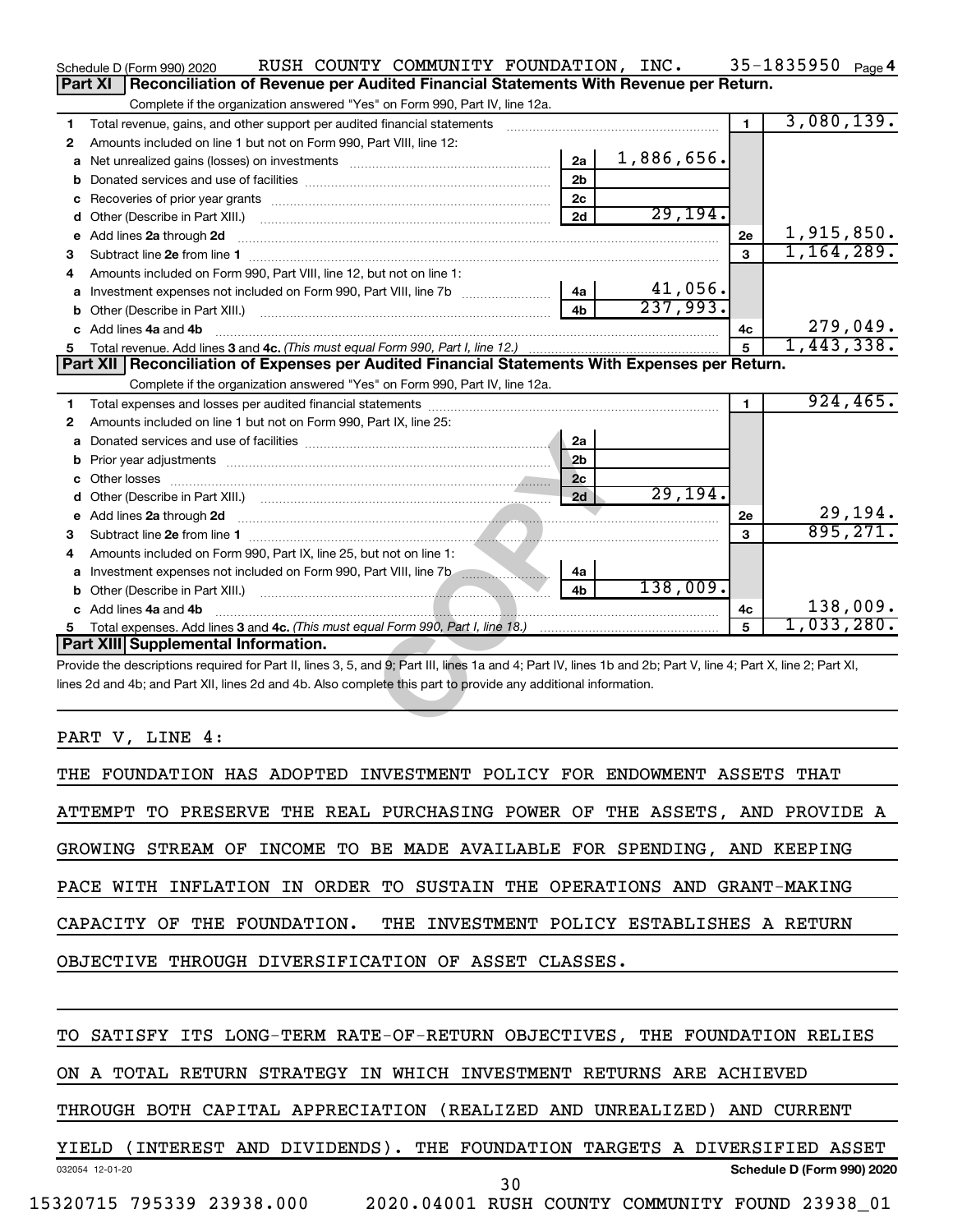35-1835950 Page 5 *(continued)* **Part XIII Supplemental Information**  Schedule D (Form 990) 2020 RUSH COUNTY COMMUNITY FOUNDATION , INC 35-1835950 <sub>Page</sub> ALLOCATION THAT PLACES A GREATER EMPHASIS ON EQUITY-BASED INVESTMENTS TO

ACHIEVE ITS LONG-TERM RETURN OBJECTIVES WITHIN PRUDENT RISK PARAMETERS.

CTIVE IS TO AVOID INVASION<br>TO MEET THE SPENDING POLIC<br>ION TO DO SO IN A PRUDENT M<br>ERM, THE FOUNDATION EXPECTS<br>TS ENDOWMENT ASSETS TO GROW<br>O MAINTAIN THE PURCHASING P<br>E ADDITIONAL REAL GROWTH TH IN JUNE 2017, THE FOUNDATION ADOPTED A FORMAL SPENDING POLICY TO CALCULATE THE AMOUNT OF MONEY ANNUALLY DISTRIBUTED FROM THE FOUNDATION'S VARIOUS ENDOWED FUNDS. THE CURRENT SPENDING POLICY IS TO DISTRIBUTE AN AMOUNT DETERMINED ANNUALLY BY THE BOARD OF DIRECTORS AND THAT RATE IS MULTIPLIED BY THE PREVIOUS FIVE-YEAR ROLLING AVERAGE OF THE FUND'S FAIR MARKET VALUE. FOR DECEMBER 31, 2020 AND 2019, THE BOARD APPROVED A SPENDING RATE OF 4.2%. THE FOUNDATION'S OBJECTIVE IS TO AVOID INVASION INTO THE HISTORICAL VALUE OR PRINCIPAL OF A FUND TO MEET THE SPENDING POLICY, UNLESS THE TERMS OF A GIFT ALLOWS THE FOUNDATION TO DO SO IN A PRUDENT MANNER. ACCORDINGLY, OVER THE LONG TERM, THE FOUNDATION EXPECTS THE FORMALIZED SPENDING POLICY WILL ALLOW ITS ENDOWMENT ASSETS TO GROW CONSISTENT WITH THE FOUNDATION'S OBJECTIVE TO MAINTAIN THE PURCHASING POWER OF ENDOWMENT ASSETS, AS WELL AS TO PROVIDE ADDITIONAL REAL GROWTH THROUGH NEW GIFTS AND INVESTMENT RETURN.

PART X, LINE 2:

032055 12-01-20 **Schedule D (Form 990) 2020** ACCOUNTING STANDARDS REQUIRE THE EVALUATION OF TAX POSITIONS TAKEN, OR EXPECTED TO BE TAKEN, IN THE COURSE OF PREPARING THE FOUNDATION'S TAX RETURNS, TO DETERMINE WHETHER THE TAX POSITIONS ARE "MORE-LIKELY-THAN-NOT" OF BEING SUSTAINED BY THE APPLICABLE TAX AUTHORITY. THIS STATEMENT PROVIDES THAT A TAX BENEFIT FROM AN UNCERTAIN TAX POSITION MAY BE RECOGNIZED IN THE FINANCIAL STATEMENTS ONLY WHEN IT IS "MORE-LIKELY-THAN-NOT" THE POSITION WILL BE SUSTAINED UPON EXAMINATION, INCLUDING RESOLUTION OF ANY RELATED APPEALS OR LITIGATION PROCESSES, BASED UPON THE TECHNICAL MERITS AND CONSIDERATION OF ALL AVAILABLE INFORMATION.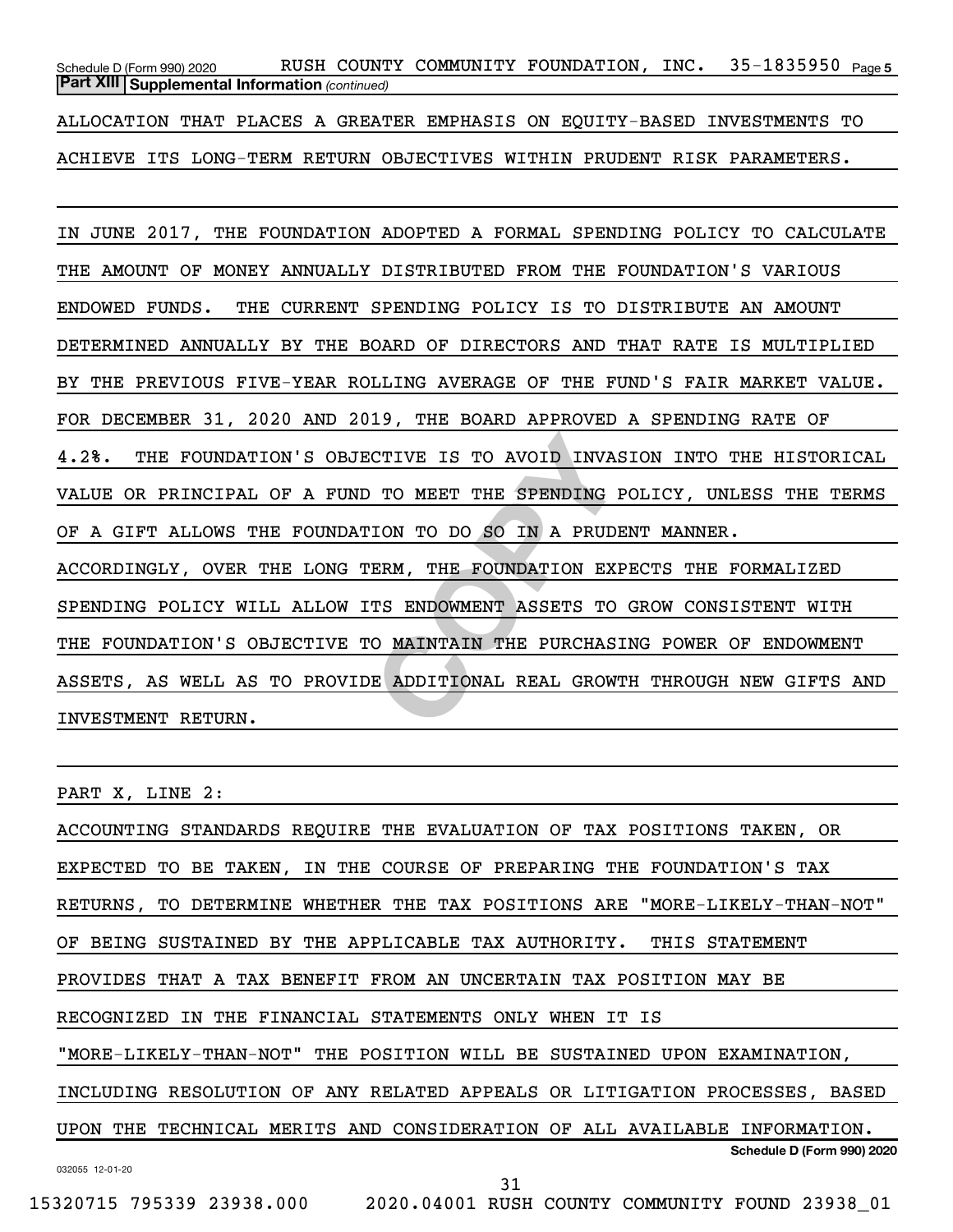| RUSH COUNTY COMMUNITY FOUNDATION, INC. 35-1835950 Page 5<br>Schedule D (Form 990) 2020<br><b>Part XIII Supplemental Information (continued)</b> |
|-------------------------------------------------------------------------------------------------------------------------------------------------|
| ONCE THE RECOGNITION THRESHOLD IS MET, THE PORTION OF THE TAX BENEFIT THAT                                                                      |
| IS RECORDED REPRESENTS THE LARGEST AMOUNT OF TAX BENEFIT THAT IS GREATER                                                                        |
| THAN 50 PERCENT LIKELY TO BE REALIZED UPON SETTLEMENT WITH A TAXING                                                                             |
| <b>AUTHORITY.</b><br>BASED ON ITS REVIEW, MANAGEMENT DOES NOT BELIEVE THE                                                                       |
| FOUNDATION HAS TAKEN ANY MATERIAL UNCERTAIN TAX POSITIONS, INCLUDING ANY                                                                        |
| POSITION THAT WOULD PLACE THE FOUNDATION'S EXEMPT STATUS IN JEOPARDY, AS                                                                        |
| OF DECEMBER 31, 2020.                                                                                                                           |
|                                                                                                                                                 |
| PART XI, LINE 2D - OTHER ADJUSTMENTS:                                                                                                           |
| 29,194.<br>MANGEMENT FEE INCOME                                                                                                                 |
|                                                                                                                                                 |
| PART XI, LINE 4B - OTHER ADJUSTMENTS:                                                                                                           |
| 237,993.<br>FAS 136 ADJUSTMENT                                                                                                                  |
|                                                                                                                                                 |
| PART XII, LINE 2D - OTHER ADJUSTMENTS:                                                                                                          |
| 29,194.<br>MANAGEMENT FEE EXPENSES                                                                                                              |
|                                                                                                                                                 |
| PART XII, LINE 4B - OTHER ADJUSTMENTS:                                                                                                          |
| 96,953.<br>FAS 136 ADJUSTMENT<br>41,056.                                                                                                        |
| INVESTMENT FEES<br>138,009.<br>TOTAL TO SCHEDULE D, PART XII, LINE 4B                                                                           |
|                                                                                                                                                 |
|                                                                                                                                                 |
|                                                                                                                                                 |
|                                                                                                                                                 |
|                                                                                                                                                 |
|                                                                                                                                                 |
|                                                                                                                                                 |
| Schedule D (Form 990) 2020<br>032055 12-01-20                                                                                                   |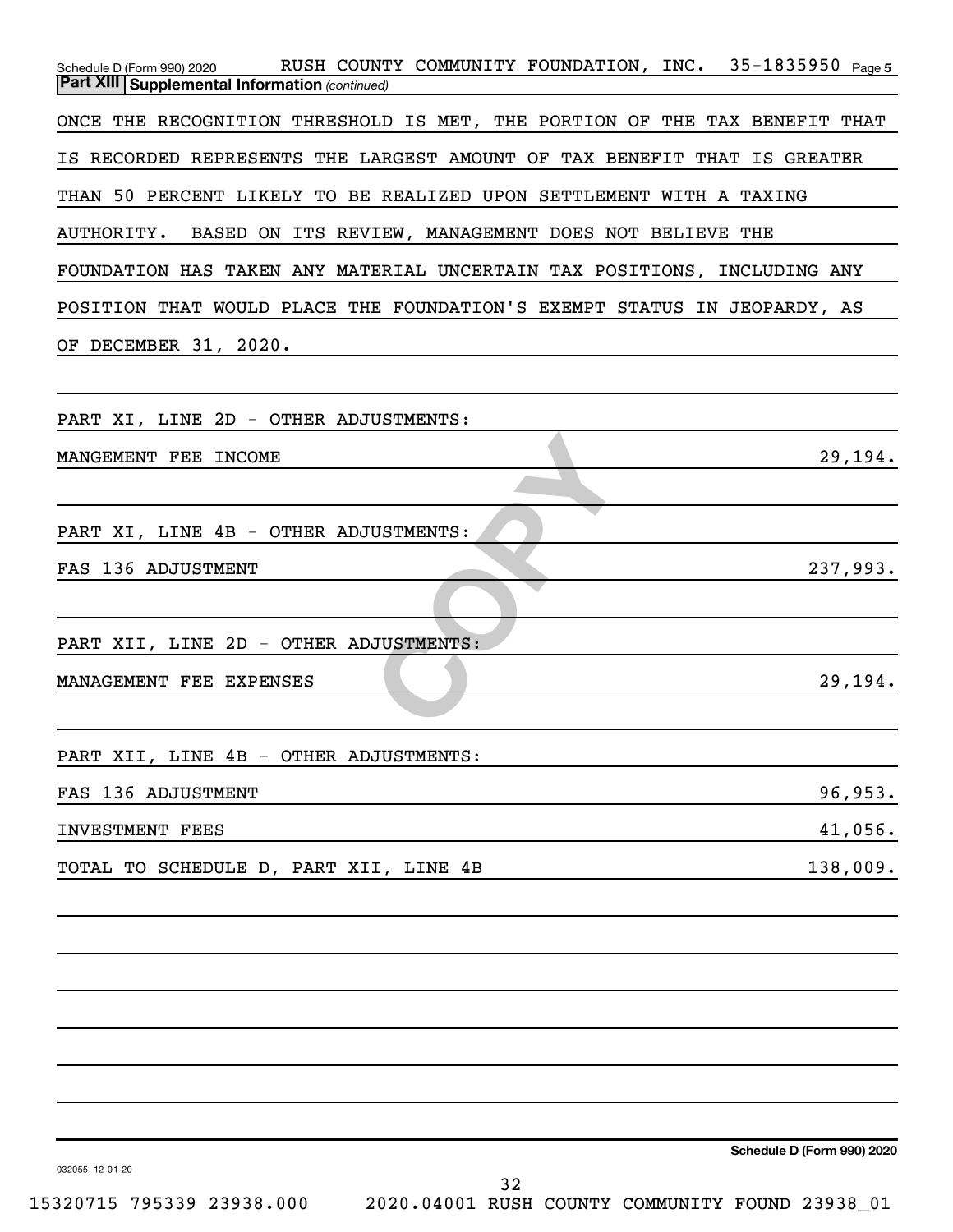| <b>SCHEDULE I</b><br>(Form 990)<br>Department of the Treasury<br>Internal Revenue Service                                                                                                                                                                                                                                | OMB No. 1545-0047<br>2020<br><b>Open to Public</b><br>Inspection |                                    |                             |                                         |                                                                |                                          |                                                                                                 |  |  |
|--------------------------------------------------------------------------------------------------------------------------------------------------------------------------------------------------------------------------------------------------------------------------------------------------------------------------|------------------------------------------------------------------|------------------------------------|-----------------------------|-----------------------------------------|----------------------------------------------------------------|------------------------------------------|-------------------------------------------------------------------------------------------------|--|--|
| <b>Employer identification number</b><br>Name of the organization                                                                                                                                                                                                                                                        |                                                                  |                                    |                             |                                         |                                                                |                                          |                                                                                                 |  |  |
| 35-1835950<br>RUSH COUNTY COMMUNITY FOUNDATION, INC.<br>Part I<br><b>General Information on Grants and Assistance</b>                                                                                                                                                                                                    |                                                                  |                                    |                             |                                         |                                                                |                                          |                                                                                                 |  |  |
| Does the organization maintain records to substantiate the amount of the grants or assistance, the grantees' eligibility for the grants or assistance, and the selection<br>$\mathbf 1$<br>Describe in Part IV the organization's procedures for monitoring the use of grant funds in the United States.<br>$\mathbf{2}$ |                                                                  |                                    |                             |                                         |                                                                |                                          | $\boxed{\text{X}}$ Yes<br>l No                                                                  |  |  |
| Part II<br>Grants and Other Assistance to Domestic Organizations and Domestic Governments. Complete if the organization answered "Yes" on Form 990, Part IV, line 21, for any                                                                                                                                            |                                                                  |                                    |                             |                                         |                                                                |                                          |                                                                                                 |  |  |
| recipient that received more than \$5,000. Part II can be duplicated if additional space is needed.                                                                                                                                                                                                                      |                                                                  |                                    |                             |                                         |                                                                |                                          |                                                                                                 |  |  |
| <b>1 (a)</b> Name and address of organization<br>or government                                                                                                                                                                                                                                                           | $(b)$ EIN                                                        | (c) IRC section<br>(if applicable) | (d) Amount of<br>cash grant | (e) Amount of<br>non-cash<br>assistance | (f) Method of<br>valuation (book,<br>FMV, appraisal,<br>other) | (g) Description of<br>noncash assistance | (h) Purpose of grant<br>or assistance                                                           |  |  |
| BOYS & GIRLS CLUB OF RUSH COUNTY<br>1590 N SEXTON<br>RUSHVILLE, IN 46173                                                                                                                                                                                                                                                 | 23-7170004                                                       | 501(C)(3)                          | 58,368                      | 0                                       |                                                                |                                          | COMMUNITY GRANT FOR<br>TECHNOLOGY CENTER AND<br>PROGRAMMING; HELP WITH<br>COVID-19 RAPID RELIEF |  |  |
| GLEANERS FOOD BANK OF INDIANA<br>3737 WALDEMERE AVE<br>INDIANAPOLIS, IN 46241                                                                                                                                                                                                                                            | 35-1483868                                                       | 501(C)(3)                          | 12,500                      | 0                                       |                                                                |                                          | TO PROVIDE FUNDING FOR<br>THE RUSH COUNTY MOBILE<br>PANTRY PROGRAM                              |  |  |
| MAIN STREET CHRISTIAN CHURCH<br>615 N MAIN ST<br>RUSHVILLE, IN 46173                                                                                                                                                                                                                                                     | 35-6000841                                                       | 501(C)(3)                          | 8,256,                      | 0                                       |                                                                |                                          | TO PROVIDE FUNDING TO<br>SUPPORT THE CHURCH                                                     |  |  |
| RUSH COUNTY HUMANE SOCIETY<br>916 E US HWY 52<br>RUSHVILLE, IN 46173                                                                                                                                                                                                                                                     | $35-1965311$ $501(C)(3)$                                         |                                    | 11,736.                     | 0                                       |                                                                |                                          | TO PROVIDE FUNDING TO<br>SUPPORT THE ONGOING WORK<br>AND DEVELOPMENT OF THE<br>HUMANE SOCIETY   |  |  |
| RUSH MEMORIAL HOSPTIAL<br>1300 N MAIN ST<br>RUSHVILLE, IN 46173                                                                                                                                                                                                                                                          | $20-3199892$ $501(C)(3)$                                         |                                    | 58,025,                     | 0                                       |                                                                |                                          | TO PROVIDE FUNDING TO<br>SUPPORT THE HOSPITAL                                                   |  |  |
| RUSHVILLE LODGE 1307 BPOE OF ELKS<br>PO BOX 81<br>RUSHVILLE, IN 46173                                                                                                                                                                                                                                                    | $35-0173269$ $501(C)(8)$                                         |                                    | 7,868,                      | $\mathbf{0}$                            |                                                                |                                          | TO PROVIDE FUNDING FOR<br>THE SCHOLARSHIP PROGRAM<br>AND OTHER CHARITABLE<br>ACTIVITIES         |  |  |
| Enter total number of section $501(c)(3)$ and government organizations listed in the line 1 table<br>$\mathbf{2}$                                                                                                                                                                                                        |                                                                  |                                    |                             |                                         |                                                                |                                          | 19.                                                                                             |  |  |
| 3<br>For Paperwork Reduction Act Notice, see the Instructions for Form 990.<br>LHA                                                                                                                                                                                                                                       |                                                                  |                                    |                             |                                         |                                                                |                                          | 2.<br>Schedule I (Form 990) 2020                                                                |  |  |

SEE PART IV FOR COLUMN (H) DESCRIPTIONS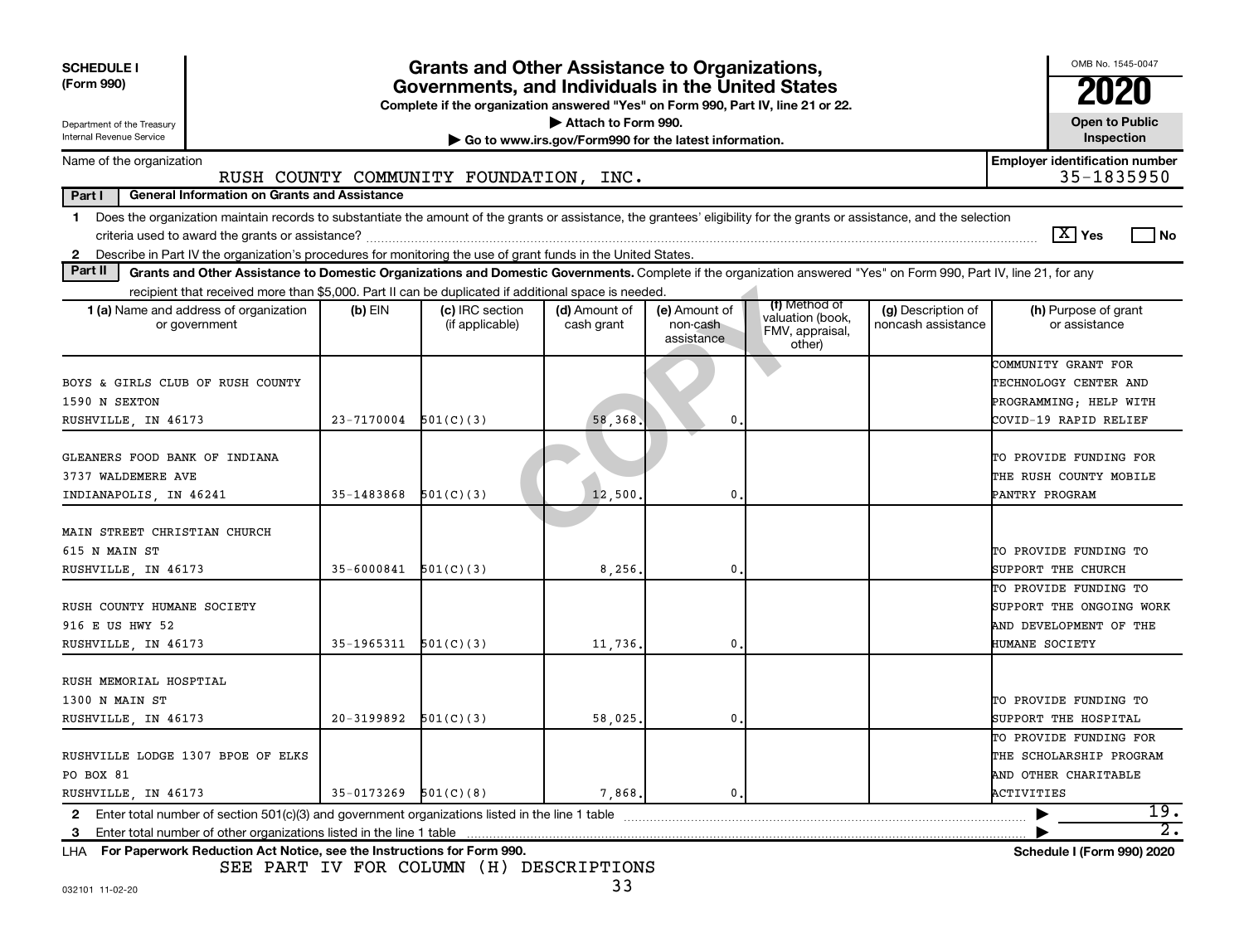### Schedule I (Form 990) KUSH COUNTY COMMUNITY FOUNDATION,INC。 Page 1 RUSH COUNTY COMMUNITY FOUNDATION, INC. 35-1835950

|                                                       |                            | Part II   Continuation of Grants and Other Assistance to Domestic Organizations and Domestic Governments (Schedule I (Form 990), Part II.) |                             |                                         |                                                                |                                           |                                       |
|-------------------------------------------------------|----------------------------|--------------------------------------------------------------------------------------------------------------------------------------------|-----------------------------|-----------------------------------------|----------------------------------------------------------------|-------------------------------------------|---------------------------------------|
| (a) Name and address of<br>organization or government | $(b)$ EIN                  | (c) IRC section<br>if applicable                                                                                                           | (d) Amount of<br>cash grant | (e) Amount of<br>non-cash<br>assistance | (f) Method of<br>valuation<br>(book, FMV,<br>appraisal, other) | (g) Description of<br>non-cash assistance | (h) Purpose of grant<br>or assistance |
| RUSHVILLE PUBLIC LIBRARY                              |                            |                                                                                                                                            |                             |                                         |                                                                |                                           | TO PROVIDE SUPPORT FOR                |
| 130 W 3RD ST                                          |                            |                                                                                                                                            |                             |                                         |                                                                |                                           | THE LIBRARY'S CURRENT AND             |
| RUSHVILLE, IN 46173                                   | $35 - 6002081$ $501(C)(3)$ |                                                                                                                                            | 22,525.                     | $\mathbf{0}$                            |                                                                |                                           | FUTURE NEEDS                          |
| ST. MARY CATHOLIC SCHOOL                              |                            |                                                                                                                                            |                             |                                         |                                                                |                                           |                                       |
| FOUNDATION - 225 E 5TH ST -                           |                            |                                                                                                                                            |                             |                                         |                                                                |                                           | TO PROVIDE FUNDING TO                 |
| RUSHVILLE, IN 46173                                   | 35-1810106                 | 501(C)(3)                                                                                                                                  | 10, 102.                    | 0                                       |                                                                |                                           | SUPPORT THE SCHOOL                    |
|                                                       |                            |                                                                                                                                            |                             |                                         |                                                                |                                           |                                       |
| ST. PAUL'S UNITED METHODIST CHURCH                    |                            |                                                                                                                                            |                             |                                         |                                                                |                                           |                                       |
| 426 N MORGAN                                          |                            |                                                                                                                                            |                             |                                         |                                                                |                                           | TO PROVIDE SUPPORT FOR                |
| RUSHVILLE, IN 46173                                   | 35-6000842                 | 501(C)(3)                                                                                                                                  | 25,641                      | $\mathbf{0}$                            |                                                                |                                           | THE CHURCH                            |
|                                                       |                            |                                                                                                                                            |                             |                                         |                                                                |                                           | CONSTRUCTION OF MEMORIAL              |
| ARLINGTON EAST HILL CEMETERY                          |                            |                                                                                                                                            |                             |                                         |                                                                |                                           | FOR VETERANS AND FIRST                |
| ASSOCIATION - PO BOX 98 -                             |                            |                                                                                                                                            |                             |                                         |                                                                |                                           | RESPONDERS, PRESERVATION              |
| ARLINGTON, IN 46104                                   | $26-2627901$ $501(C)(3)$   |                                                                                                                                            | 8,068                       | $\mathbf 0$                             |                                                                |                                           | OF HISTORIC MONUMENTS.                |
|                                                       |                            |                                                                                                                                            |                             |                                         |                                                                |                                           |                                       |
| CHILDREN'S BUREAU                                     |                            |                                                                                                                                            |                             |                                         |                                                                |                                           |                                       |
| 1575 DR. MARTIN LUTHER KING JR ST                     |                            |                                                                                                                                            |                             |                                         |                                                                |                                           | COMMUNITY GRANT: PILOT                |
| INDIANAPOLIS, IN 46202                                | 35-1061264                 | 501(C)(3)                                                                                                                                  | 9,000                       | $\mathbf 0$                             |                                                                |                                           | DIAPER BANK PROGRAM                   |
| MENTORS OF RUSH COUNTY EMPOWERING                     |                            |                                                                                                                                            |                             |                                         |                                                                |                                           |                                       |
| YOUTH INC. - PO BOX 214 -                             |                            |                                                                                                                                            |                             |                                         |                                                                |                                           | OUTREACH AND SUPPORT FOR              |
| RUSHVILLE, IN 46173                                   | 83-1023472                 | 501(C)(3)                                                                                                                                  | 10,373                      | $\mathbf 0$                             |                                                                |                                           | RUSH COUNTY CHILDREN.                 |
|                                                       |                            |                                                                                                                                            |                             |                                         |                                                                |                                           |                                       |
| MILROY COMMUNITY FOOD PANTRY                          |                            |                                                                                                                                            |                             |                                         |                                                                |                                           |                                       |
| PO BOX 392                                            |                            |                                                                                                                                            |                             |                                         |                                                                |                                           | SUPPORT FOR COVID-19                  |
| MILROY, IN 46156                                      | $26-3693804$ $501(C)(3)$   |                                                                                                                                            | 5,000                       | $\mathbf{0}$                            |                                                                |                                           | RAPID RELIEF                          |
|                                                       |                            |                                                                                                                                            |                             |                                         |                                                                |                                           |                                       |
| POSEY TOWNSHIP VOLUNTEER FIRE                         |                            |                                                                                                                                            |                             |                                         |                                                                |                                           | SUPPORT FOR HYDRAULIC                 |
| DEPARTMENT - 7560 W US HIGHWAY 52                     |                            |                                                                                                                                            |                             |                                         |                                                                |                                           | RESCUE TOOL AND OTHER                 |
| - ARLINGTON, IN 46104                                 | 35-1740421                 | 501(C)(3)                                                                                                                                  | 9,840                       | $\mathbf{0}$                            |                                                                |                                           | CHARITABLE ACTIVITIES.                |
| RUSH COUNTY SENIOR CITIZENS                           |                            |                                                                                                                                            |                             |                                         |                                                                |                                           | TO PROVIDE SUPPORT TO THE             |
| SERVICES - 504 W 3RD STREET -                         |                            |                                                                                                                                            |                             |                                         |                                                                |                                           | RUSH COUNTY SENIOR                    |
| RUSHVILLE, IN 46173                                   | $35-1360401$ $501(C)(3)$   |                                                                                                                                            | 6,871                       | $\mathbf{0}$                            |                                                                |                                           | CITIZENS CENTER.                      |

**Schedule I (Form 990)**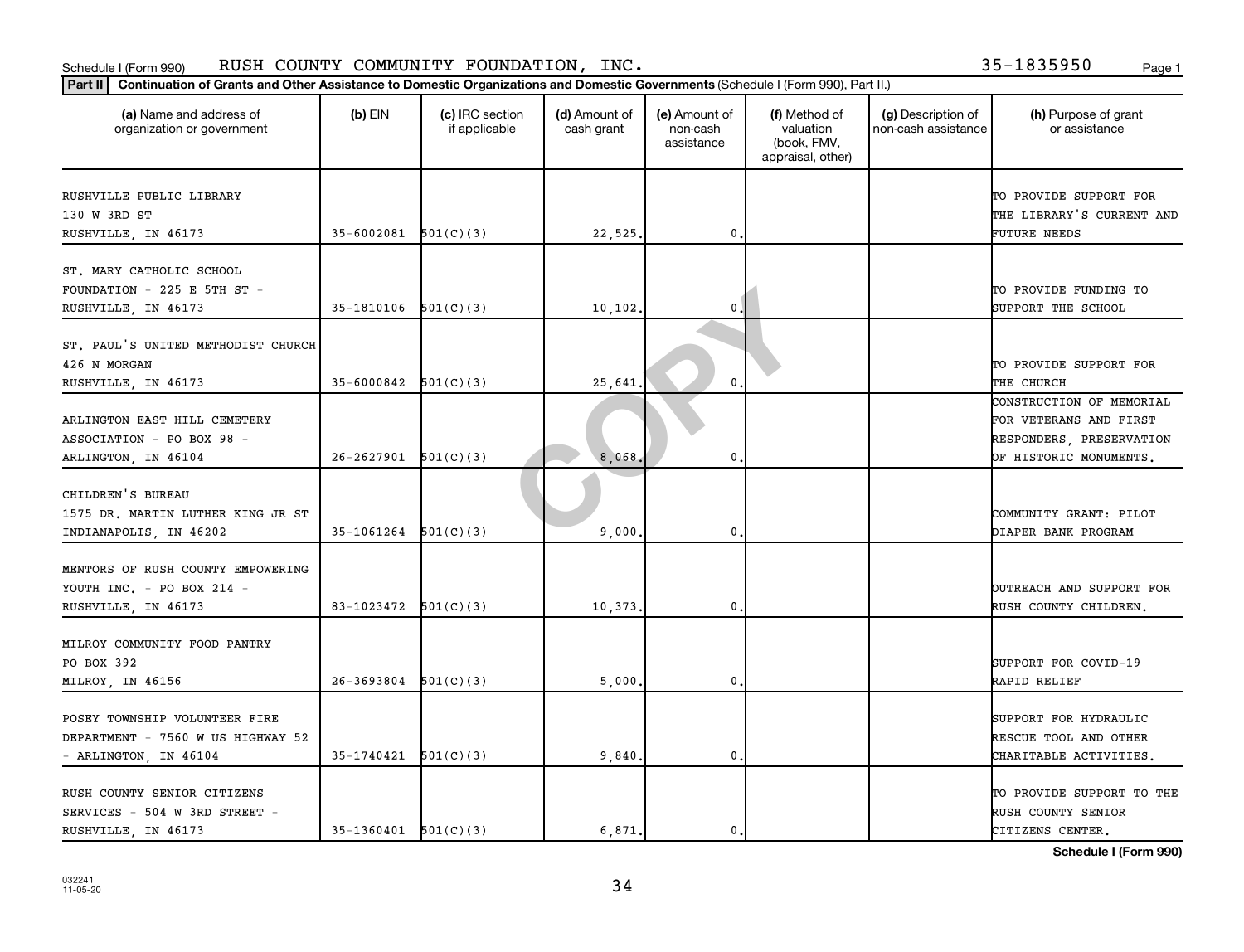### Schedule I (Form 990) KUSH COUNTY COMMUNITY FOUNDATION,INC。 Page 1 RUSH COUNTY COMMUNITY FOUNDATION, INC. 35-1835950

| (a) Name and address of<br>organization or government                                 | $(b)$ EIN                | (c) IRC section<br>if applicable | (d) Amount of<br>cash grant | (e) Amount of<br>non-cash<br>assistance | (f) Method of<br>valuation<br>(book, FMV,<br>appraisal, other) | (g) Description of<br>non-cash assistance | (h) Purpose of grant<br>or assistance                                           |
|---------------------------------------------------------------------------------------|--------------------------|----------------------------------|-----------------------------|-----------------------------------------|----------------------------------------------------------------|-------------------------------------------|---------------------------------------------------------------------------------|
| RUSH COUNTY ARC<br>PO BOX 44<br>RUSHVILLE, IN 46173                                   | 35-1343188               | 501(C)(3)                        | 6,588.                      | $\mathbf{0}$                            |                                                                |                                           | TO SUPPORT THE MENTALLY<br>AND PHYSICALLY CHALLENGED<br>AND THEIR FAMILIES.     |
| RUSH COUNTY COMMUNITY ASSISTANCE,<br>INC. - 109 E 3RD STREET -<br>RUSHVILLE, IN 46173 | $26-3693804$ $501(C)(3)$ |                                  | 8,000,                      | 0                                       |                                                                |                                           | TO SUPPORT MILK PROGRAM<br>AND COVID-19 RAPID RELIEF                            |
| RUSH COUNTY ECDC<br>210 E US HIGHWAY 52, SUITE C<br>RUSHVILLE, IN 46173               | 35-1888599               | 501(C)(4)                        | 5,000.                      | $\mathbf{0}$                            |                                                                |                                           | TO SUPPORT THE COVID-19<br>RAPID RELIEF GRANT                                   |
| RUSH COUNTY SCHOOLS<br>330 W 8TH ST<br>RUSHVILLE, IN 46173                            | 35-1097791               | GOVERNMENTAL                     | 5,509                       | 0.                                      |                                                                |                                           | TO SUPPORT COVID-19 RAPID<br>RELIEF                                             |
| SHARES, INC.<br>521 CONRAD HARCOURT WAY<br>RUSHVILLE, IN 46173                        | $35-1389005$ $501(C)(3)$ |                                  | 6,962.                      | 0.                                      |                                                                |                                           | TO SUPPORT SHARES, INC.<br>BY DONATING TO GET<br>PREVOCATIONAL TRAINING<br>KITS |
| TOWN OF GLENWOOD<br>PO BOX 205<br>GLENWOOD, IN 46133                                  | 35-1428273               | GOVERNMENTAL                     | 9,600.                      | 0                                       |                                                                |                                           | TO PROVIDE THE TOWN OF<br>GLENWOOD WITH A TORNADO<br>WARNING SYSTEM.            |
|                                                                                       |                          |                                  |                             |                                         |                                                                |                                           |                                                                                 |
|                                                                                       |                          |                                  |                             |                                         |                                                                |                                           |                                                                                 |
|                                                                                       |                          |                                  |                             |                                         |                                                                |                                           |                                                                                 |

**Schedule I (Form 990)**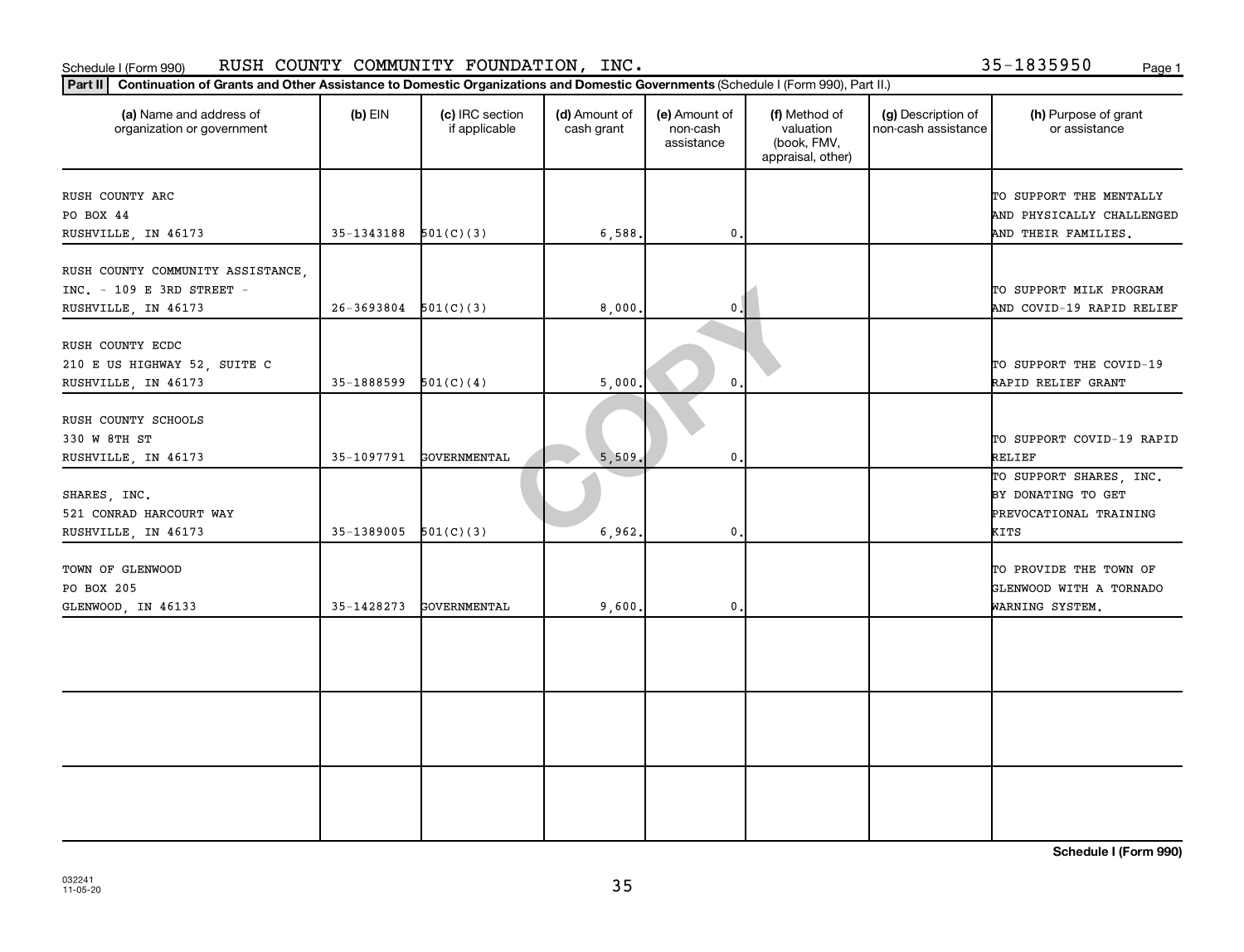### Schedule I (Form 990) 2020 RUSH COUNTY COMMUNITY FOUNDATION, INC.  $35-1835950$  Page

**2**

Part III | Grants and Other Assistance to Domestic Individuals. Complete if the organization answered "Yes" on Form 990, Part IV, line 22. Part III can be duplicated if additional space is needed.

| (a) Type of grant or assistance                                                                                                                      | (b) Number of<br>recipients | (c) Amount of<br>cash grant | (d) Amount of non-<br>cash assistance | (e) Method of valuation<br>(book, FMV, appraisal, other) | (f) Description of noncash assistance |  |
|------------------------------------------------------------------------------------------------------------------------------------------------------|-----------------------------|-----------------------------|---------------------------------------|----------------------------------------------------------|---------------------------------------|--|
|                                                                                                                                                      |                             |                             |                                       |                                                          |                                       |  |
| SCHOLARSHIPS FOR STUDENTS ATTENDING HIGHER                                                                                                           |                             |                             |                                       |                                                          |                                       |  |
| EDUCATION INSTITUTIONS.                                                                                                                              | 58                          | 187,905.                    | 0.                                    |                                                          |                                       |  |
|                                                                                                                                                      |                             |                             |                                       |                                                          |                                       |  |
|                                                                                                                                                      |                             |                             |                                       |                                                          |                                       |  |
|                                                                                                                                                      |                             |                             |                                       |                                                          |                                       |  |
|                                                                                                                                                      |                             |                             |                                       |                                                          |                                       |  |
| Supplemental Information. Provide the information required in Part I, line 2; Part III, column (b); and any other additional information.<br>Part IV |                             |                             |                                       |                                                          |                                       |  |
| PART I, LINE 2:                                                                                                                                      |                             |                             |                                       |                                                          |                                       |  |
| THE TERMS OF THE GRANT REQUIRE TWO SIGNATURES FROM THE RECIPIENT                                                                                     |                             |                             |                                       |                                                          |                                       |  |

ORGANIZATION BEFORE FUNDS ARE RELEASED. THE REQUIREMENTS OF THE RECIPIENT

ORGANIZATION INCLUDE REPORTING INFORMATION BACK TO THE FOUNDATION INCLUDING

WHETHER THE FUNDS WERE USED ACCORDING TO THE GRANT REQUEST, RECEIPTS FOR

GRANT EXPENDITURES, REIMBURESMENT OF UNUSED FUNDS, PHOTOGRAPHS OF ANY ITEMS

ACQUIRED WITH GRANT FUNDS, AND COMPLETION OF A QUESTIONNAIRE. THE GRANT

RECIPIENT MUST STATE IN THE QUESTIONNAIRE WHETHER FUNDS WERE USED IN

ACCORDANCE WITH IRS REQUIREMENTS.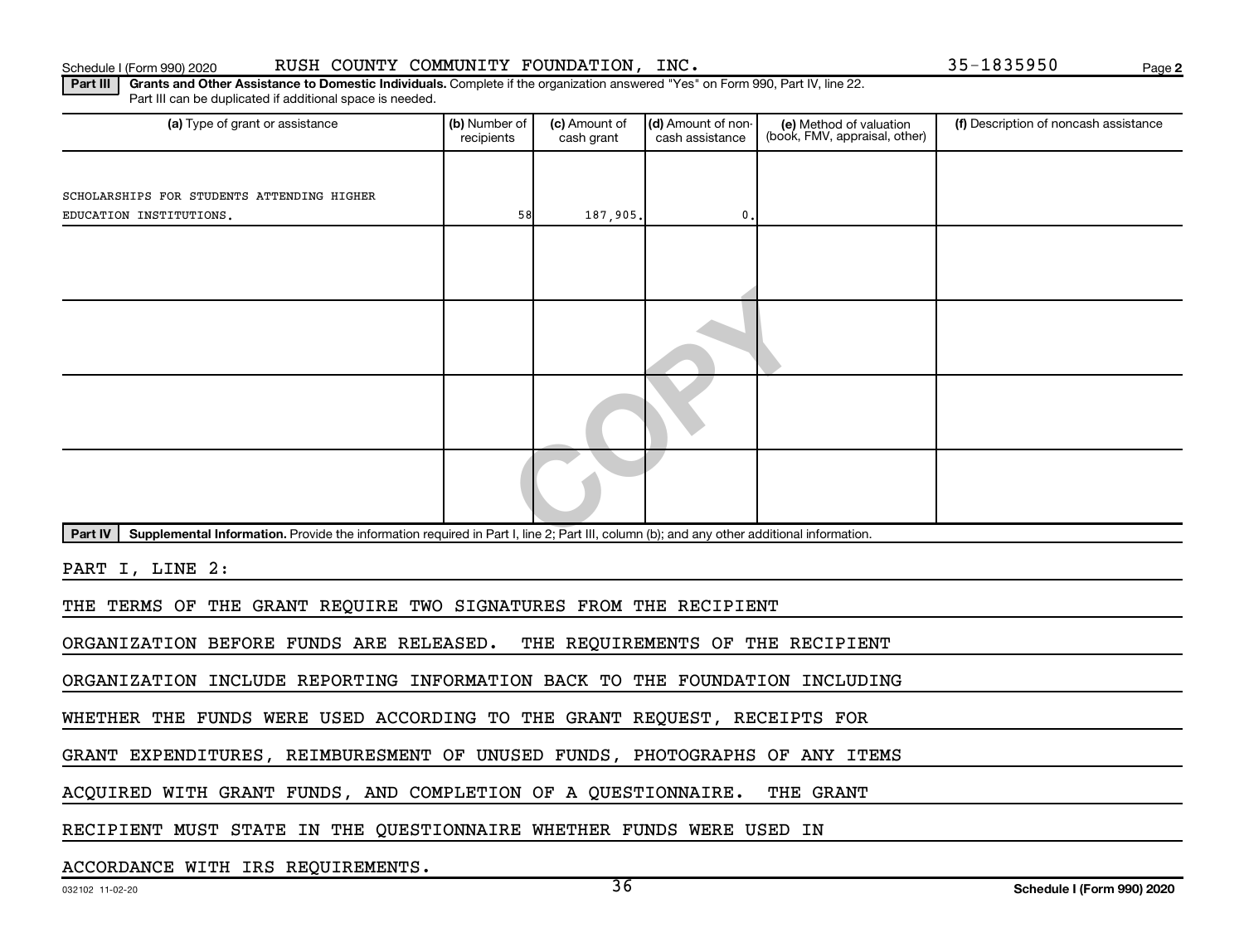| Schedule I (Form 990) RUSH COUNTY COMMUNITY FOUNDATION, INC. 35-1835950 Page 2<br>Part IV Supplemental Information                                    |
|-------------------------------------------------------------------------------------------------------------------------------------------------------|
|                                                                                                                                                       |
|                                                                                                                                                       |
| PART II, LINE 1, COLUMN (H):<br><u> 1989 - Johann Harry Barn, mars and de Branch and de Branch and de Branch and de Branch and de Branch and de B</u> |
| NAME OF ORGANIZATION OR GOVERNMENT: BOYS & GIRLS CLUB OF RUSH COUNTY                                                                                  |
| (H) PURPOSE OF GRANT OR ASSISTANCE: COMMUNITY GRANT FOR TECHNOLOGY                                                                                    |
| CENTER AND PROGRAMMING; HELP WITH COVID-19 RAPID RELIEF FUND GRANT.                                                                                   |
|                                                                                                                                                       |
|                                                                                                                                                       |
|                                                                                                                                                       |
|                                                                                                                                                       |
|                                                                                                                                                       |
|                                                                                                                                                       |
|                                                                                                                                                       |
|                                                                                                                                                       |
|                                                                                                                                                       |
|                                                                                                                                                       |
|                                                                                                                                                       |
|                                                                                                                                                       |
|                                                                                                                                                       |
|                                                                                                                                                       |
|                                                                                                                                                       |
|                                                                                                                                                       |
|                                                                                                                                                       |
|                                                                                                                                                       |
|                                                                                                                                                       |
|                                                                                                                                                       |
|                                                                                                                                                       |
|                                                                                                                                                       |
|                                                                                                                                                       |
|                                                                                                                                                       |
|                                                                                                                                                       |
| Schedule I (Form 990)                                                                                                                                 |
| 032291<br>04-01-20<br>37<br>ESSATIE TAESSA SSASA AAA<br>2020 01/001 DIIGH COUNTER COMMITER ROUND 22020 01                                             |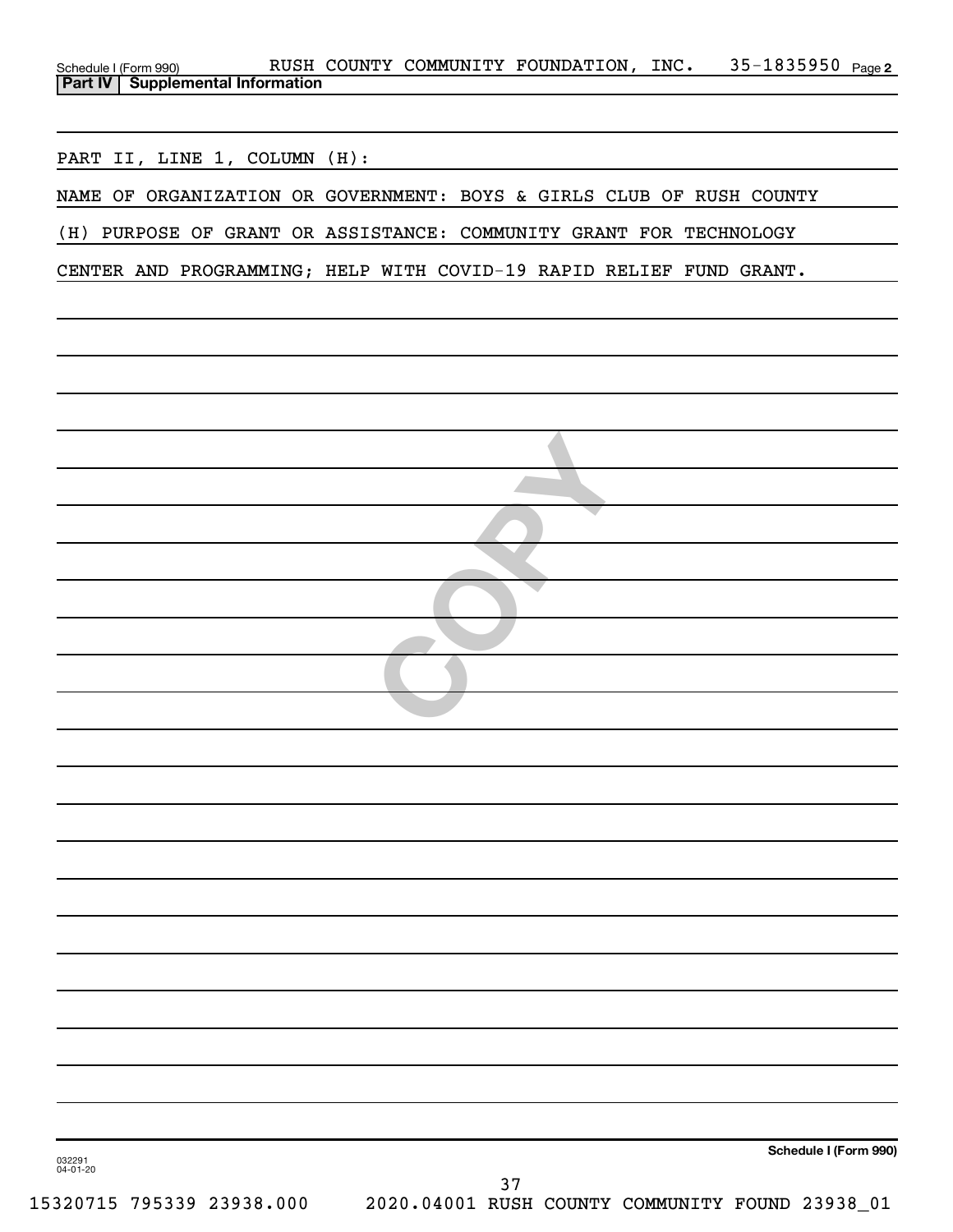**(Form 990 or 990-EZ)**

Department of the Treasury Internal Revenue Service Name of the organization

**Complete to provide information for responses to specific questions on Form 990 or 990-EZ or to provide any additional information. | Attach to Form 990 or 990-EZ. | Go to www.irs.gov/Form990 for the latest information. SCHEDULE O Supplemental Information to Form 990 or 990-EZ 2020**<br>(Form 990 or 990-EZ) Complete to provide information for responses to specific questions on



RUSH COUNTY COMMUNITY FOUNDATION, INC. | 35-1835950

FORM 990, PART I, LINE 1, DESCRIPTION OF ORGANIZATION MISSION:

PUBLIC CHARITY ESTABLISHED IN 1991 TO SERVE DONORS, AWARD GRANTS AND

SCHOLARSHIPS, AND PROVIDE LEADERSHIP TO ENRICH AND ENHANCE THE QUALITY

OF LIFE IN RUSH COUNTY, INDIANA, NOT ONLY TODAY, BUT FOR GENERATIONS TO

COME.

THE RUSH COUNTY COMMUNITY FOUNDATION HELPS PEOPLE OF ALL MEANS TO

IMPROVE THEIR COMMUNITY NOW AND IN THE FUTURE. WE HELP DONORS PROVIDE

GRANT-MAKING DOLLARS FOR NOT-FOR-PROFIT ORGANIZATIONS THAT SERVE RUSH

COUNTY CITIZENS.

FORM 990, PART III, LINE 1, DESCRIPTION OF ORGANIZATION MISSION:

ONLY TODAY, BUT FOR GENERATIONS TO COME.

AND IN THE FUTURE. WE HELP<br>
-FOR-PROFIT ORGANIZATIONS T<br>
DESCRIPTION OF ORGANIZATION<br>
ONS TO COME.<br>
UNDATION HELPS PEOPLE OF AL THE RUSH COUNTY COMMUNITY FOUNDATION HELPS PEOPLE OF ALL MEANS TO IMPROVE THEIR COMMUNITY NOW AND IN THE FUTURE. WE HELP DONORS PROVIDE GRANT-MAKING DOLLARS FOR NOT-FOR-PROFIT ORGANIZATIONS THAT SERVE RUSH COUNTY CITIZENS.

FORM 990, PART VI, SECTION B, LINE 11B:

FORM 990 IS REVIEWED BY THE EXECUTIVE DIRECTOR AND ADMINISTRATIVE AND

ACCOUNTS COORDINATOR BEFORE FILING. THE COMPLETED INFORMATION WILL BE

PROVIDED TO THE BOARD OF DIRECTORS.

FORM 990, PART VI, SECTION B, LINE 12C:

032211 11-20-20 **For Paperwork Reduction Act Notice, see the Instructions for Form 990 or 990-EZ. Schedule O (Form 990 or 990-EZ) 2020** LHA ANUALLY, THE BOARD PRESIDENT AND THE EXECUTIVE DIRECTOR ANALYZE POTENTIAL

38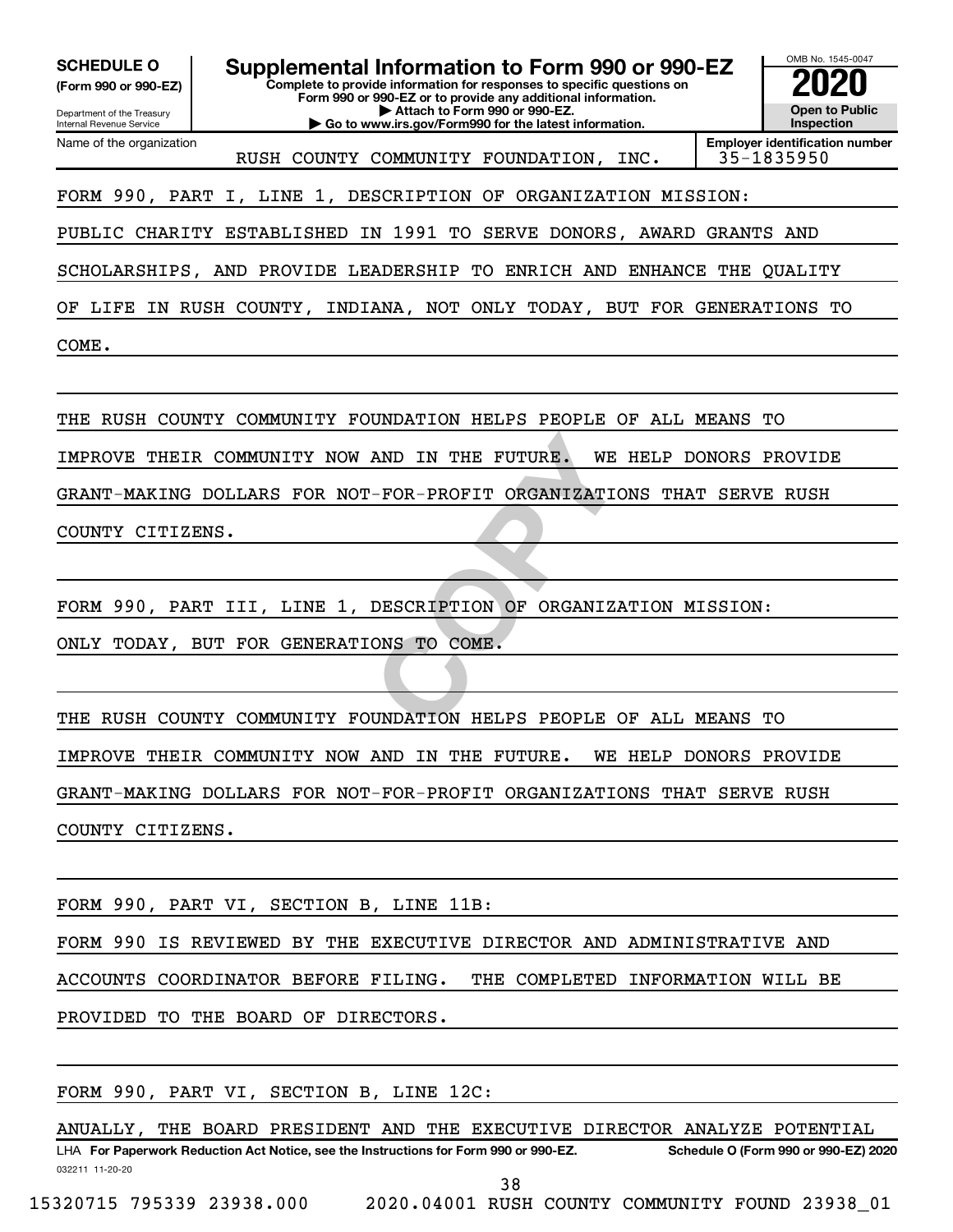| Schedule O (Form 990 or 990-EZ) 2020                                      | Page 2                                              |  |  |  |
|---------------------------------------------------------------------------|-----------------------------------------------------|--|--|--|
| Name of the organization<br>RUSH COUNTY COMMUNITY FOUNDATION, INC.        | <b>Employer identification number</b><br>35-1835950 |  |  |  |
| CONFLICTS OF BOARD MEMBERS, AND ANY ACTUAL CONFLICTS ARE ADDRESSED.       |                                                     |  |  |  |
|                                                                           |                                                     |  |  |  |
| FORM 990, PART VI, SECTION B, LINE 15:                                    |                                                     |  |  |  |
| PART VI, LINE 15A - COMPENSATION PROCESS FOR TOP OFFICIAL - THE EXECUTIVE |                                                     |  |  |  |
| COMMITTEE PERFORMS AN ANNUAL REVIEW OF THE EXECUTIVE DIRECTOR AND REPORTS |                                                     |  |  |  |
| TO THE BOARD.<br>THE EXECUTIVE COMMITTEE MAKES RECOMMENDATIONS FOR        |                                                     |  |  |  |
| COMPENSATION LEVELS TO THE GOVERNING BOARD BASED ON VARIOUS INFORMATION   |                                                     |  |  |  |
| INCLUDING COMPARABLE COMPENSATION DATA FOR THE POSITION.                  | THE GOVERNING                                       |  |  |  |
| BOARD VOTES ON THE COMPENSATION AMOUNT OF ALL STAFF. ALL BOARD AND        |                                                     |  |  |  |
| COMMITTEE MEETINGS ARE CONTEMPORANEOUSLY DOCUMENTED.                      |                                                     |  |  |  |
|                                                                           |                                                     |  |  |  |
| PART VI, LINE 15B - COMPENSATION PROCESS FOR OFFICERS - THE EXECUTIVE     |                                                     |  |  |  |
| DIRECTOR PERFORMS AN ANNUAL REVIEW OF ALL EMPLOYEES AND REPORTS TO THE    |                                                     |  |  |  |
| THE EXECUTIVE COMMITTEE MAKES RECOMENDATIONS FOR<br>EXECUTIVE COMMITTEE.  |                                                     |  |  |  |
| COMPENSATION LEVELS TO THE GOVERNING BOARD BASED ON VARIOUS INFORMATION   |                                                     |  |  |  |
| INCLUDING COMPARABLE COMPENSATION DATA FOR THE POSITION.                  | THE GOVERNING                                       |  |  |  |
| BOARD VOTES ON THE COMPENSATION AMOUNT OF ALL STAFF. ALL BOARD AND        |                                                     |  |  |  |
| COMMITTEE MEETINGS ARE CONTEMPORANEOUSLY DOCUMENTED.                      |                                                     |  |  |  |
|                                                                           |                                                     |  |  |  |
| FORM 990, PART VI, SECTION C, LINE 19:                                    |                                                     |  |  |  |

GOVERNING DOCUMENTS, POLICIES, AND FINANCIAL STATEMENTS ARE MADE AVAILABLE TO THE PUBLIC UPON REQUEST. THE AUDITED FINANCIALS ARE AVAILABLE ON OUR WEBSITE.

FORM 990, PART XI, LINE 9, CHANGES IN NET ASSETS:

FAS 136 ADJUSTMENT 198,611.

ROUNDING

032212 11-20-20

TOTAL TO FORM 990, PART XI, LINE 9 198,611.

**Schedule O (Form 990 or 990-EZ) 2020**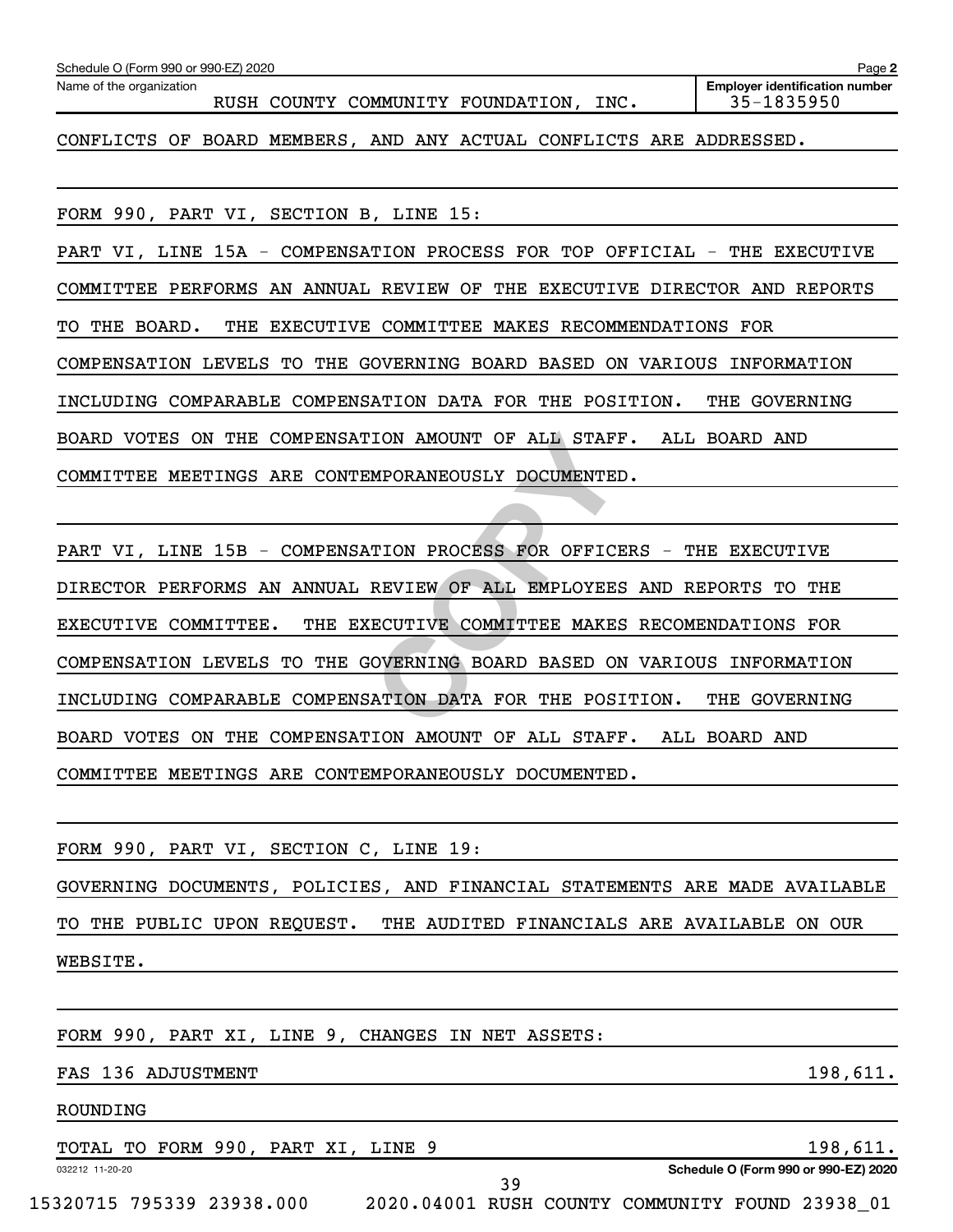|                                                                        | Page 2                                              |
|------------------------------------------------------------------------|-----------------------------------------------------|
| Name of the organization<br>RUSH COUNTY COMMUNITY FOUNDATION, INC.     | <b>Employer identification number</b><br>35-1835950 |
|                                                                        |                                                     |
| FORM 990, PART XI, LINE 2C                                             |                                                     |
| THE ORGANIZATION HAS NOT CHANGED THE SELECTION PROCESS FOR THE AUDITOR |                                                     |
| OR THE METHOD OF OVERSIGHT.                                            |                                                     |
|                                                                        |                                                     |
|                                                                        |                                                     |
|                                                                        |                                                     |
|                                                                        |                                                     |
|                                                                        |                                                     |
|                                                                        |                                                     |
|                                                                        |                                                     |
|                                                                        |                                                     |
|                                                                        |                                                     |
|                                                                        |                                                     |
|                                                                        |                                                     |
|                                                                        |                                                     |
|                                                                        |                                                     |
|                                                                        |                                                     |
|                                                                        |                                                     |
|                                                                        |                                                     |
|                                                                        |                                                     |
|                                                                        |                                                     |
|                                                                        |                                                     |
|                                                                        |                                                     |
|                                                                        |                                                     |
|                                                                        |                                                     |
|                                                                        |                                                     |
|                                                                        |                                                     |
|                                                                        |                                                     |
|                                                                        |                                                     |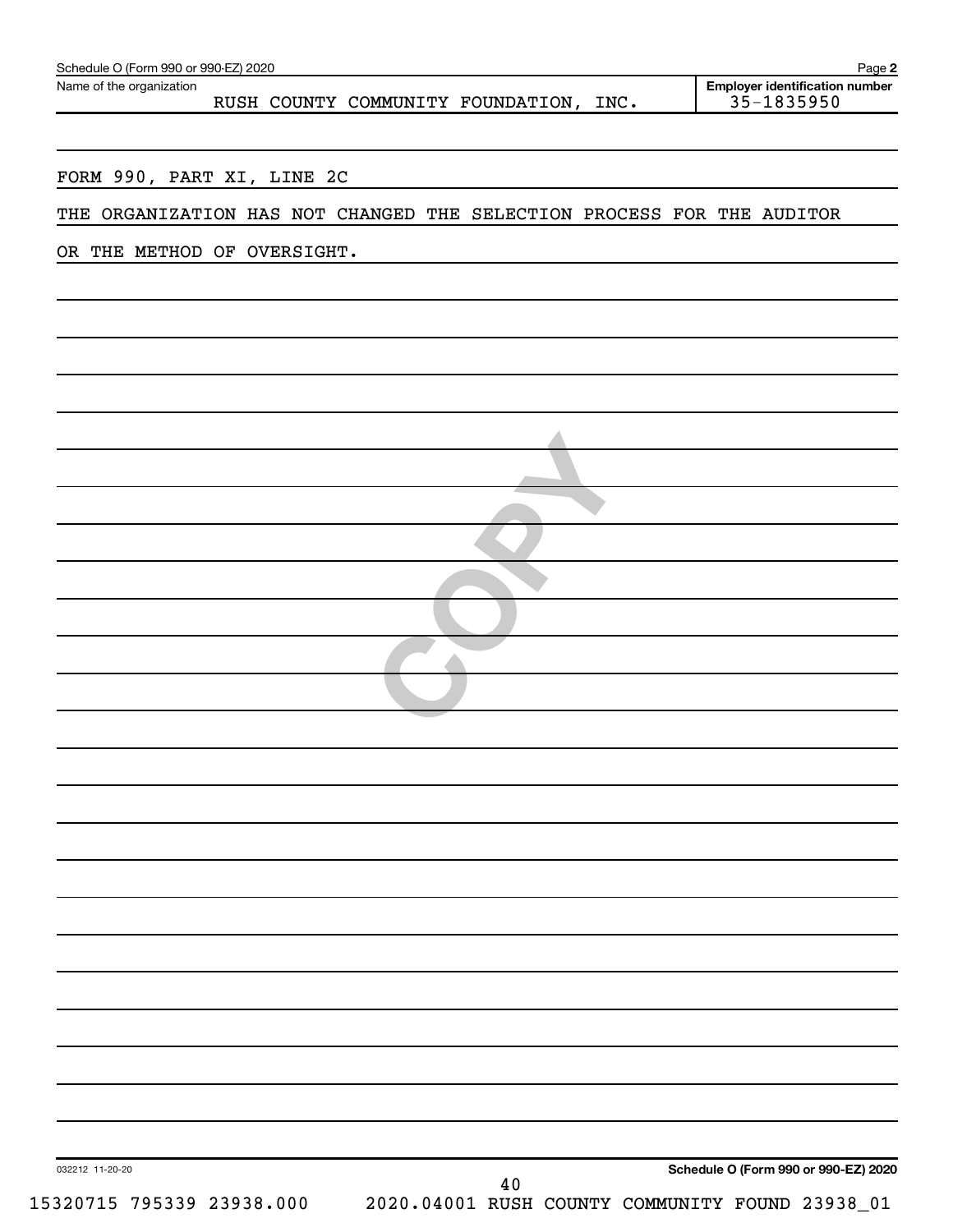| <b>NP-20</b><br>State Form 51062<br>(R11 / 8-20)                                          |          | <b>Indiana Department of Revenue</b><br><b>Indiana Nonprofit Organization's Annual Report</b><br>For the Calendar Year or Fiscal Year |                                                                                                                   |
|-------------------------------------------------------------------------------------------|----------|---------------------------------------------------------------------------------------------------------------------------------------|-------------------------------------------------------------------------------------------------------------------|
| <b>Beginning</b><br>Place "X" in box if: Change of Address                                | 01<br>01 | 2020<br>and Ending $12$<br>Amended Report                                                                                             | 2020<br>31<br>Final Report:<br>Indicate Date Closed                                                               |
|                                                                                           |          | Due on the 15th day of the 5th month following the end of the tax year.                                                               |                                                                                                                   |
|                                                                                           |          | NO FEE REQUIRED                                                                                                                       |                                                                                                                   |
| Name of Organization                                                                      |          |                                                                                                                                       | <b>Telephone Number</b>                                                                                           |
| RUSH COUNTY COMMUNITY FOUNDATION INC                                                      |          |                                                                                                                                       | 765 938 1177                                                                                                      |
| Address                                                                                   |          | County                                                                                                                                | Indiana Taxpayer Identification Number                                                                            |
| 117 N MAIN ST                                                                             |          |                                                                                                                                       | 0005439868                                                                                                        |
| City                                                                                      | State    | <b>ZIP Code</b>                                                                                                                       | Federal Employer Identification Number                                                                            |
| RUSHVILLE                                                                                 | ΙN       | 46173                                                                                                                                 | 35 1835950                                                                                                        |
| Printed Name of Person to Contact                                                         |          |                                                                                                                                       | Contact's Telephone Number                                                                                        |
| ALISA WINTERS                                                                             |          |                                                                                                                                       | 765 938 1177                                                                                                      |
| If you are filing a federal return, attach a completed copy of Form 990, 990EZ, or 990PF. |          |                                                                                                                                       |                                                                                                                   |
| Internal Revenue Code, you must also file Form IT-20NP.                                   |          |                                                                                                                                       | Note: If your organization has unrelated business income of more than \$1,000 as defined under Section 513 of the |
| <b>Current Information</b>                                                                |          |                                                                                                                                       |                                                                                                                   |
| 1. Indicate number of years your organization has been in continuous existance: 29        |          |                                                                                                                                       |                                                                                                                   |

## **Current Information**

- 1. Indicate number of years your organization has been in continuous existance: 29
- 2. Have any changes not previously reported to the Department been made in your governing instruments, (e.g.) articles of incorporation, bylaws, or other instruments of importance? If yes, attach a detailed description of changes.
- 3. Attach a schedule, listing the names, titles and addresses of your current officers.
- 4. Briefly describe the purpose or mission of your organization below.

| SEE STATEMENT |  |
|---------------|--|
|---------------|--|

Email Address:

I declare under the penalties of perjury that I have examined this return, including all attachments, and to the best of my knowledge and belief, it is true, complete, and correct.

| EXECUTIVE DIRECTOR       |             |
|--------------------------|-------------|
| Title                    | Date        |
| 765 938 1177             |             |
| Daytime Telephone Number |             |
|                          |             |
|                          | 25420111019 |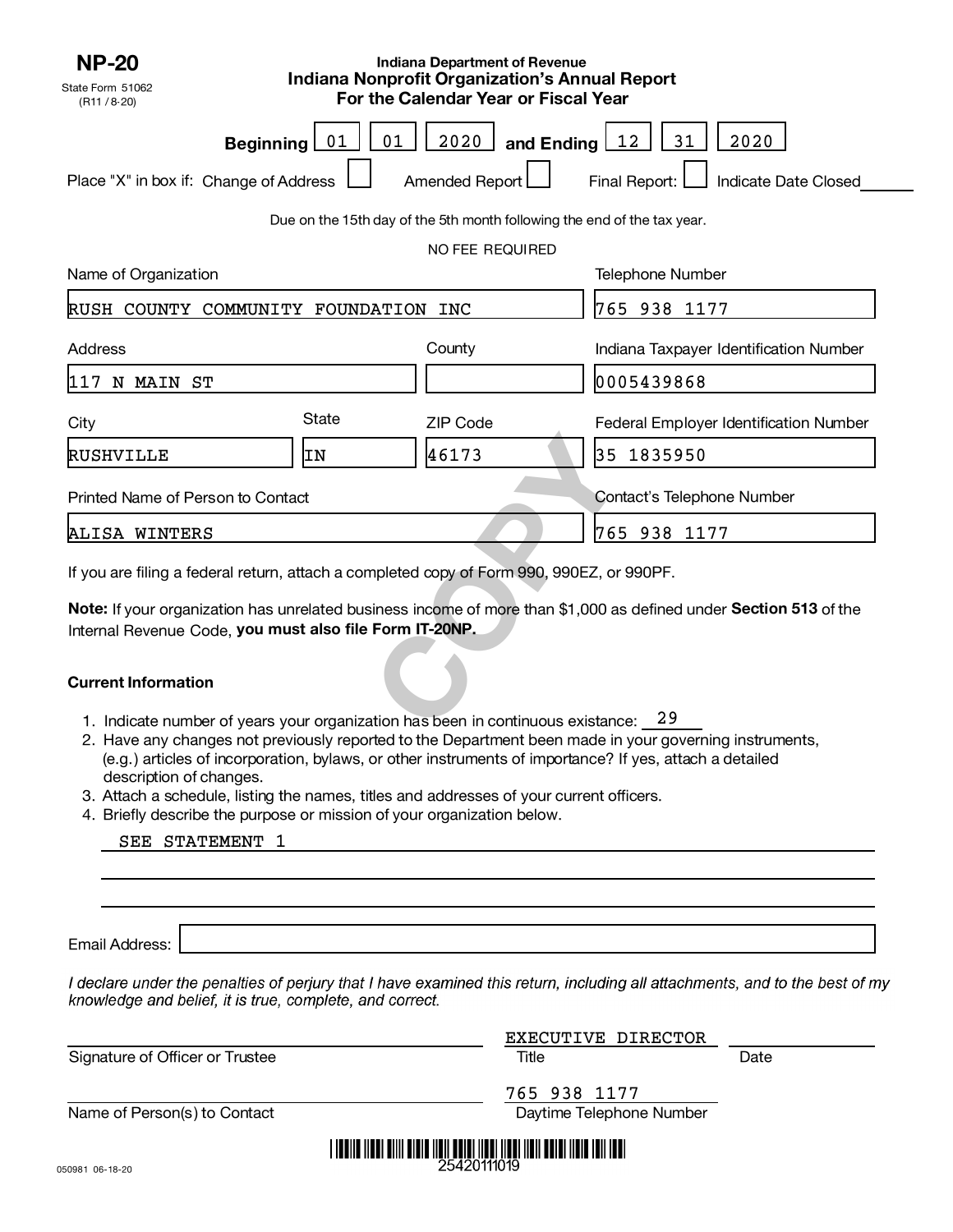STATEMENT(S) 1

| $\sim$<br><b>ND</b><br>20 U<br>---<br>$\overline{\phantom{0}}$ | ` TEMENT<br>.<br>_________ |  |
|----------------------------------------------------------------|----------------------------|--|

}}}}}}}}}}}}}}}}}}}}}}}}}}}}}}}}}}}}}}}}}}}}}}}}}}}}}}}}}}}}}}}}}}}}}}}}}}}}}}}}

THE RUSH COUNTY COMMUNITY FOUNDATION, THE FOUNDATION OF RUSH COUNTY'S FUTURE, IS A NONPROFIT PUBLIC CHARITY ESTABLISHED IN 1991 TO SERVE DONORS, AWARD GRANTS AND SCHOLARSHIPS, AND PROVIDE LEADERSHIP TO ENRICH AND ENHANCE THE QUALITY OF LIFE IN RUSH COUNTY, INDIANA, NOT ONLY TODAY, BUT FOR GENERATIONS TO COME.

}}}}}}}}}}}}}}}}}}}}}}}}}}}}}}}}}}}}}} }}}}}}}}}}

THE RUSH COUNTY COMMUNITY FOUNDATION HELPS PEOPLE OF ALL MEANS TO IMPROVE THEIR COMMUNITY NOW AND IN THE FUTURE. WE HELP DONORS PROVIDE GRANT-MAKING DOLLARS FOR NOT-FOR-PROFIT ORGANIZATIONS THAT SERVE RUSH COUNTY CITIZENS.

**COPY**

STATEMENT 1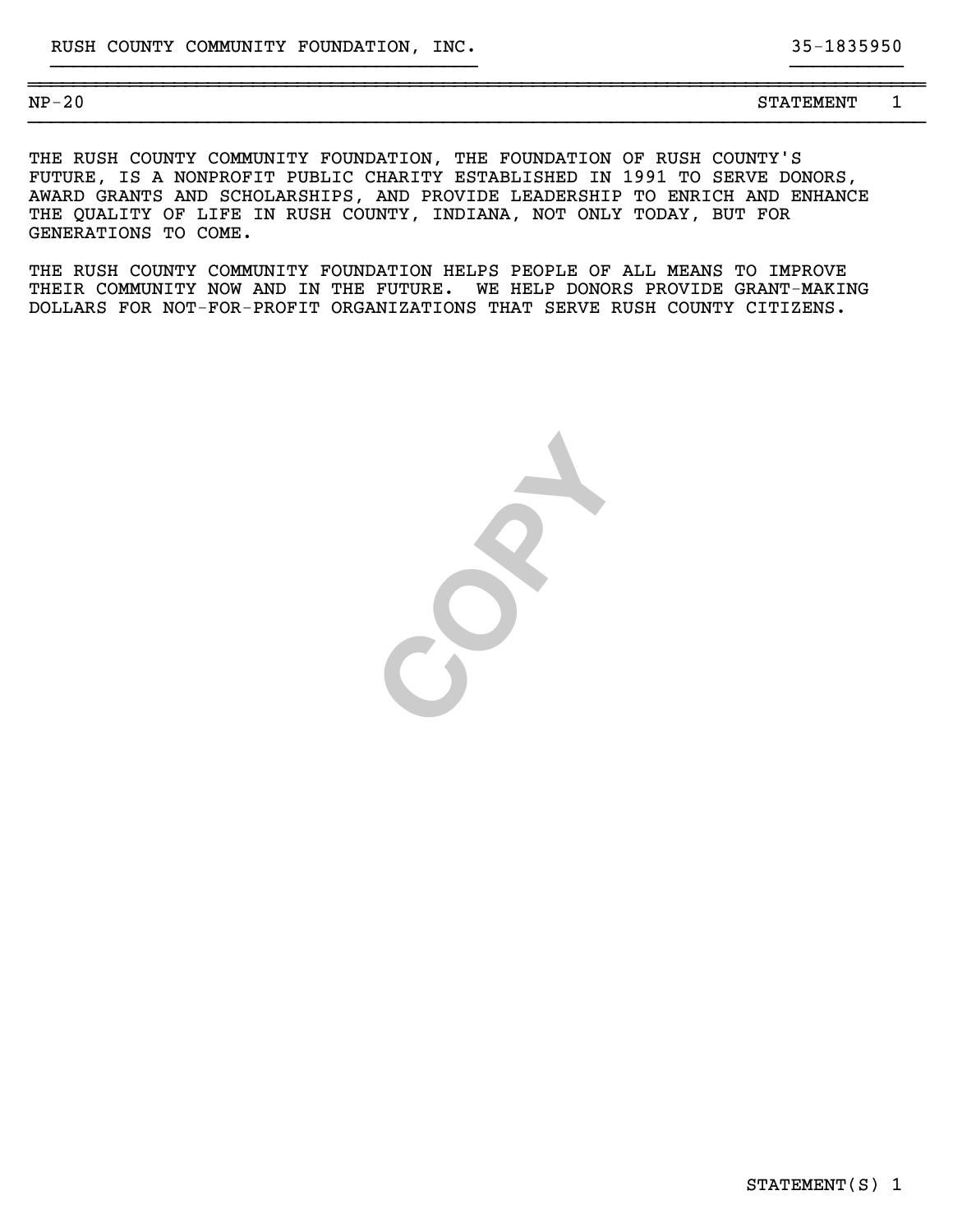| FORM $NP-20$                                              |       | LIST OF OFFICERS, DIRECTORS AND TRUSTEES<br><b>STATEMENT</b> | 2 |
|-----------------------------------------------------------|-------|--------------------------------------------------------------|---|
| NAME AND ADDRESS                                          |       | <b>TITLE</b>                                                 |   |
| ALISA WINTERS<br>117 N MAIN ST<br>RUSHVILLE, IN 46173     |       | EXECUTIVE DIRECTOR                                           |   |
| ANGELA BANE<br>117 N MAIN ST<br>RUSHVILLE, IN 46173       |       | ADMINISTRATIVE AND ACCOUNT                                   |   |
| KRISTINA AMOS<br>117 N MAIN ST<br>RUSHVILLE, IN 46173     |       | PROGRAM COORDINATOR                                          |   |
| CINDY POWERS<br>117 N MAIN ST<br>RUSHVILLE, IN 46173      |       | <b>PAST-PRESIDENT</b>                                        |   |
| SUELLEN GODDARD<br>117 N MAIN ST<br>RUSHVILLE, IN 46173   |       | <b>BOARD MEMBER</b>                                          |   |
| MINDY VOGEL<br>117 N MAIN ST<br>RUSHVILLE, IN 46173       |       | <b>BOARD MEMBER</b>                                          |   |
| KAREN BRASHABER<br>117 N MAIN ST<br>RUSHVILLE, IN 46173   |       | <b>SECRETARY</b>                                             |   |
| <b>GREG HARCOURT</b><br>117 N MAIN ST<br>RUSHVILLE, IN    | 46173 | PRESIDENT                                                    |   |
| MARILYN YAGER<br>117 N MAIN ST<br>RUSHVILLE, IN 46173     |       | <b>TREASURER</b>                                             |   |
| <b>BEN WICKER</b><br>117 N MAIN ST<br>RUSHVILLE, IN 46173 |       | VICE PRESIDENT                                               |   |
| ARIKA MARLATT<br>117 N MAIN ST<br>RUSHVILLE, IN 46173     |       | <b>BOARD MEMBER</b>                                          |   |
| PHILLIP KUHN<br>117 N MAIN ST<br>RUSHVILLE, IN 46173      |       | <b>BOARD MEMBER</b>                                          |   |

~~~~~~~~~~~~~~~~~~~~~~~~~~~~~~~~~~~~~~~~~~~~~~~~~~~~~~~~~~~~~~~~~~~~~~~~~~~~~~